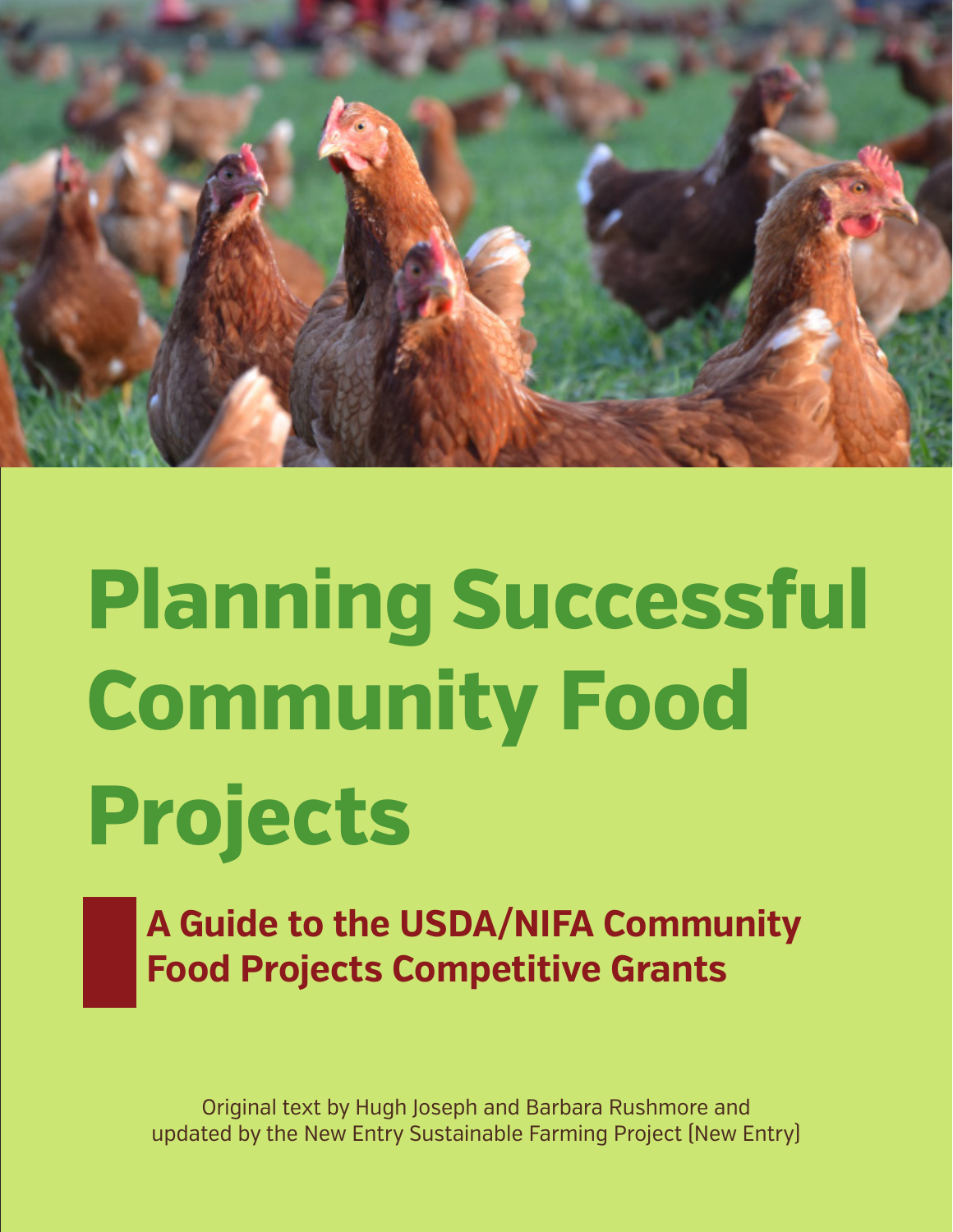

## **Planning Successful Community Food Projects**

### **A Guide to the USDA/NIFA Community Food Projects Competitive Grants Program**

Original text by Hugh Joseph and Barbara Rushmore and updated by the New Entry Sustainable Farming Project (New Entry)



Gerald J. and Dorothy R. Friedman School of Nutrition Science and Policy

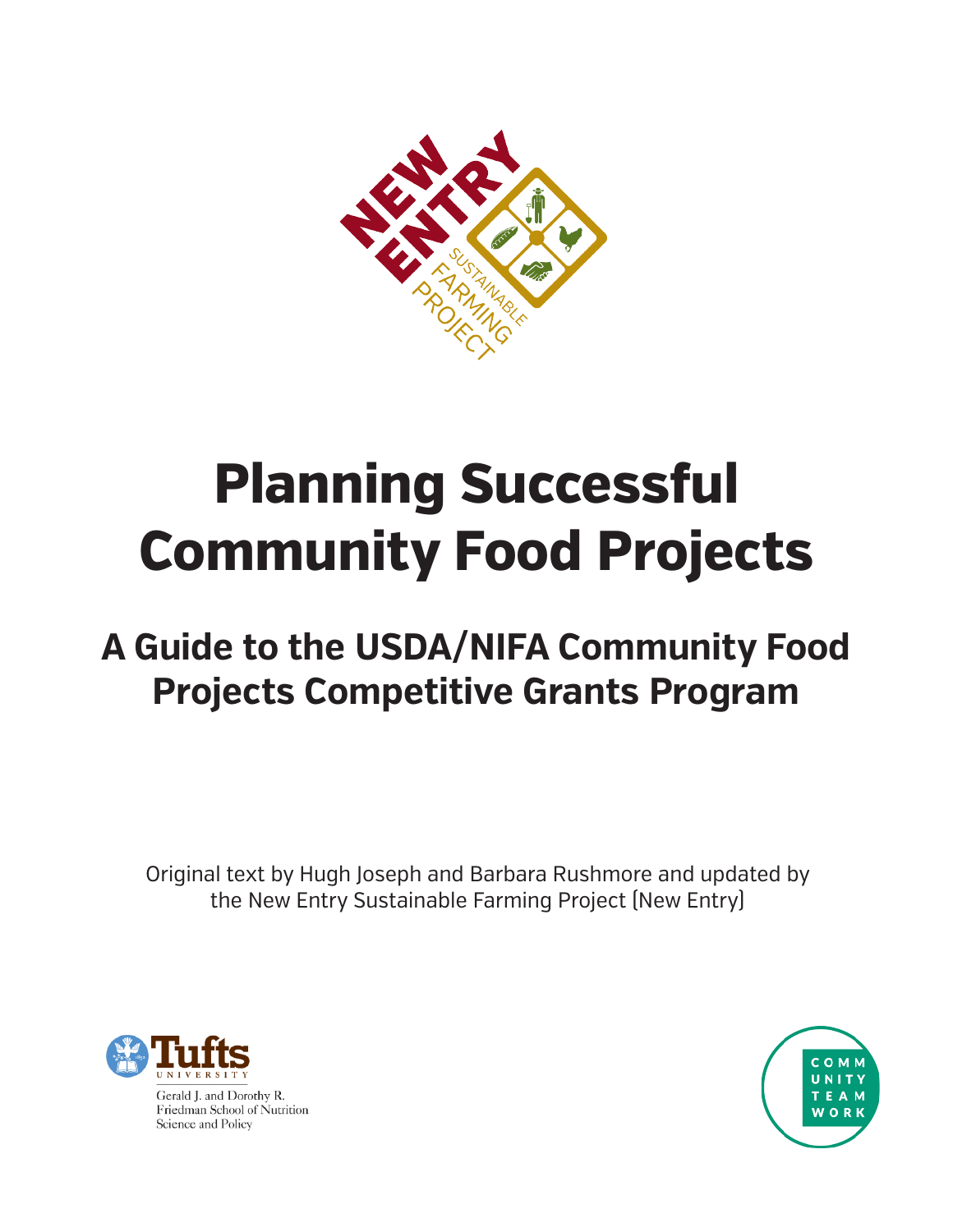#### **Authors:**

Hugh Joseph Barbara Rusmore

#### **Updated 2014 by:**

The New Entry Sustainable Farming Project, Kirsten Archer – Program Associate Eva Agudelo – National Technical Assistance Coordinator

For additional information about this document, please email: nesfp@tufs.edu , or call: (978) 654- 6745. This publication can be viewed online at http:// nesfp.org/cfp.

Production of this document was supported by the Community Food Projects Competitive Grants Program of the National Institute of Food and Agriculture, USDA Grant #2014-33800-22325 and the New Entry Sustainable Farming Project (New Entry), which is sponsored by the Friedman School of Nutrition Science and Policy at Tufts University and Community Teamwork, Inc.

Copyright © 2014, New Entry Sustainable Farming Project

*In accordance with Federal law and US Department of Agriculture policy, the New Entry Sustainable Farming Project (NESFP) provides information to everyone, without regard to race, religion, color, national origin, sex, age, disability, familial or veteran status. Every efort has been made to develop a complete and accurate publication. However, this publication is only a guide and should be used in conjunction with other information sources and in consultation with outside experts and stakeholders. The editors/authors and publisher disclaim any liability, loss or risk, personal or otherwise, which is incurred as a consequence, directly or indirectly, of the use and application of any of the contents of this publication.*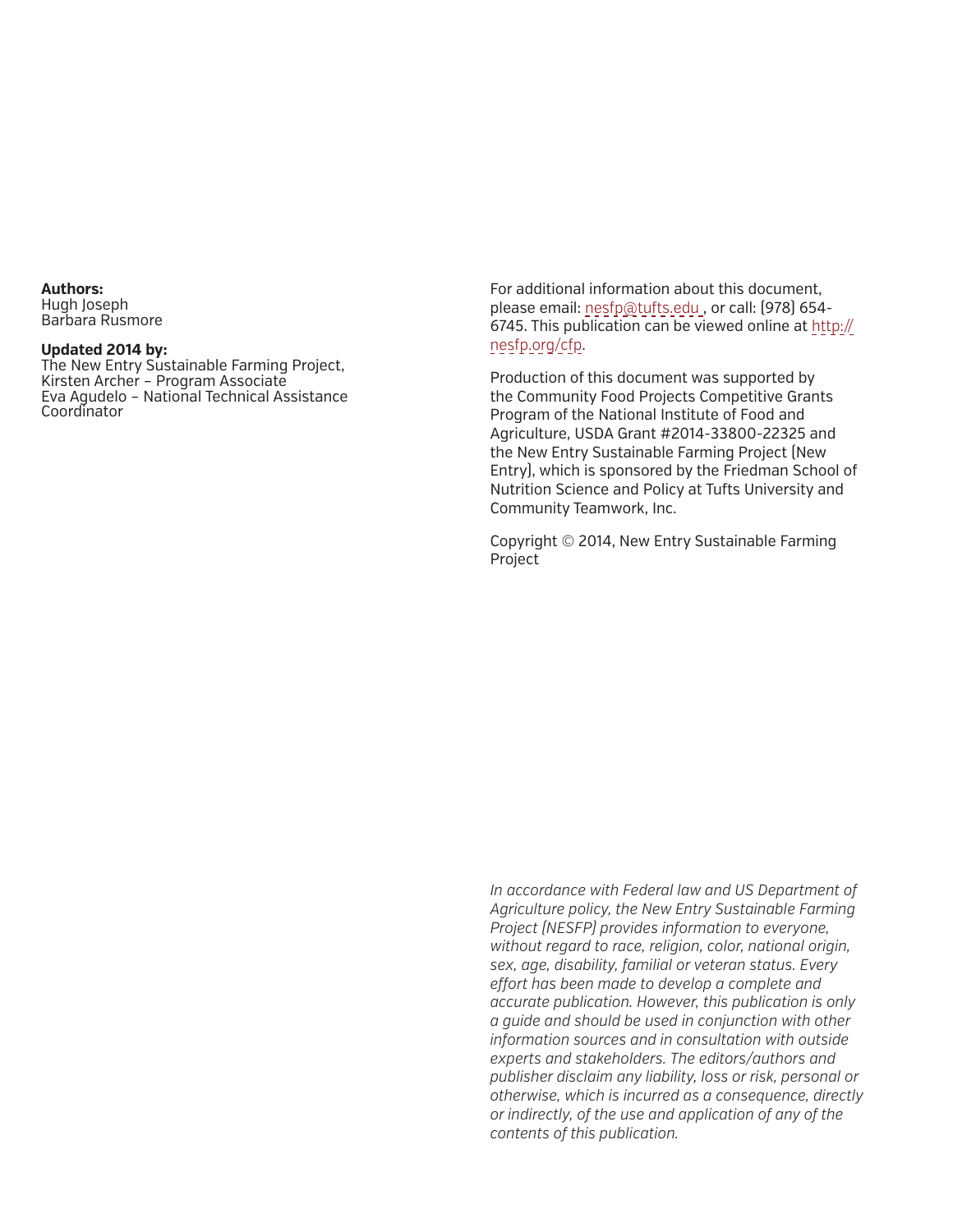### **PLANNING SUCCESSFUL COMMUNITY FOOD PROJECTS**

|                                         | $\frac{2}{\sqrt{2}}$ |
|-----------------------------------------|----------------------|
|                                         |                      |
|                                         | $\mathbf{3}$         |
|                                         |                      |
|                                         |                      |
|                                         | $\overline{7}$       |
|                                         |                      |
|                                         |                      |
|                                         |                      |
|                                         |                      |
|                                         |                      |
|                                         |                      |
|                                         |                      |
|                                         |                      |
|                                         |                      |
|                                         |                      |
|                                         |                      |
|                                         |                      |
|                                         | $\frac{1}{21}$       |
|                                         |                      |
|                                         | -23                  |
|                                         |                      |
|                                         | - 29                 |
|                                         |                      |
| SECTION 5: GOING AHEAD WITH THE PROJECT |                      |
|                                         |                      |
|                                         |                      |
|                                         |                      |
| S.M.A.R.T. LANGUAGE: 41 41              |                      |
|                                         |                      |
|                                         |                      |
|                                         |                      |
|                                         |                      |
|                                         | $\frac{1}{2}$ 52     |
| <b>APPENDIX</b>                         | 53                   |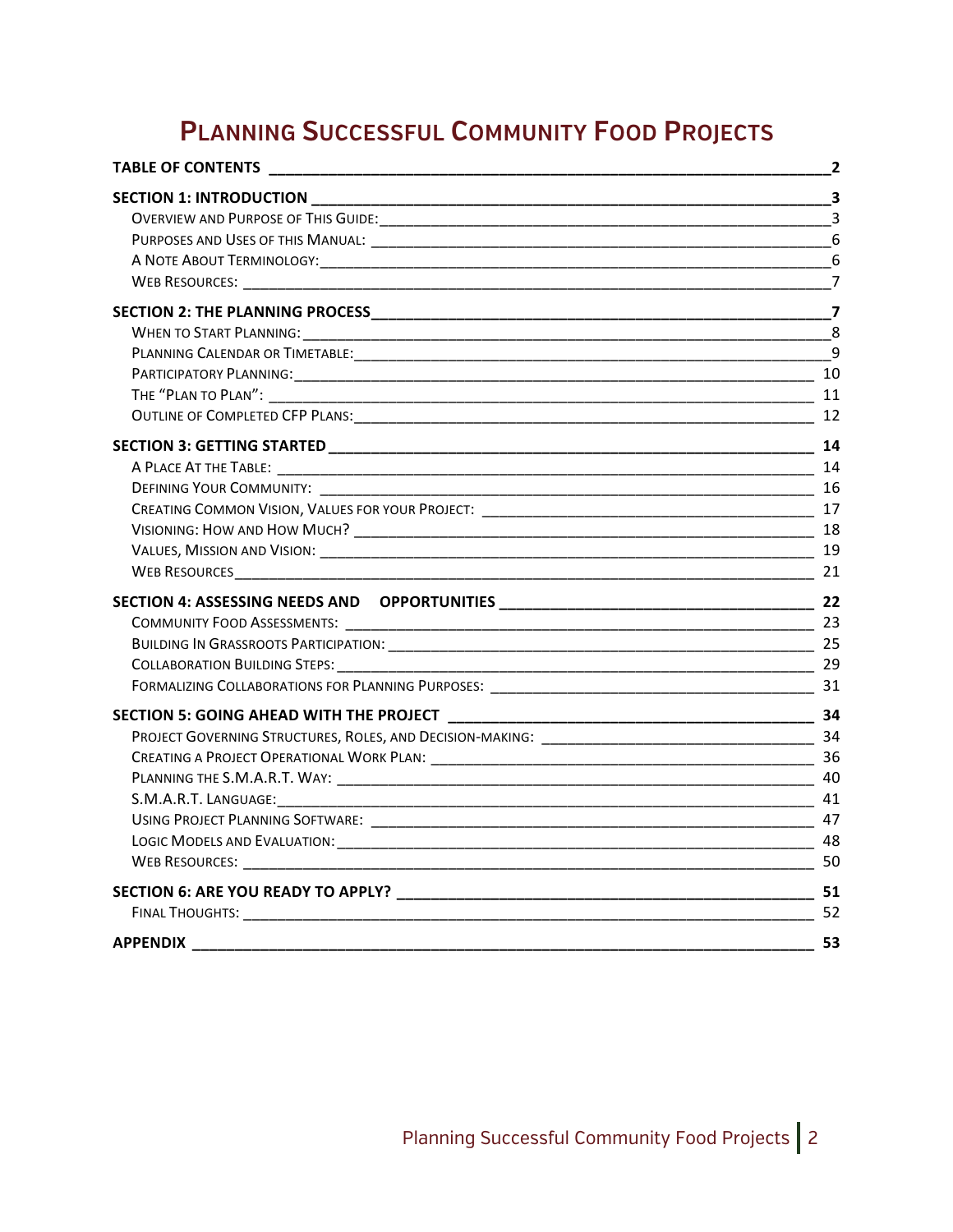### **SECTION 1: INTRODUCTION**

### **Overview and Purpose of This Guide:**

Community Food Projects (CFPs) are complex projects that build community food security and local food systems. The primary goals of CFPs are to:

- Meet the food needs of low-income individuals;
- Increase the self-reliance of communities in providing for the food needs of the communities;
- Promote comprehensive—broad ranging responses to local food, farm, and nutrition issues; and
- Meet specific state, local, or neighborhood food and agricultural needs including needs relating

to:

**Community Food Projects (CFPs)** can refer to both the USDA grant program—formally known as the Community Food Projects Competitive Grants Program (CFPCGP)—which this toolkit will help you plan and apply for, or a specific type of food project, sometimes called a community based food project (CBFP) or community food initiative.

- o Infrastructure improvement and development;
- o Planning for long-term solutions; or
- o The creation of innovative marketing activities that mutually benefit agricultural producers and low-income consumers.

This toolkit guides you through the process of planning for a Community Food Project funded by United States Department of Agriculture agency National Institute of Food and Agriculture (USDA/NIFA) Community Food Projects Competitive Grants Program (CFPCGP), but note: much of this information will apply to most community-based food projects (CBFPs) regardless of funding.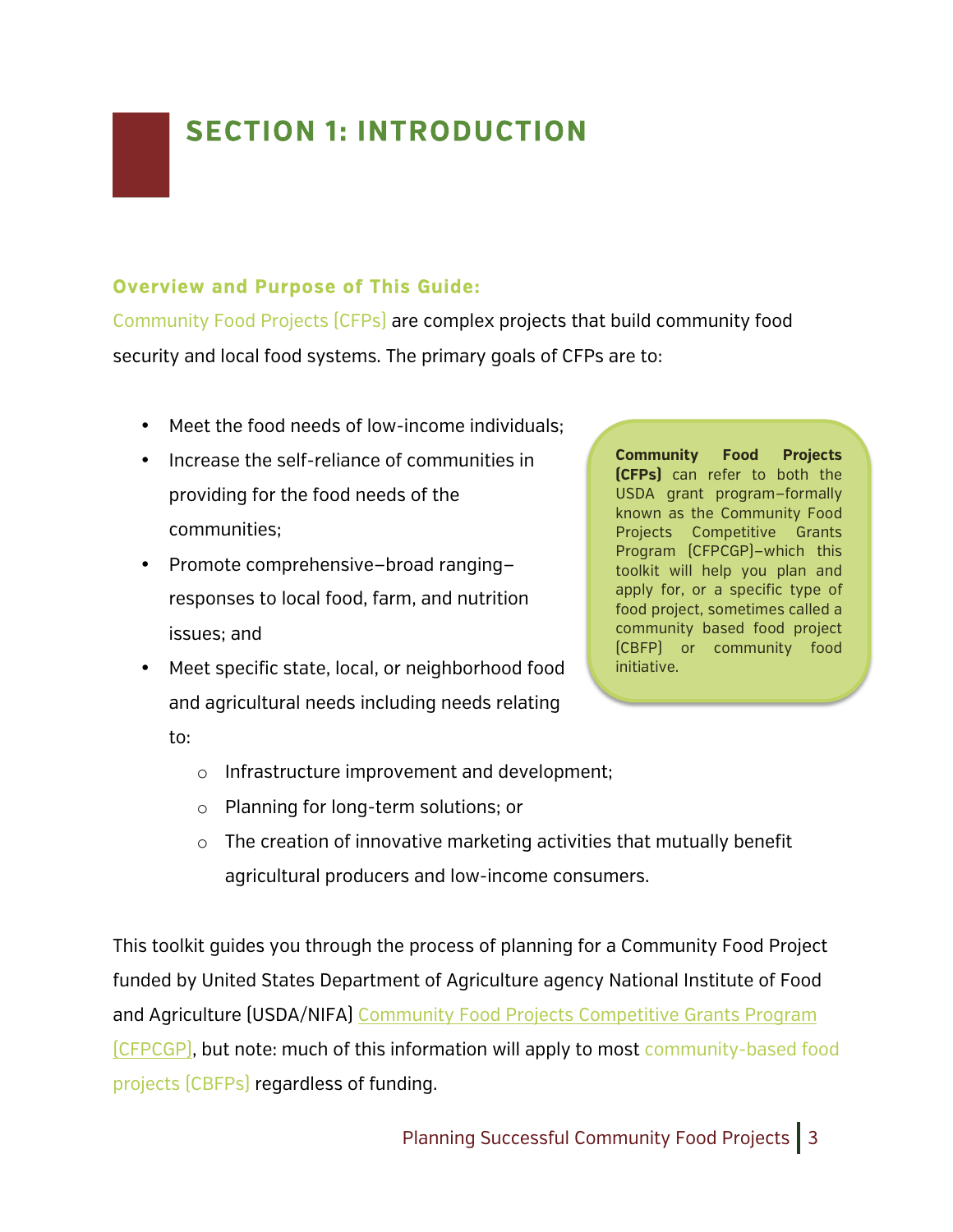Every year hundreds of interesting community food projects are conceived, but only a few (typically 10-15%) receive any government or foundation funding. Funding for CFPs is very competitive. A well-written grant proposal will make a difference, but what sets a CFP application apart from the rest is a well-strategized good idea. The purpose of this guide is to help community groups and networks effectively project plan and create proposals that reflect the coordination and input sought by CFP application reviewers.

Community-based food projects (as in CFP) are complex endeavors. For example, the Request for Applications (RFA) states that:

> Preference will be given to CFPs designed to... encourage long-term planning activities, and multi-system, interagency approaches with collaborations from multiple stakeholders that build the long-term capacity of communities to address the food and agricultural problems of the

Successful CFPs require building collaboration, entrepreneurship, comprehensive approaches, and sustainability into a project. This is not easy or straightforward, particularly for smaller organizations and start-up projects, but these are the characteristics of the most effective programs. For this reason, careful planning is especially important.

There is a relatively short amount of time between the issue of an RFA and the application deadline. Ideally, an organization is already structured to take on a CFP or has one in the works and in the process of securing funding. The RFA should not serve as inspiration, but be a next step in the development process. This does not mean creating a CFP from scratch is impossible, but there are some important things to keep in mind: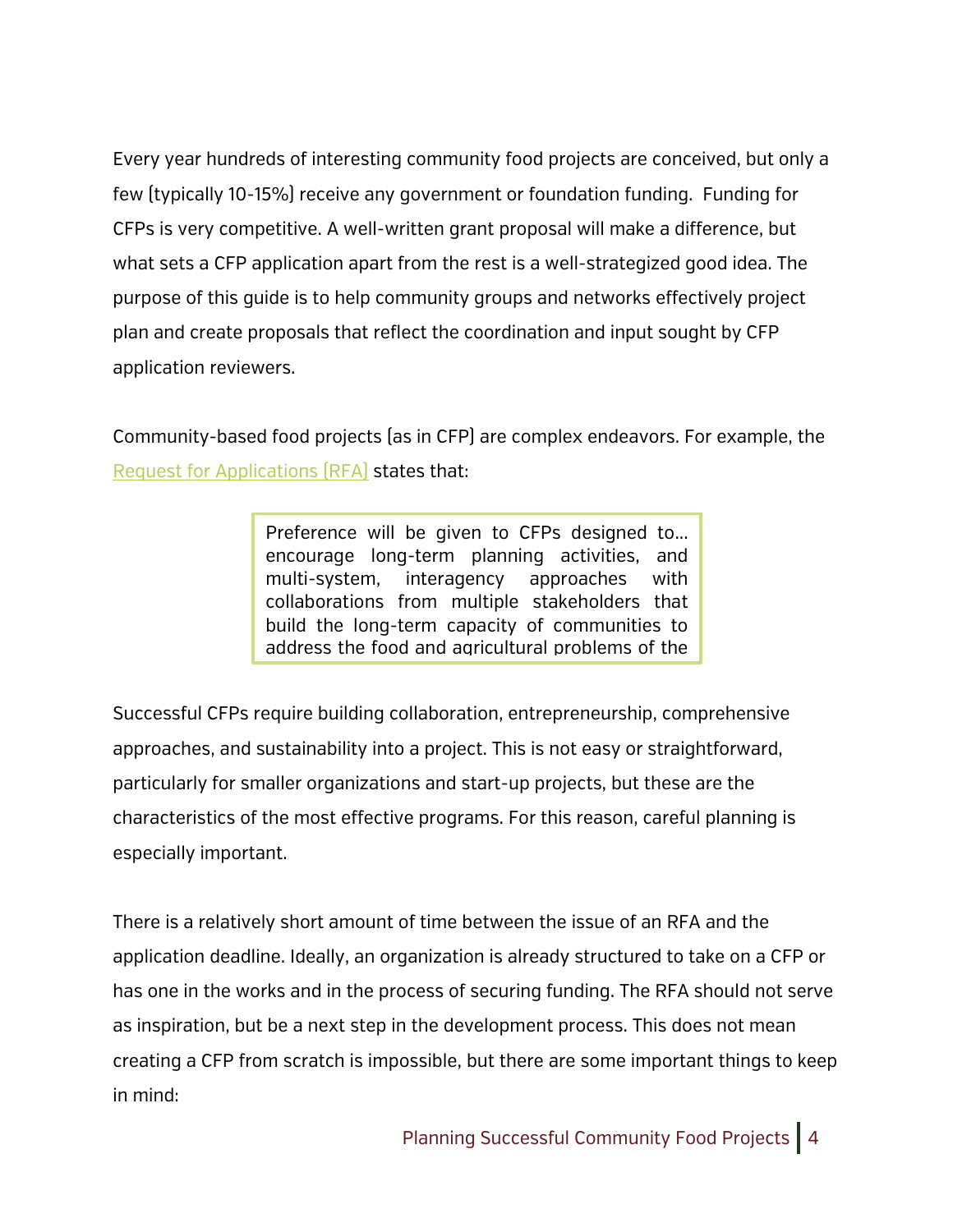- How does the CFP fit with your organization's mission, strategic plans, and current activities?
- How will you foster strategic relationships and collaborations between diverse sectors of the community? Collaboration is required in community food projects. Can you demonstrate successful coalition building in your CFP application?
- Can you effectively balance the day-to-day work of running your organization or managing your network with the comprehensive project planning?

Effective project planning is integral to developing a successful CFP initiative. In fact, previous RFAs have described problem proposals as those "with little evidence of strategic planning and participation by stakeholders in the proposed project design." In other words, if your organization cannot demonstrate a strategic plan and the support of key stakeholders, then the application will not be positively received. Even groups that have successfully organized other types of projects may struggle with cohesive proposals that integrate multiple local food system components. New applicants with limited experience may struggle with effectively identifying the resources needed to create a CFP. Personnel, funding, and time dedicated to sufficient strategic planning is critical to ensuring that the realities of day-to-day operations do not overwhelm the planning process, especially when multiple organizations and constituency-based input are involved.

> **Stakeholders** are those who, of course, have a stake in a project. Other terms for stakeholders may include **constituents, collaborators,** and **partners.** These might be any number of diverse groups that all have an interest in the success of the CFP. These stakeholders include other organizations within your network or with similar community building goals and sometimes members of the community your organization is targeting.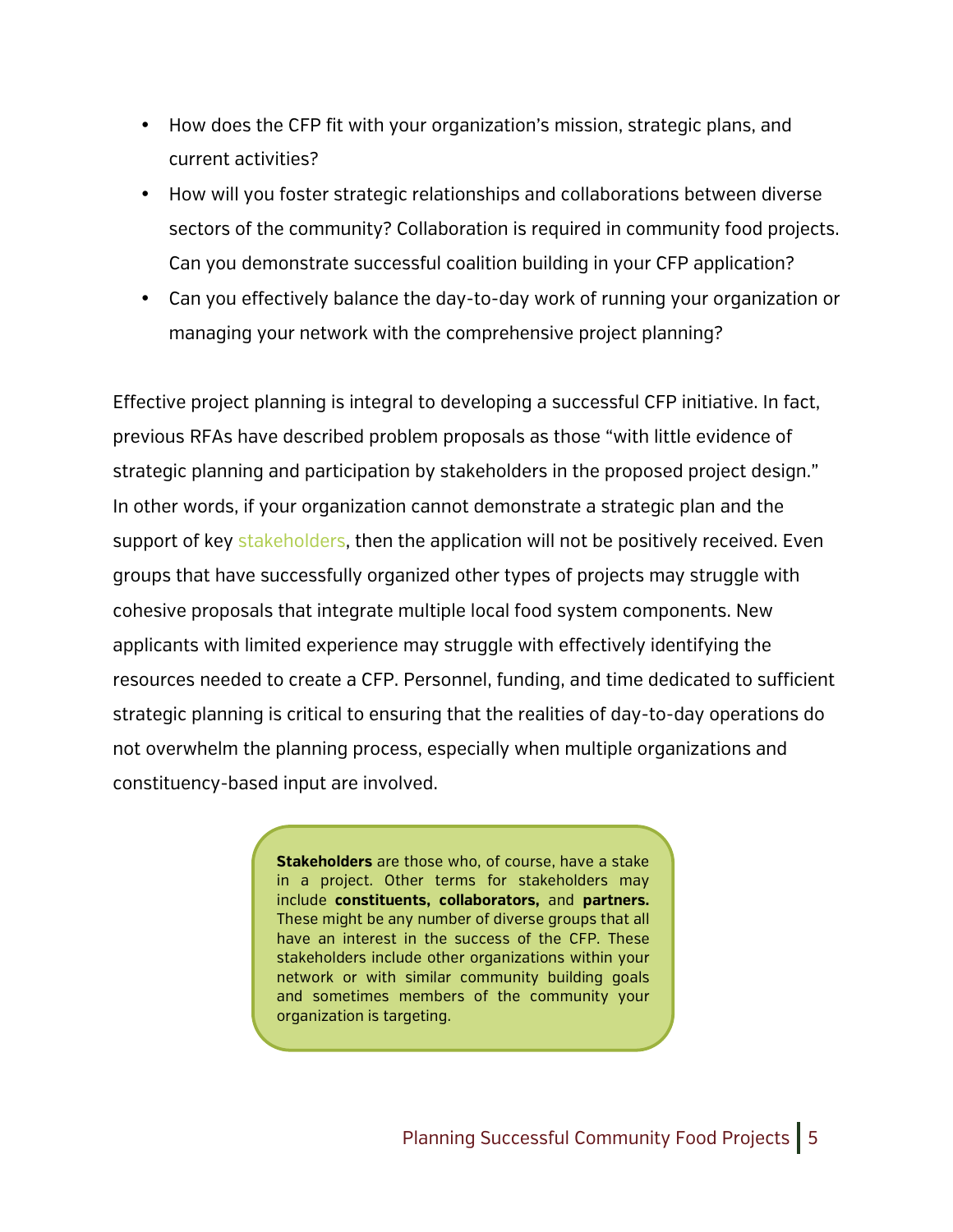### **Purposes and Uses of this Manual:**

This guide is designed to help you and partners develop a well-planned initiative—not just to help get it funded, but to be ensure it succeeds. Important planning steps include:

- Developing coherent and really achievable project initiatives
- Linking community-based food projects to your underlying mission, values, and overall plans and capacities

**Capacities** can refer to skills, aptitudes, assets, and resources in the possession of individual group members or the organization.

- Building in grassroots participation, especially from the constituencies you intend to serve
- Building a shared vision with partners, with an inclusive, participatory process
- Linking components of a multifaceted project to the specific capacities and priorities of each partner
- Establishing realistic goals and outcomes and not promising too much with your project initiative
- Defining clear work plans and timelines

**Grassroots**, commonly refers to movement or activity that happens at the ground level, is of the people and community driven. It is typically considered to be an alternative to activity orchestrated by traditional, hierarchal power structures.

### **A Note About Terminology:**

The world of CFPs can quickly become a jargon-filled alphabet soup. If you are new to this sort of endeavor, you may find some of the terminology confusing. As you read along, look out for call-out boxes with quick definitions.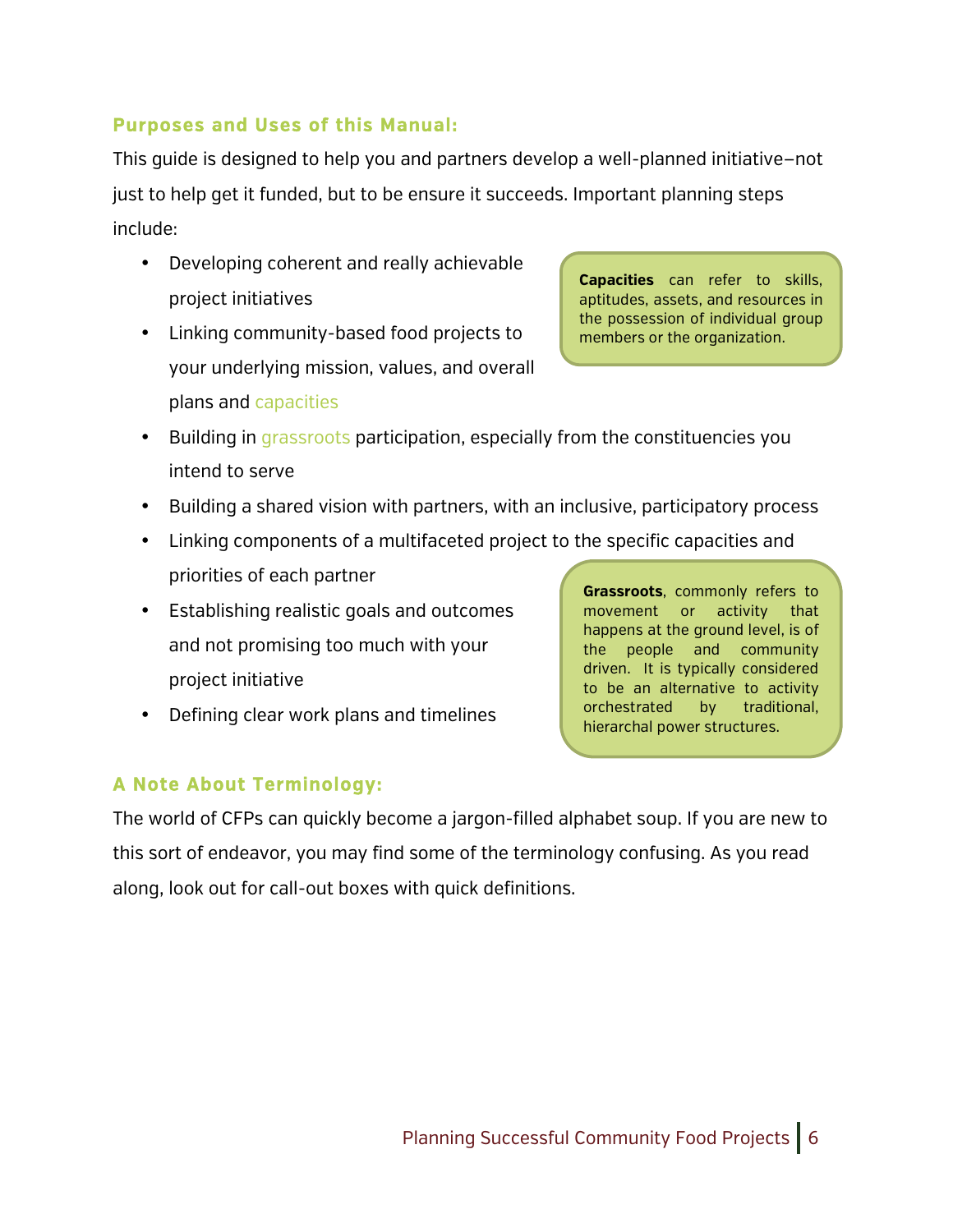### **Web Resources:**

Community Food Projects grant information from the USDA http://www.nifa.usda.gov/fo/communityfoodprojects.cfm Full text to the Request for Applications http://www.nifa.usda.gov/funding/rfas/pdfs/14\_community\_foods.pdf A Guide to Community Food Projects http://nesfp.org/sites/default/files/uploads/guide\_to\_community\_food\_projects.pdf Additional information regarding the CFP from National Sustainable Agriculture Coalition (NSAC) http://sustainableagriculture.net/publications/grassrootsguide/local-food-systemsrural-development/community-food-project-grants/

USDA/NIFA 2014 Fact Sheet

http://www.csrees.usda.gov/newsroom/pdfs/cfp\_factsheet.pdf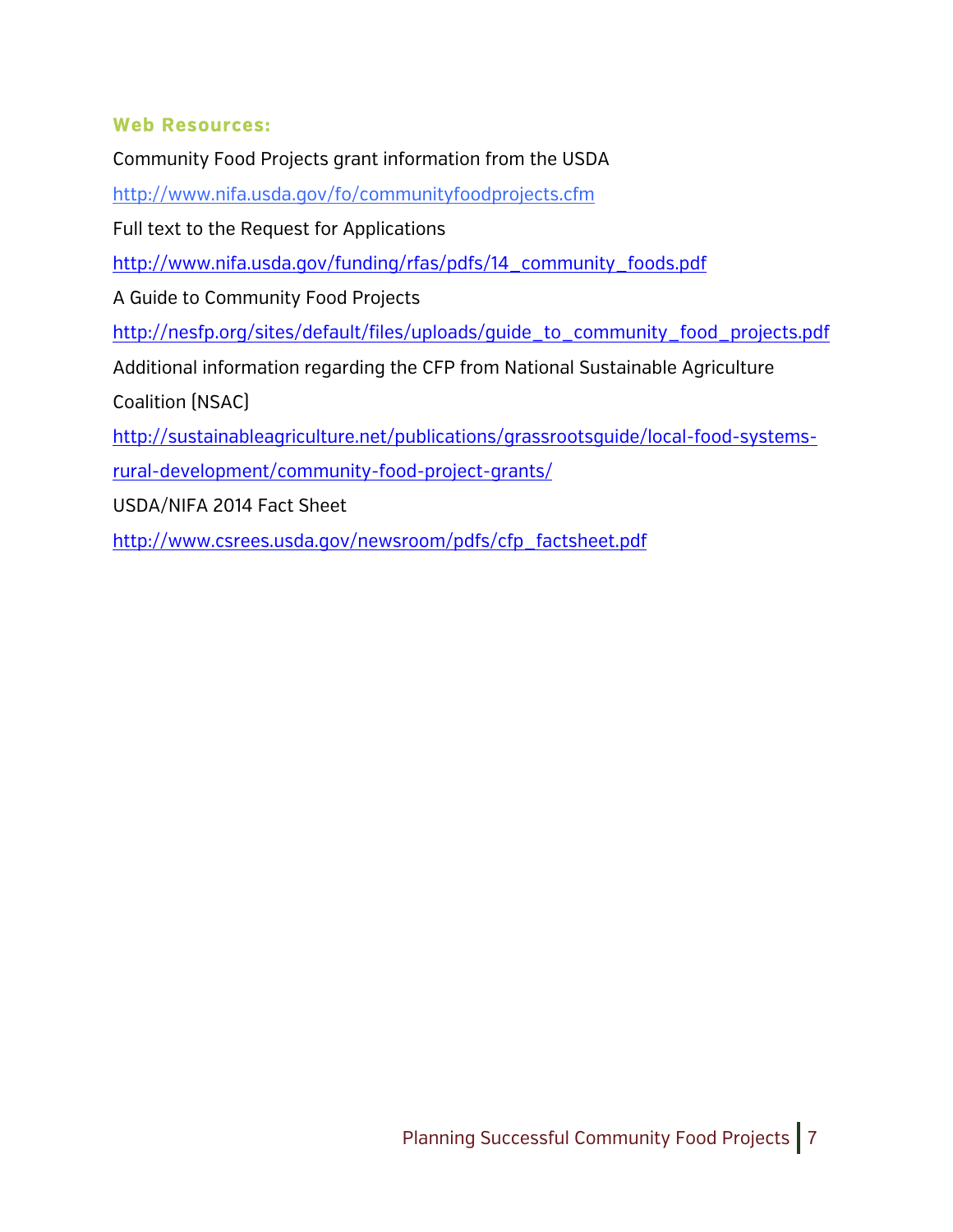### **SECTION 2: THE PLANNING PROCESS**

Planning can be a daunting process, but with a template or a comprehensive checklist, the steps will be easier to organize and execute. The section will help you start the planning process by providing key questions that will help you conceptualize your project. Finally, we'll look at an outline of a completed CFP application to give you an idea of how you'll organize the different CFP planning and application components.

### **When to Start Planning:**

Don't wait until an RFA is issued before getting started on project planning. With a project that asks so much of its applicants around collaboration, matching funds, and community based input, fast track planning makes genuinely effective programs difficult to pull together. The intent of CFP grants is to create viable community-based initiatives as part of building local food systems. This means knowing your constituents and having them engaged in the process of transforming food systems to address their needs and aspirations. CFP grants provide the means to transform food systems, but you have to demonstrate you have a plan. Bottom line – it takes time to make this happen. There are at least two scenarios that may determine your approach to CFP planning:

**1. The project is (part of) a new endeavor.** This may be the case if your organization is a smaller emerging group. Some of the challenges include limited resources (like skills and personnel), difficulties building partnerships and linkages with stakeholders, and little previous experience project planning as an organization.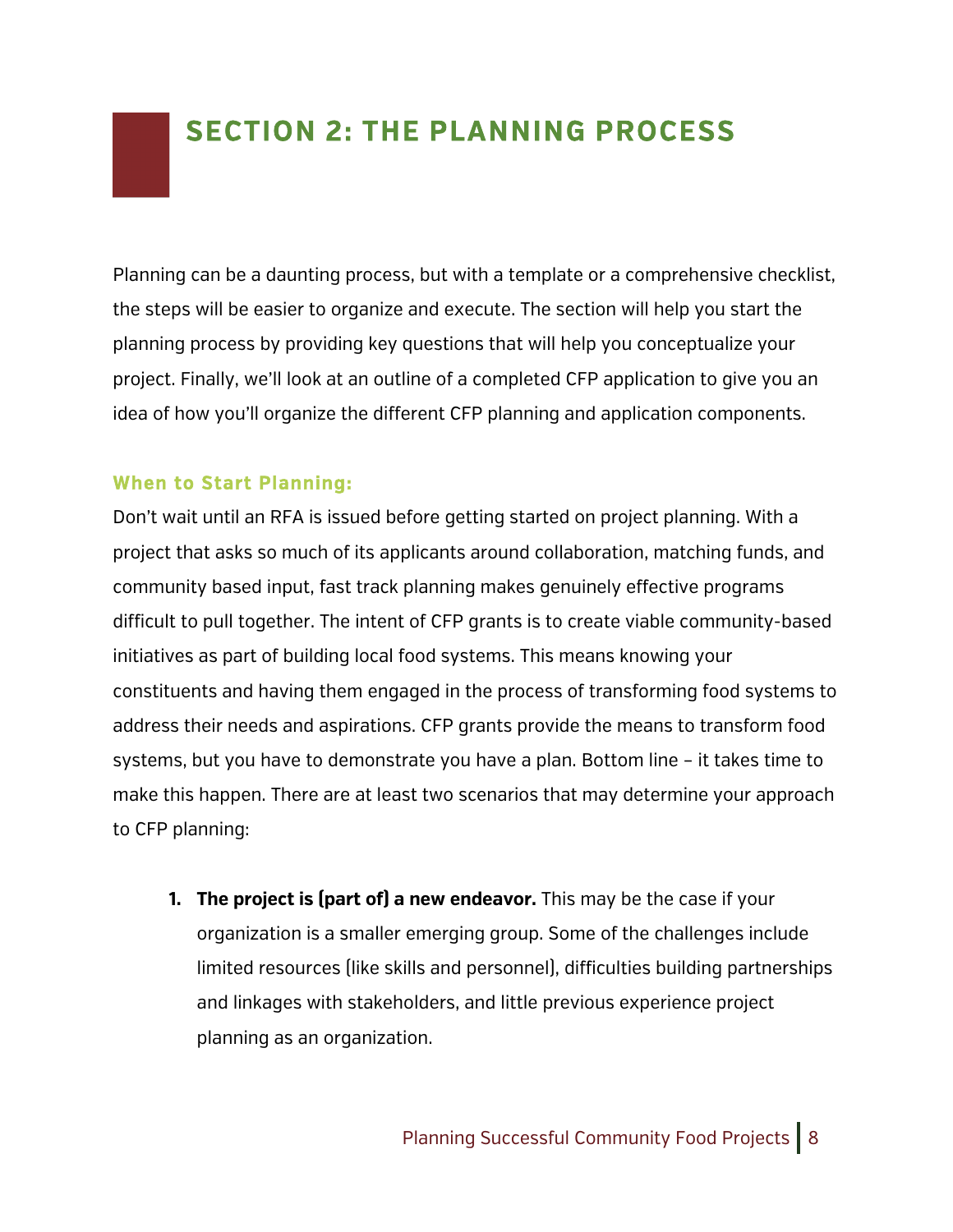**2. The proposed project builds onto an existing program.** In this instance some of the planning and community relationships may already be in place, or it may represent a new direction for a larger organization (e.g., a culinary training program for homeless shelter residents organized by a food bank, or a beginning farmer training program adding a multi-farmer CSA). The organization or network may be working off a well-developed strategic plan that encourages this type of program. Some challenges may include directing a new course for the organization and expanding existing relationships.

Regardless of the situation, you will want to address any gaps in your organization's capacity to effectively execute the project. These gaps should become apparent in the planning process.

### **Planning Calendar or Timetable:**

Ideally, a project reflects a well-executed plan. That is, applicants incorporate community input and perhaps have engaged in a systematic assessment of conditions and opportunities that makes the case for why a particular project is needed and worthwhile (e.g.; a Community Food Assessment). It could be building on work carried out over a number of years. But if not, the planning effort can easily take a year or more. Therefore, establishing project planning and an implementation timetable can help you get organized, helping you—

A **Community Food Assessment (CFA)**—in capitals—is an older formal assessment with a specific methodology. These days community food assessments—all lowercase—is a catchall term that refers to different ways of assessing a local food system. CFAs will be discussed further in Section 4.

• Understand conditions in the target communities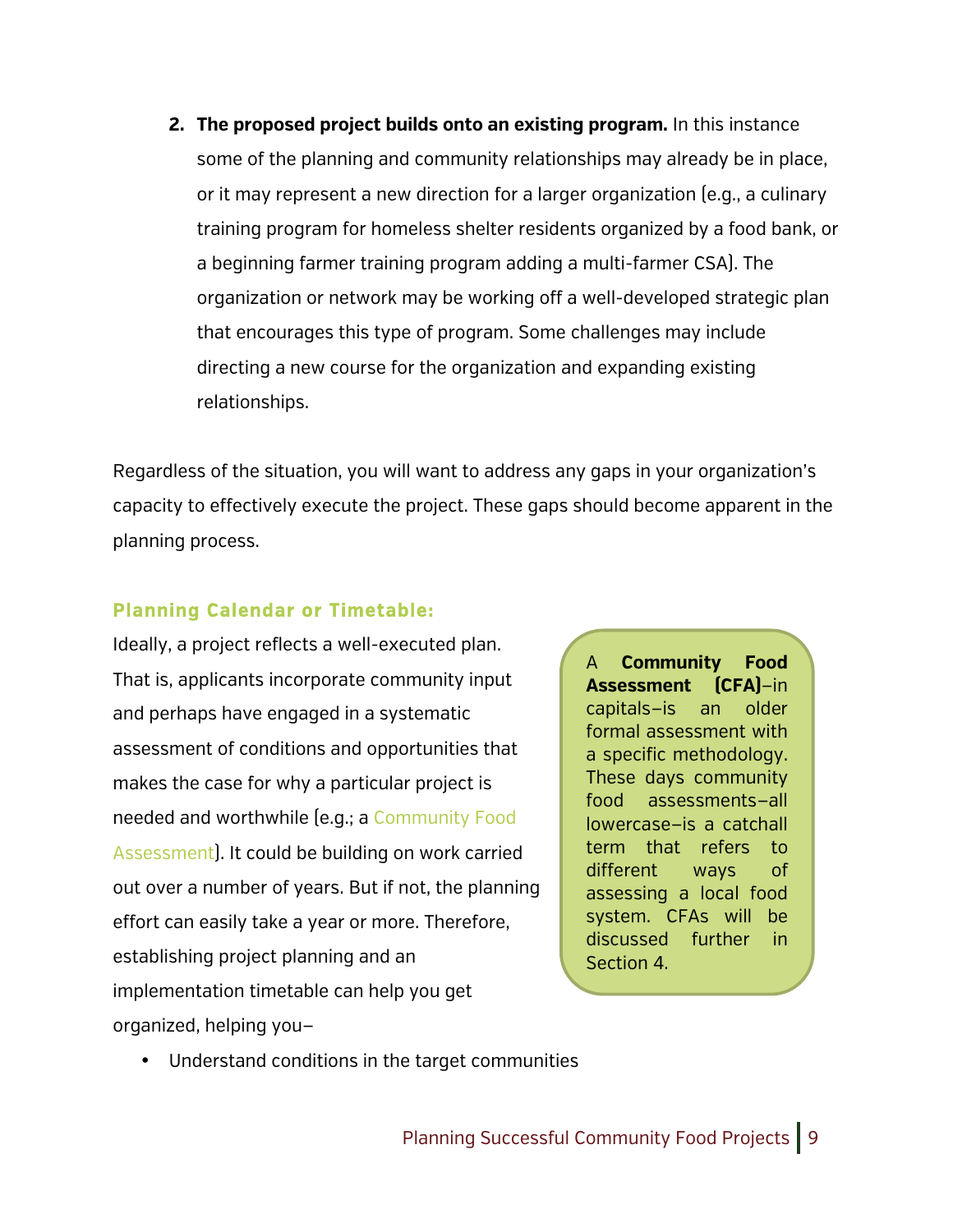- Establish the need for and interest in the initiative– i.e. why is this project a good idea, and not just a fundable strategy?
- Identify collaborators and figure out their roles
- Invite stakeholder participation in the planning process
- Know where project activities will be located and who will participate
- Find funds, including matching funds or in kind contributions, where it is required by a funder such as the CFP, or where the proposed funding does not fulfill the needed resources for whole project

### **Participatory Planning:**

Single non-profit organizations typically head up a community food initiative (although some networks or coalitions also undertake specific projects, with a single member organization acting as the sponsor or conduit for funding purposes). They run food banks, community supported agriculture (CSA), community farms, farmers' markets, school programs, gardens, and other worthwhile local farm and food activities, and look to CFP funding as to develop or expand their community food project. But partners play important, sometimes critical roles, particularly in complex projects with many components, and sponsors with limited staff and experience. Organizations seeking to take a community food systems approach to their endeavors really need to work with many other players in order to succeed.

Farm to School, new farmer training, or food policy councils are all examples of initiatives that incorporate many aspects of community-based food systems – food production, processing, marketing, wholesaling, retailing, consumer education, and participant training. By design, they engage other community representatives more fully than does a more succinct endeavor, such as a farmers' market. These projects need to reflect a community focus rather than just an organizational one. The community to be served should be involved in developing the project, and not just as a target for the services to be provided by an organization. Delivering a set of

Planning Successful Community Food Projects | 10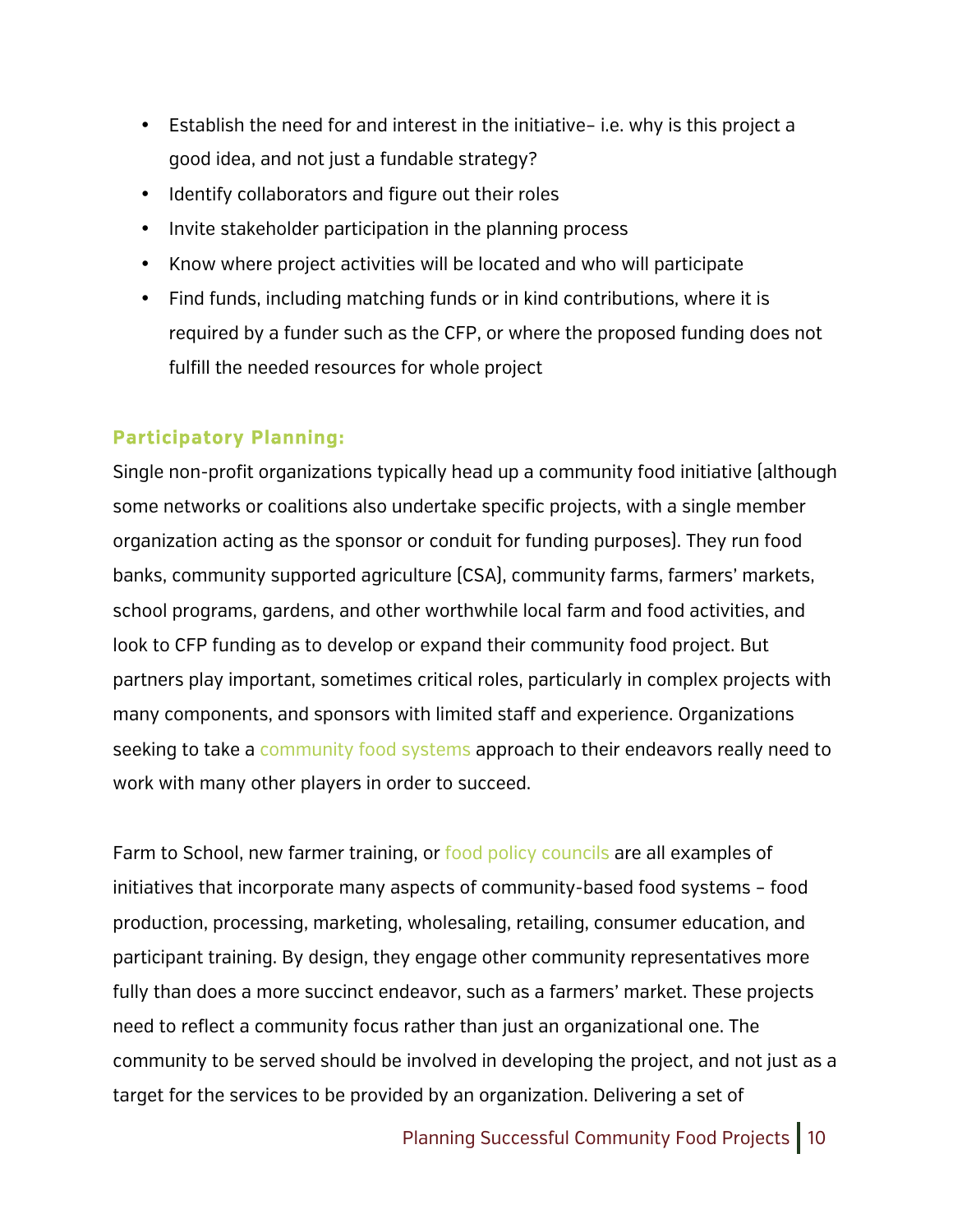worthwhile services to a community is one element, but engaging the community in the process is more challenging. One facet of this process is genuine coordination and/or collaboration with other actual or potential stakeholders — typically, other nonprofits as well as businesses, public entities and institutions.

### **The "Plan to Plan":**

Given all the aspects a community food project must consider, having a "plan to plan." A "plan to plan" is the process of identifying your project purpose, goals, scope, participants, and timeline to begin a CFP. Doing this helps make the actual planning process more effective and relatively efficient. Answering the following questions will help the organizing group develop a plan to plan:

- $\checkmark$  Who? These are the initial leaders who think that a community food project is worth doing. These may be people from one or more organizations and community groups. Other groups may join in the leadership core group over the course of the planning process – these groups will be the collaborators in designing and carrying out the CFP.
- $\checkmark$  With whom? Who should be involved and engaged in doing the communitybased plan? Where and who is the community that will be engaged in this project – what is its geographic and social/economic scope?
- $\checkmark$  Why? What is the problem or potential opportunity to be addressed? What is the situation, context, and need for the potential CFP? Has any type of community food assessment been done, or has the need for this CFP been established in other ways — or does this step still need to be done?
- $\checkmark$  What for? Is this community food project part of a larger effort in an established organization or ongoing project? Or a specific project focused on CFP funding?

Planning Successful Community Food Projects | 11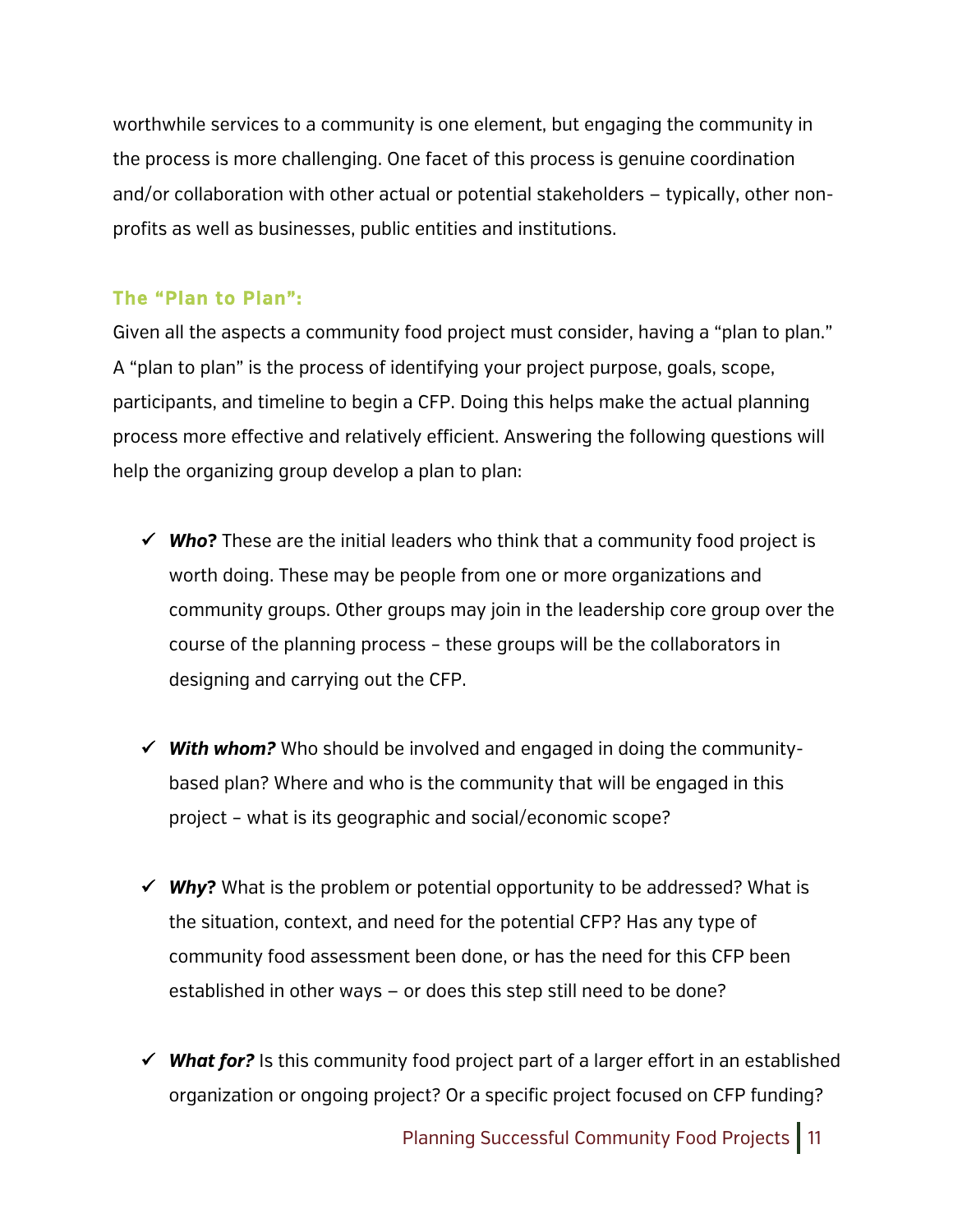Are there already some specific goals or a vision established, or will they be developed through the planning process?

- $\checkmark$  **How?** What is the initial thinking about how to implement this? What assets, skills, and other resources can be brought to the project?
- $\checkmark$  When? What is the timeframe for the planning process when does the plan need to be completed? Does it have phases or sections that need to be done in sequence? If so, what are the dates for each phase?
- ! *How will you undertake the planning process***?** A step-by-step timeline of the planning activities is recommended. Each step may have a process for involving the community and for building a strong collaboration between the partnering groups and organizations.

### **Outline of Completed CFP Plans:**

After "planning to plan," you should be ready to begin pulling together the different pieces that will be necessary for developing your project and demonstrating your readiness for the CFP. One completed CFP may vary slightly from another, but will probably contain the following components:

### **a. Describe the Community and its Situation:**

- The context of the project and the community it would serve.
- A vision for the benefits of successfully completing this plan.
- Players involved in developing the plan and their motivations to work together.

### **b. Assess Needs and Opportunities:**

• Describe the need or rationale for the project.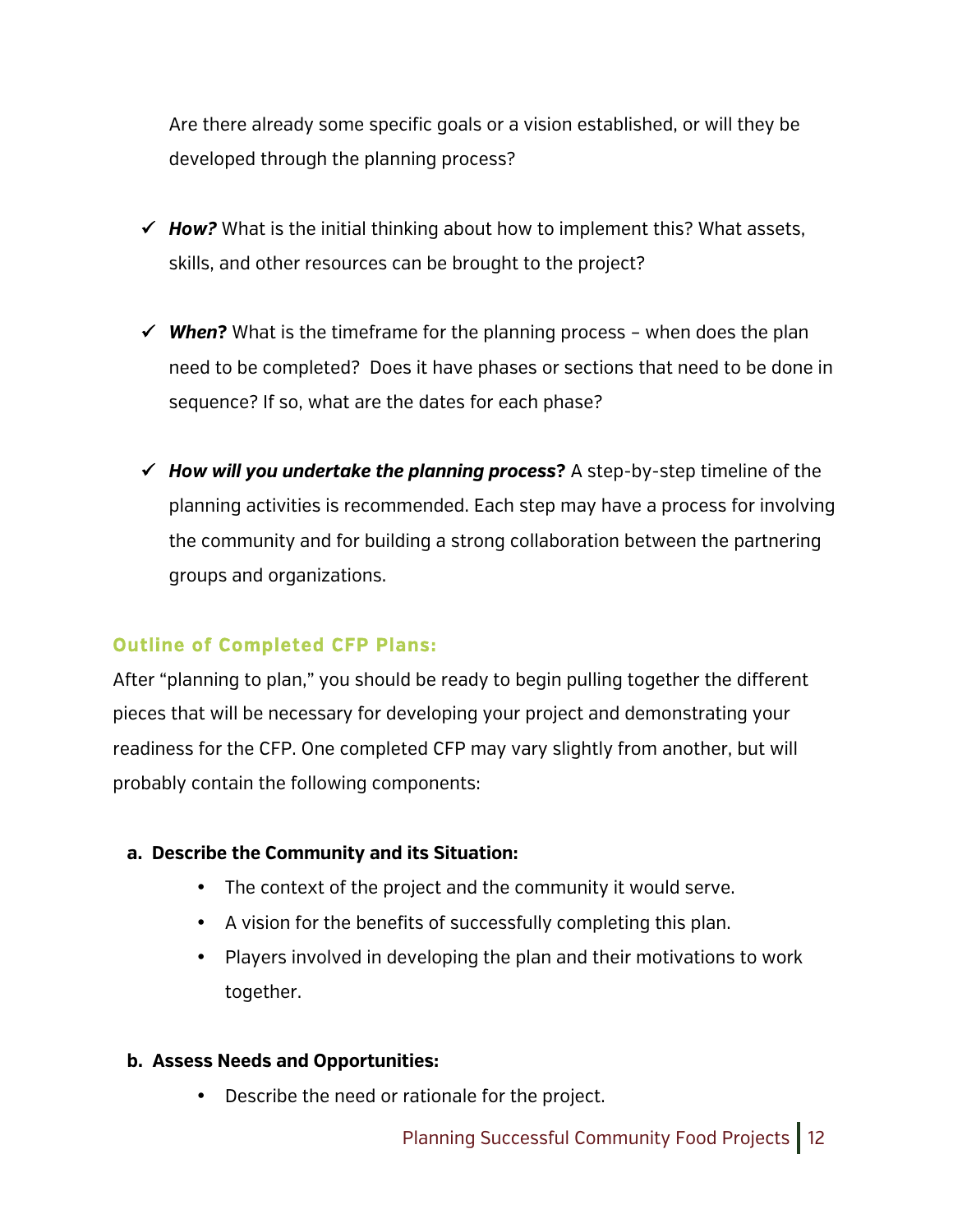- Outline the community-based process used to define these needs such as a community food assessment or other "needs and assets" type of assessment.
- Identify situations or opportunities that make specific strategies worth considering at this juncture.

### **c. The Project Plan:**

- Define the cooperating organizations and agencies, and how they will work together on this project, the cooperative structure, roles played by different groups.
- List project goals and outcomes how they meet the community's needs.

### **d. Project Implementation:**

- Identify milestones and work plans that describe what will be accomplished, by when, and work plans for "who will do what by when."
- Evaluation plan Determine how the group will know if its being successful – based on measurable results and outcomes.
- Prepare an initial budget that clearly demonstrates the costs of the activities.

Accomplishing this in advance is not an empty exercise. It will identify strengths and gaps, and clarify opportunities. Practically speaking, it prepares the team to pull together a formal funding application more expeditiously, since it will contain many elements of the proposal itself.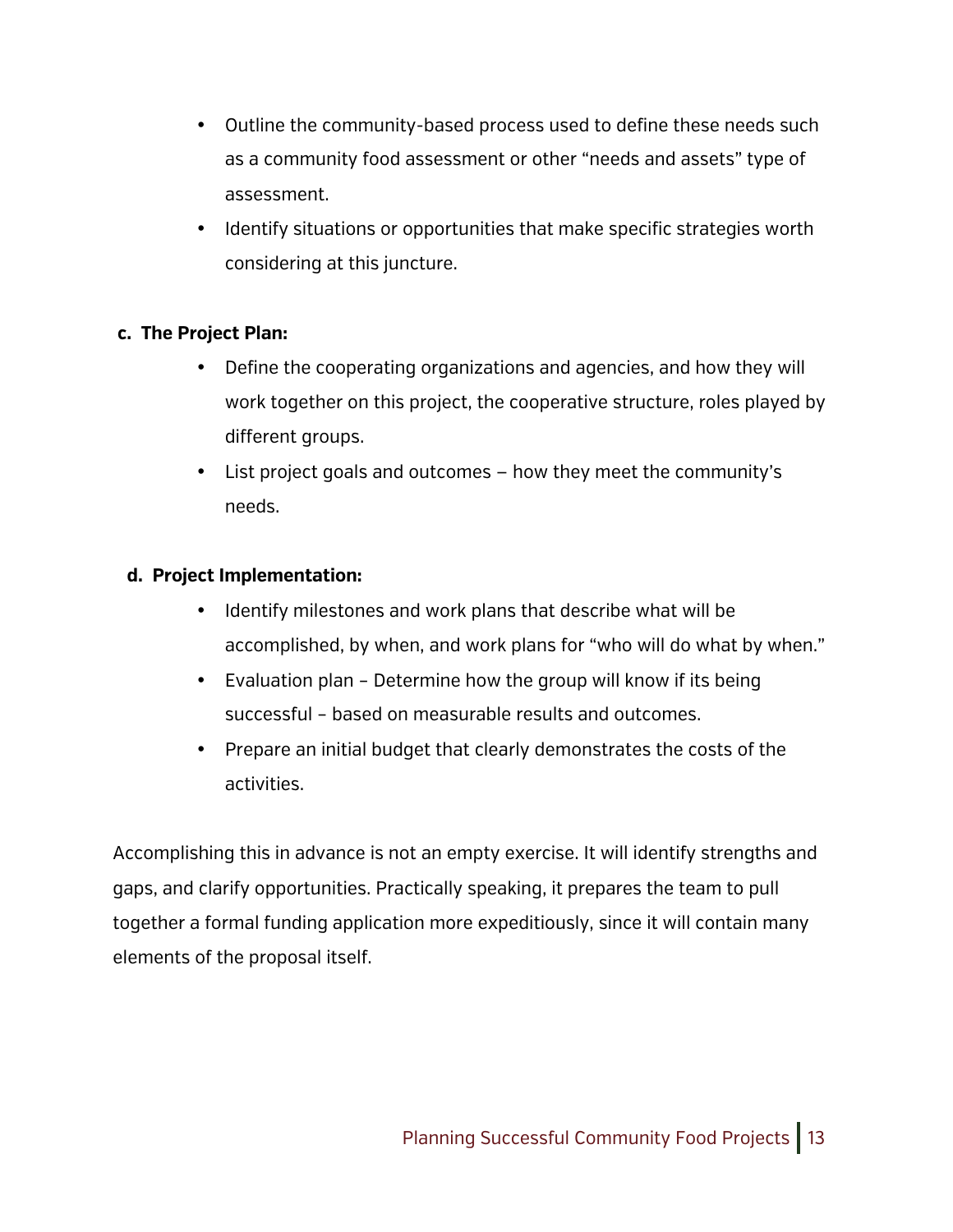Now that you've outlined a plan for your project, it's time to think about its broader vision and purpose. If the community-based food project is part of a broader vision of community food security, then how are connections being made within the community and with partners in community food security? How will the different players influence strategy and the final product? The next step is to decide how to describe project partners and the community, and articulate the purpose, vision, values, and mission of the CFP.

### **A Place At the Table:**

→ Who is initiating the project? Most projects come from groups already involved in community food and farm work. They have missions and structure that define who they are and what they do. They have a history of programs and accomplishments. They have priorities and may have multi-year strategic plans. So projects ought not to arise out of a vacuum if there are established interests and agendas, and applicants are looking for resources to support these. Often there is an existing program or project and the sponsors are looking to expand it or enhance it. In these circumstances, there is already a framework from which planning new initiatives emerges. A project may be initiated by one organization, or it may be a joint initiative of several partners. The leadership can drive the planning process by "setting the table" for players to be involved in developing the idea.

 $\rightarrow$  Who is at the table? When community representatives come together to discuss ideas and opportunities, they bring their individual perspectives, usually reflecting the work they do or the groups they represent. Farmers will look to agricultural

Planning Successful Community Food Projects | 14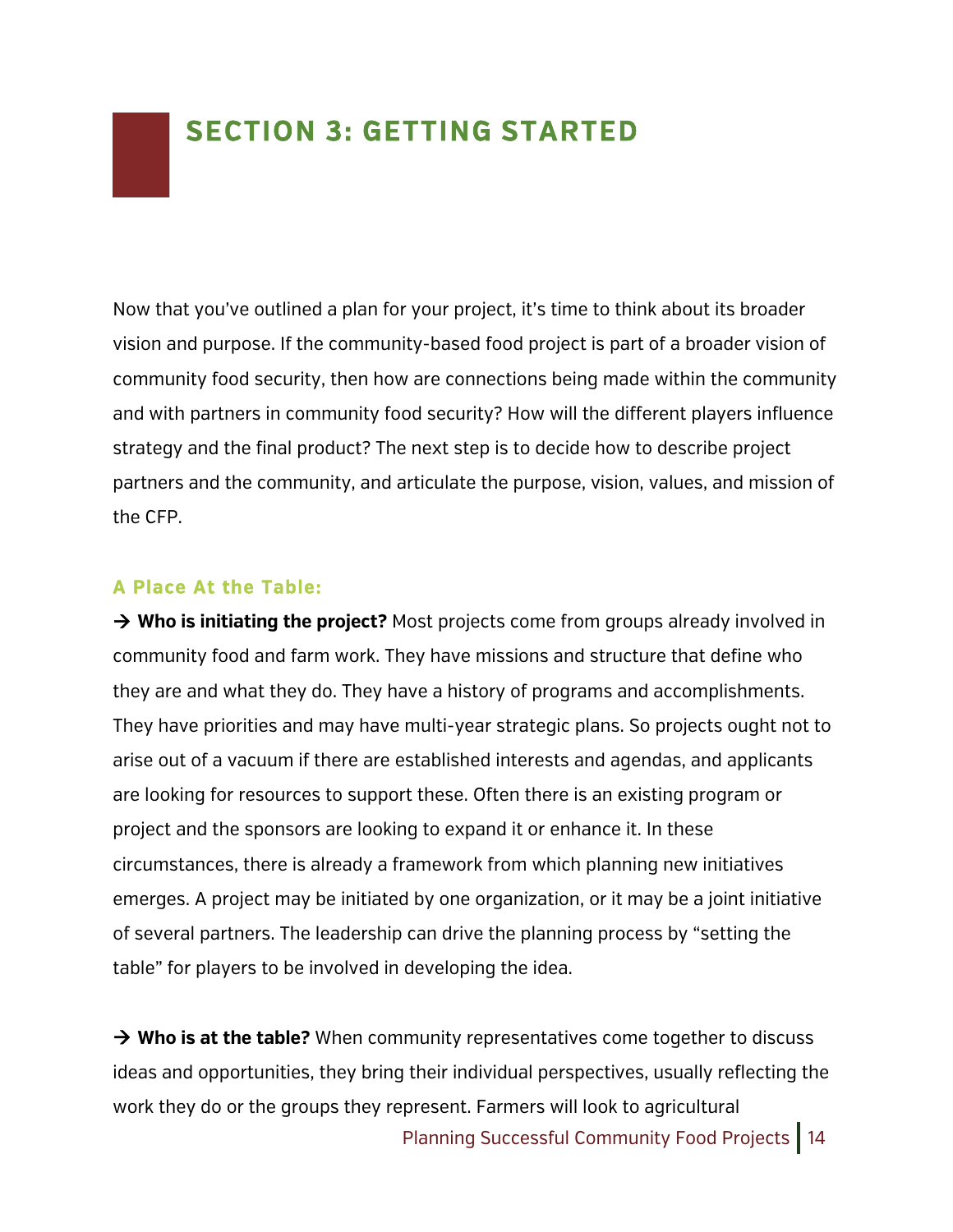opportunities. Dietitians will think about community nutrition programs. Food bank representatives will think about anti-hunger issues. Schools will think about student needs. Community organizers will push for advocacy strategies. While this makes intuitive sense, this is often not apparent in the process of pulling community representatives together to address food security. In other words, the people at the table will play a critical role in shaping the overall development or change agenda, and the initiatives that flow from that process will typically reflect the specific interests of those who are doing the planning. They will each be thinking: "What's in it for me, for my organization?" Or in food terms, "Is there a piece of pie for me?"

Given the multiple interests that may come from a varied range of participants farmers, dietitians, community organizers, etc. — project organizers are encouraged to consider how to organize the planning process to reflect the ultimate vision. Here are some considerations:

- If you desire a more open-ended process, then bring together diverse representatives. For example, if the visioning is broad – e.g., "How do we strengthen the community food system in Jonesville?" – then having a wide range of stakeholder input — community organizers, farmers, dietitians, anti-hunger advocates, etc. — is important to understand the many issues and options available.
- If the focus is narrow e.g., "How can we build a value-added opportunity to our farming program?" — then it makes much more sense to bring in players who have relevant expertise in that arena.
- Many projects fail to bring constituents or intended beneficiaries into the planning process. In so doing, they not only lose valuable input, but also risk failure because the project doesn't really answer a need or it does so in a way that does not attract the target participants. Just because you build it does not mean, "They will come."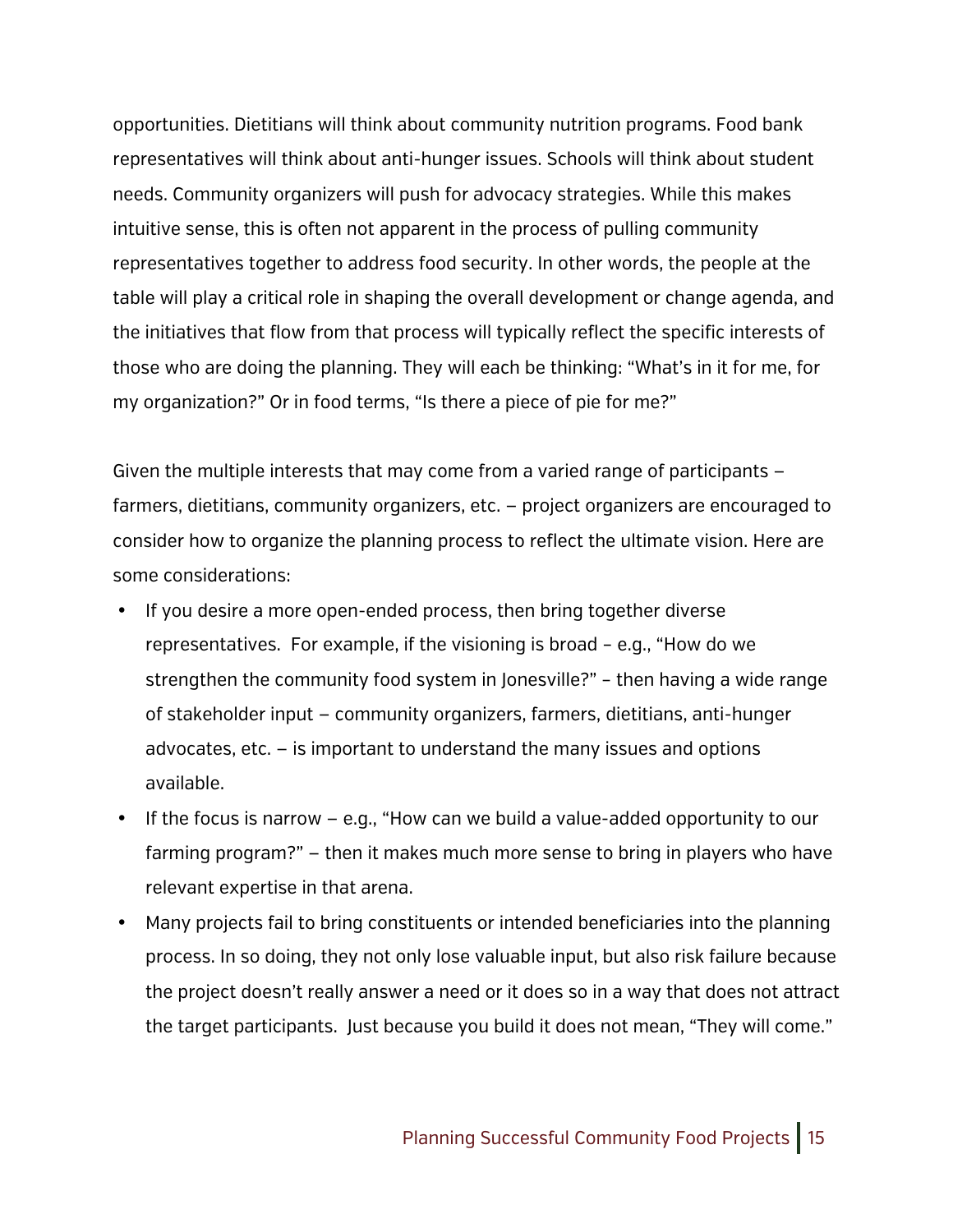Based on these considerations, the project organizers need to think through who should be core partners in the planning process and who will be involved in less central roles and less intensive ways. Not everyone effected by the project needs to be intimately involved in every step of planning, but important voices should be heard along the way.

### **Defining Your Community:**

In order to define what kind of planning process your group will use, you will need to determine the parameters of the community you are working with. Components include:

- ! **What are the geographic boundaries?** Are you focused on a neighborhood, town, county, or a broader region?
- ! **Who are the target constituents – intended beneficiaries?** Who will be affected by the project? What are their needs and concerns?
- ! **Who are the voices of these communities?** Who are the community leaders, the resident spokespersons, or the representatives of the target communities?
- ! **What are the key organizations, agencies, businesses, and programs that may be affected, or become involved?** What stake might local food banks, antipoverty action groups, community gardens, restaurants, farmers' markets, after school programs, etc., have in a community food project? Who else has potential interest in the community food project?
- $\checkmark$  What are some essential trends and conditions that help define the current **situation that is being addressed and the reasons for selecting this community?** How could demographic changes, emerging interests in local farm grown food, growing food insecurity, or other conditions be addressed by a community food project? How is the community ripe for a CFP?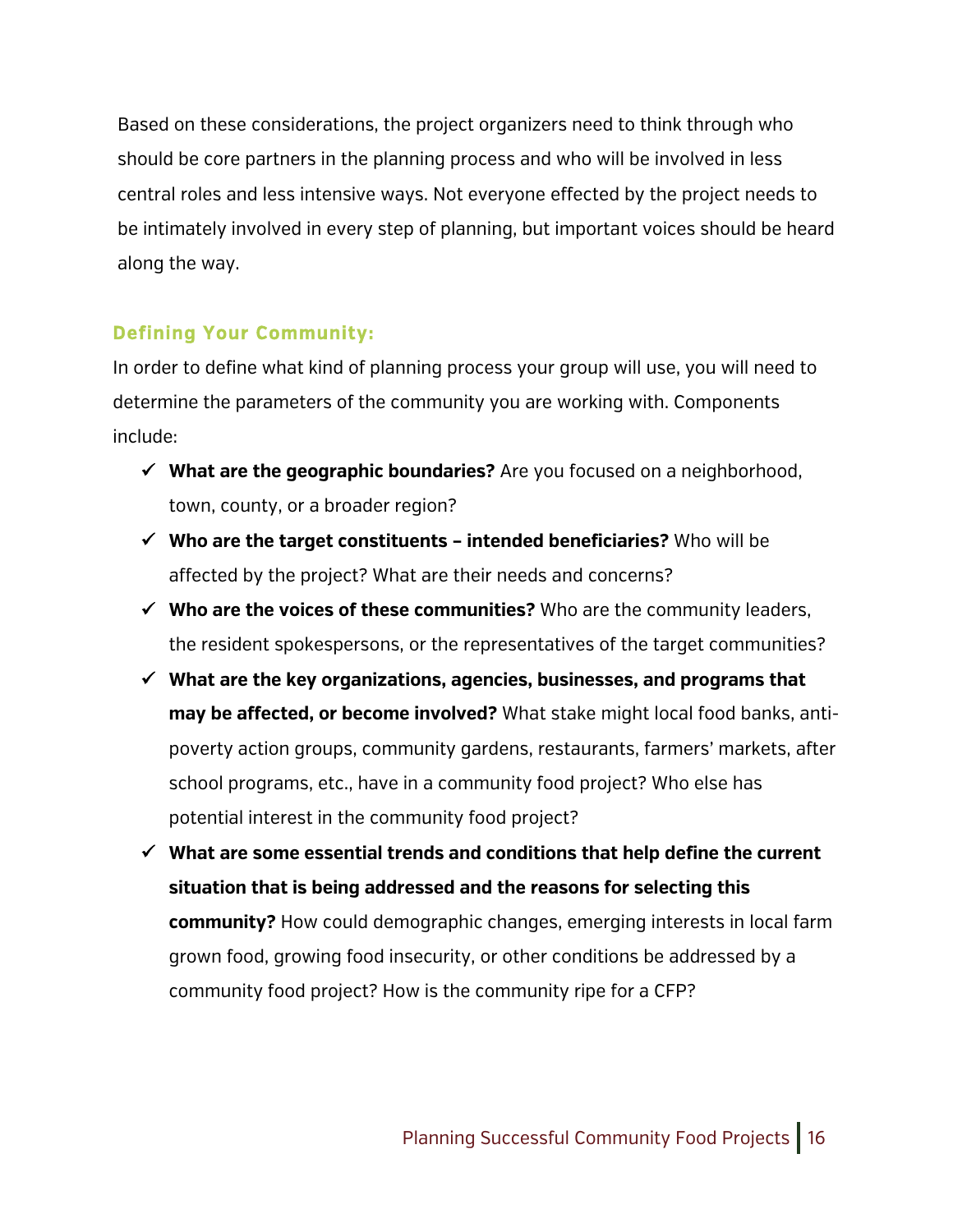### **Creating Common Vision, Values for your Project:**

Should a project have a vision? In short, yes! Given that the participating players need to coalesce around a common idea, relying on the host organization's existing vision and/or mission is insufficient. A project team will want to reflect the underlying visions of each participating organization, while forging something specific to the CFP.

Previous RFA's have stated that most relevant to the application is an explanation of why the applicant and its partners selected the specific proposed activities for the CFP. Visioning helps achieve this key component of a successful application.

> A **vision** can integrate some of the proposed impacts from the work to be funded. For example, the vision should reflect what the planning members hope will result from the project: What will this project look like down the road? How does the CFP fit into a bigger vision of food system change?

In general, food insecurity is similar in low-income communities across the country. There is a lack of high-quality food, residents have limited incomes, little healthy food is produced in the community itself, and there are few connections to local farms. Fast food and "cheap food" are pervasive. Community food projects are designed to address these fundamental factors and to encourage local food connections as part of their response.

But each community will respond differently. Some will propose market gardens, others focus on farm-to-school programs, value-added businesses or food policy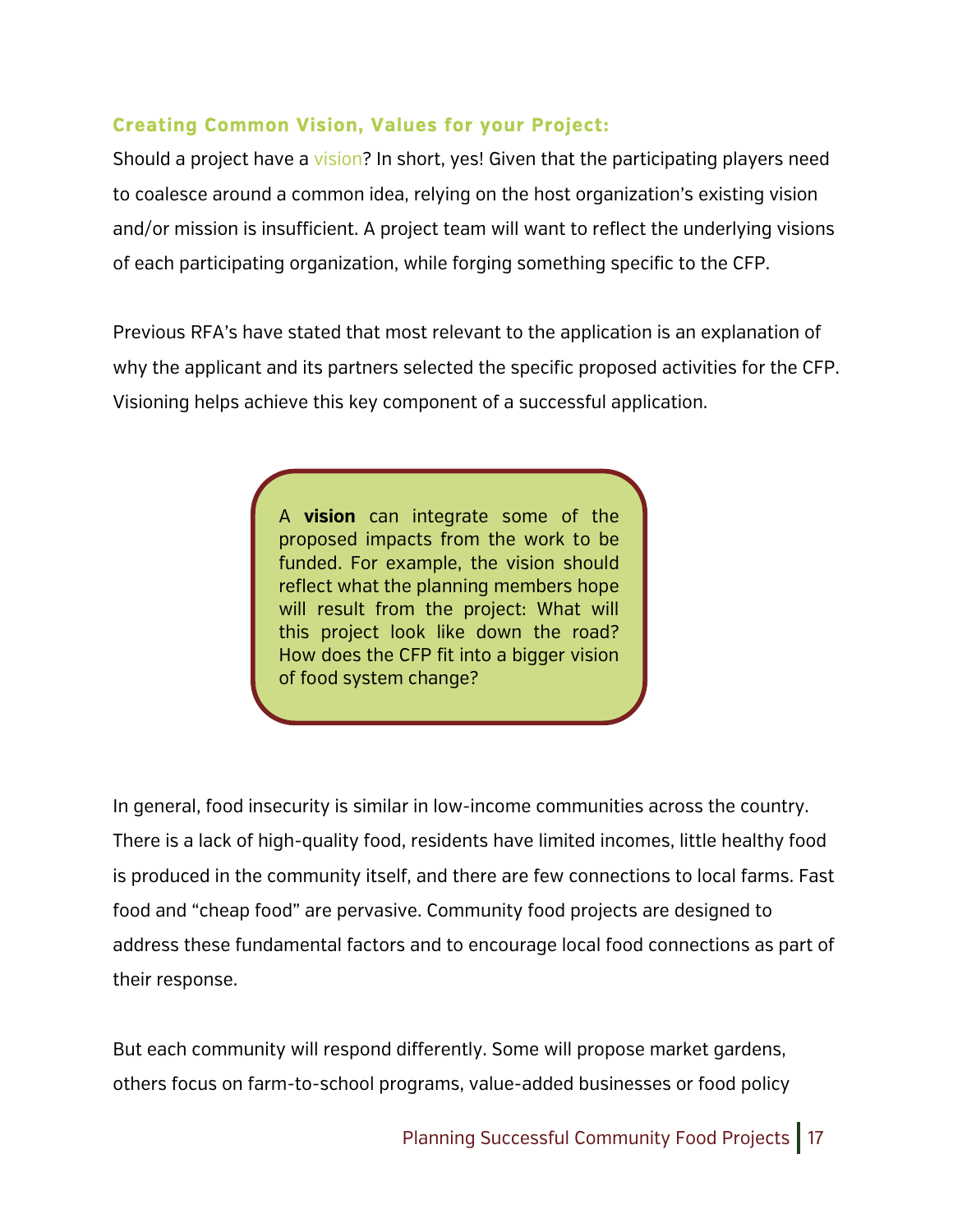councils. There are many pathways to promoting greater community food security, but what makes these valid? Part of the answer lies in the vision that sponsors and organizers bring to it, specifically:

- Each project ideally reflects an underlying visioning plan of what community food security can look like, and how a particular approach is going to help get it there.
- Visioning should also be grounded in the practical realities of what can be accomplished with the capacities of those involved. In others words, visioning is often about changing the world, but typically one step at a time.
- This vision ought to reflect an understanding of community conditions, needs and opportunities. In other words, it is paired with other planning steps, such as a community food assessment process.
- Visioning is best when it reflects a process that engages key stakeholders who understand the community and what are appropriate community food strategies that follow.

### **Visioning: How and How Much?**

Visioning for a specific project is typically part of a broader strategic planning process. The extent of visioning is related to the stage of development and to how much direction is sought at the time. Developing a vision for one's community food system can take months and evolve over many years as conditions change over time.

Visioning strategies can be elaborate or simple. The elaborate approach involves bringing many people together, sometimes through a process that has several stages of discussion and engagement before a coherent product emerges. Community food assessments are often frameworks that incorporate visioning with research, multiple stakeholder meetings, and other strategic planning steps that can last a year or more. Sometimes visioning is built into a weekend retreat such as a "future search" that strives to resolve a new direction over a short but intensive period. Some worthwhile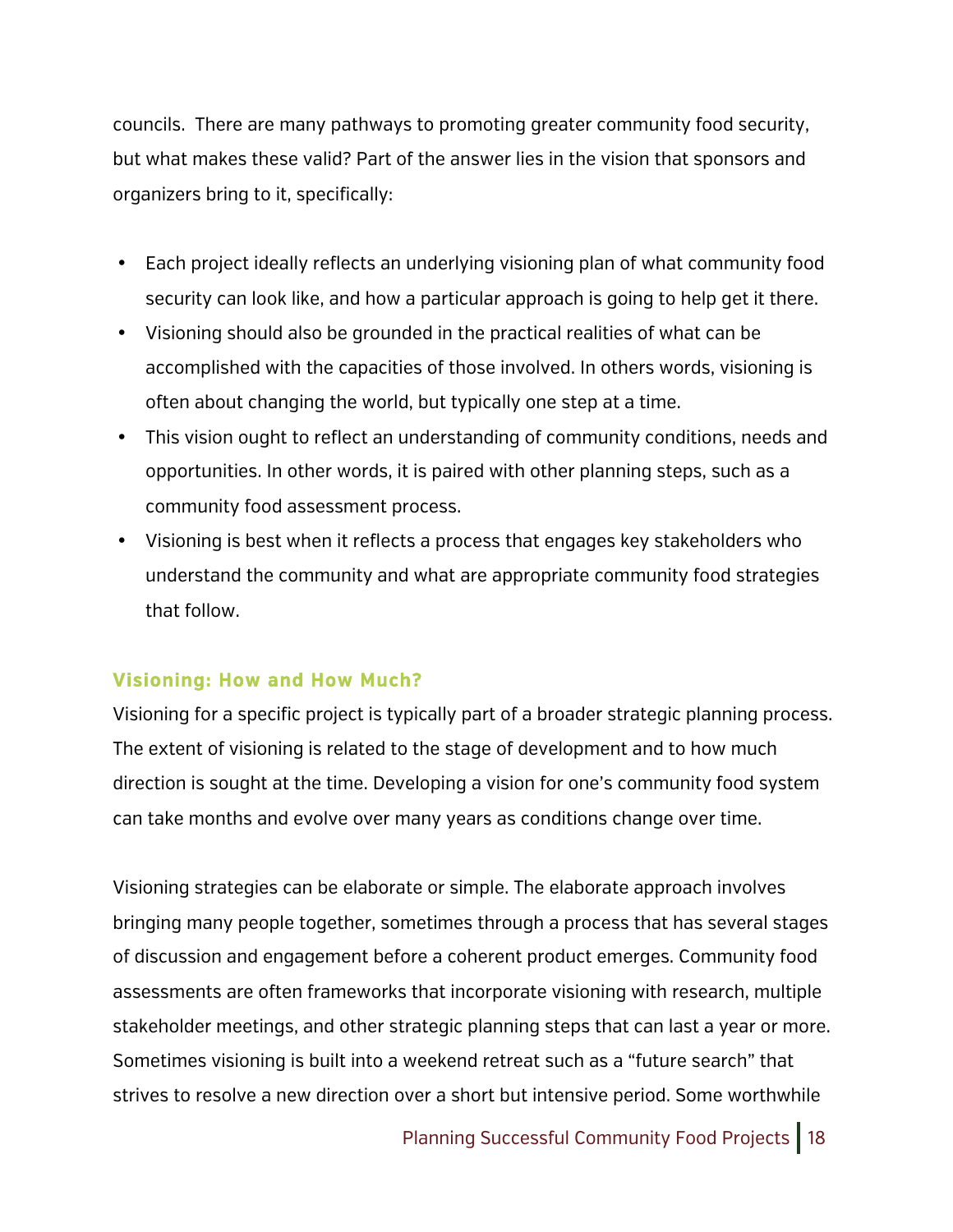visioning can be completed in just a few meetings within a small group of representatives – staff, board, clients, and so on – when the focus is fairly clear from the onset.

From a project perspective, the visioning process sets the framework for establishing goals and long-term desired outcomes. It generally does not happen alone, but as part of broader strategic planning. The visioning effort should be a key part of the overall scope of the planning that is needed to pull a project together. But it also should take place at a very early stage; the vision is what sets into motion the overall direction of the process that results in a well thought out project.

### **Values, Mission and Vision:**

Well-written values, mission, and vision statements will clearly communicate the ideals, intentions, and goals of the CFP. The process of writing and hashing out the language for each statement helps guide the team towards its common goal. It also helps succinctly communicate these ideals, intentions, and goals to funders, stakeholders, and constituents.

### **Organizational Values Statement**

Organizational values are the core beliefs that members of your organization or team share in common. Values provide the foundation from which the organization's mission, vision, internal culture, and programs are built. Values should:

- $\checkmark$  Connect people in the organization.
- $\checkmark$  Be easily understood.
- $\checkmark$  Be positive.
- $\checkmark$  Be consistent with the group's vision, mission and strategies or actions.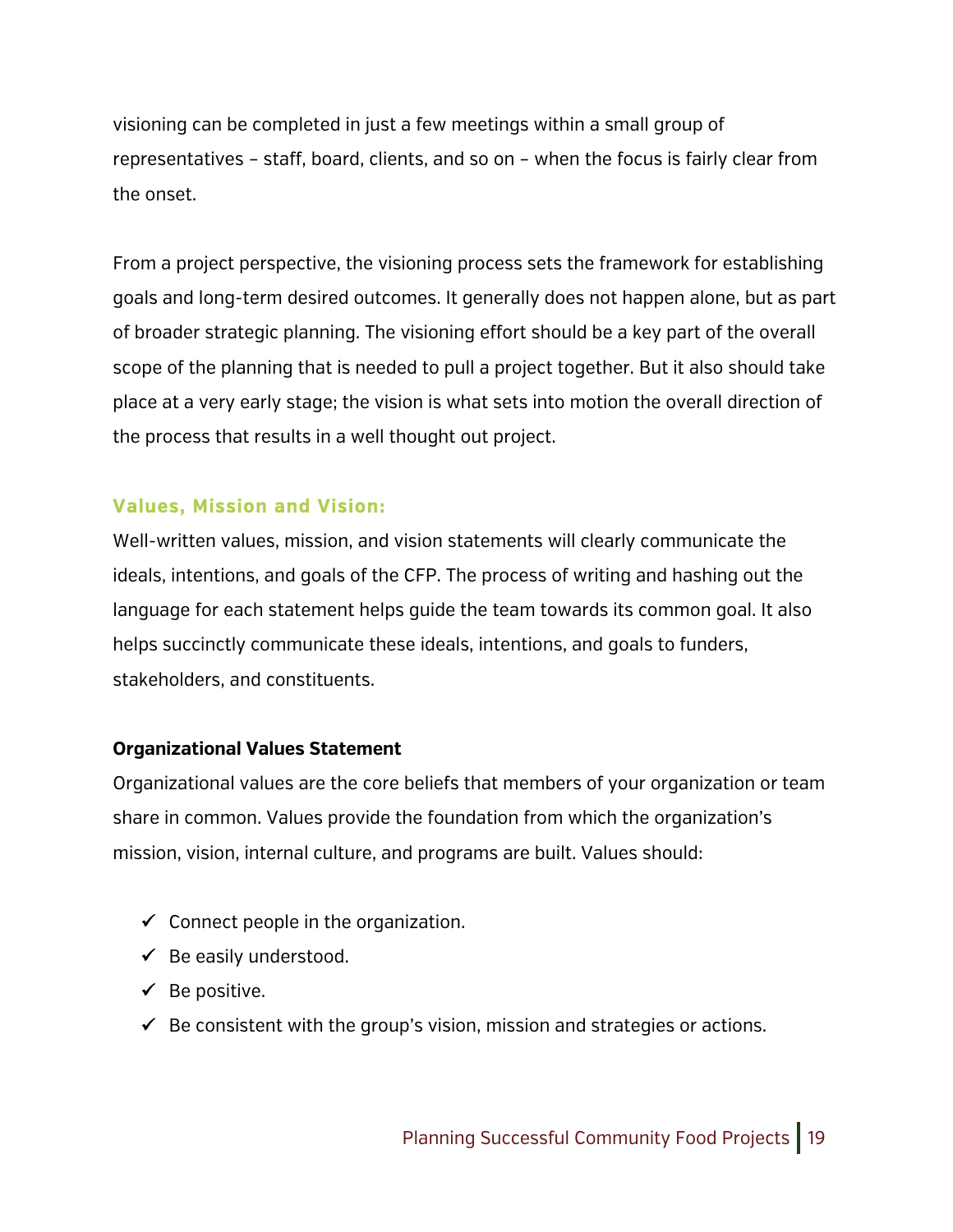### **Vision Statement**

The vision is a broad and inspired picture of the future if your organization is truly successful in its work. An organization's vision statement helps to clarify its direction and destination. A well-written vision statement can motivate and inspire—capturing peoples' minds, hearts and spirits. A vision should:

- $\checkmark$  Move people toward the future.
- $\checkmark$  Be easily understood.
- $\checkmark$  Be positive.
- $\checkmark$  Be inspiring and motivating.
- $\checkmark$  Be consistent with your organizational values.

### **Mission Statement**

The organization's mission statement is a brief, engaging, description of the organization that includes its:

- $\checkmark$  Intent or reason for being.
- $\checkmark$  Territory or scope.
- $\checkmark$  Who it engages or serves.
- $\checkmark$  What it does.

The mission is often used to describe and market the organization to the public. It's the first point of connection to a person outside the group. The mission ought to convey action and excitement and provide a "hook" for an outsider to want to continue his/her interest in the group.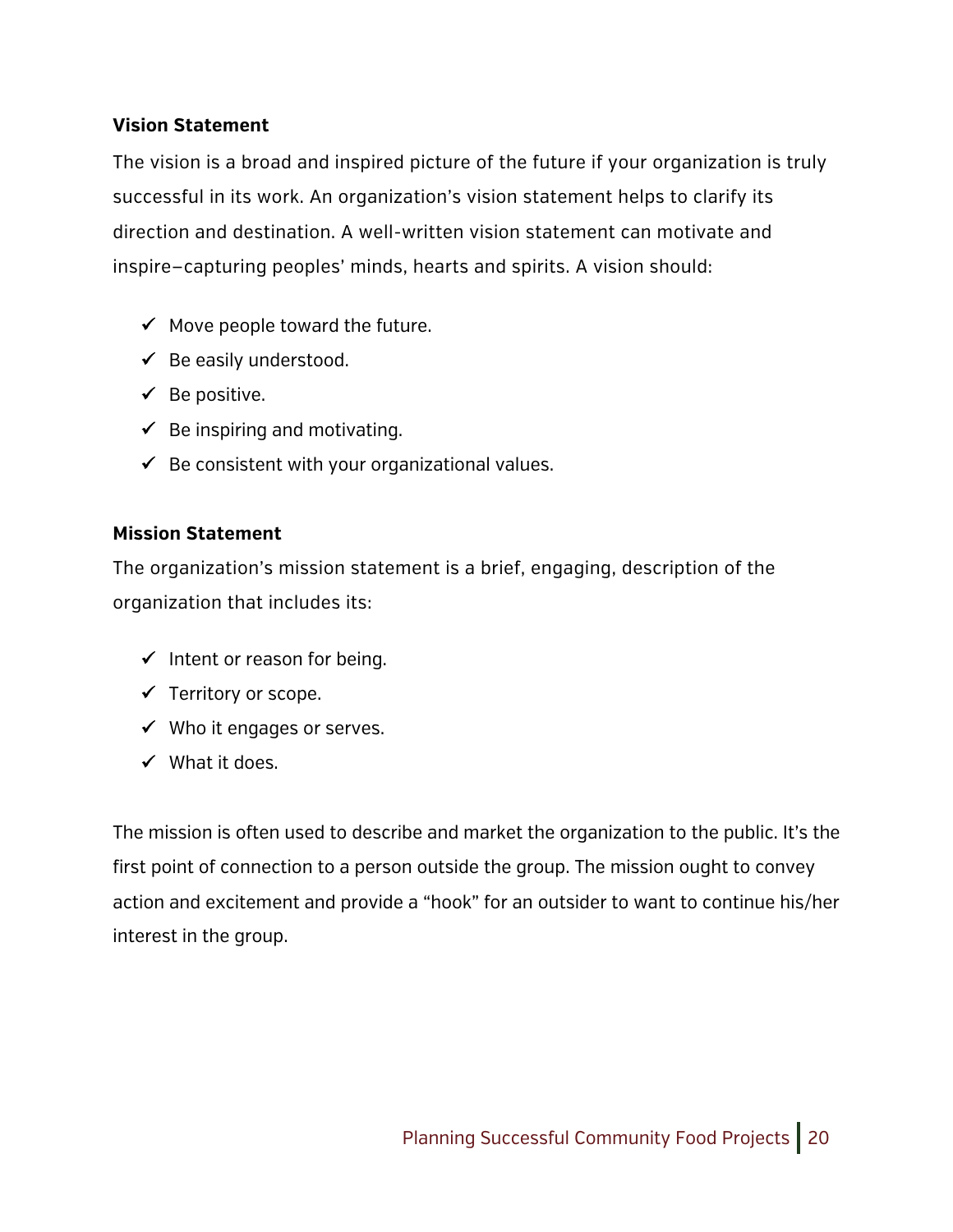### **Web Resources**

An excellent approach to evaluating values is called Whole Measures, developed by The Community Food Security Coalition and the Center for Popular Research, Education, and Policy. Whole Measures (CFS) is a values-based, community-oriented tool for evaluation, planning, and dialogue geared toward organizational and community change. Priority areas include (1) justice and fairness; (2) strong communities; (3) vibrant farms; (4) healthy people; (5) sustainable ecosystems, and (6) thriving local economies.

http://nesfp.org/resources/whole-measures-community-food-systems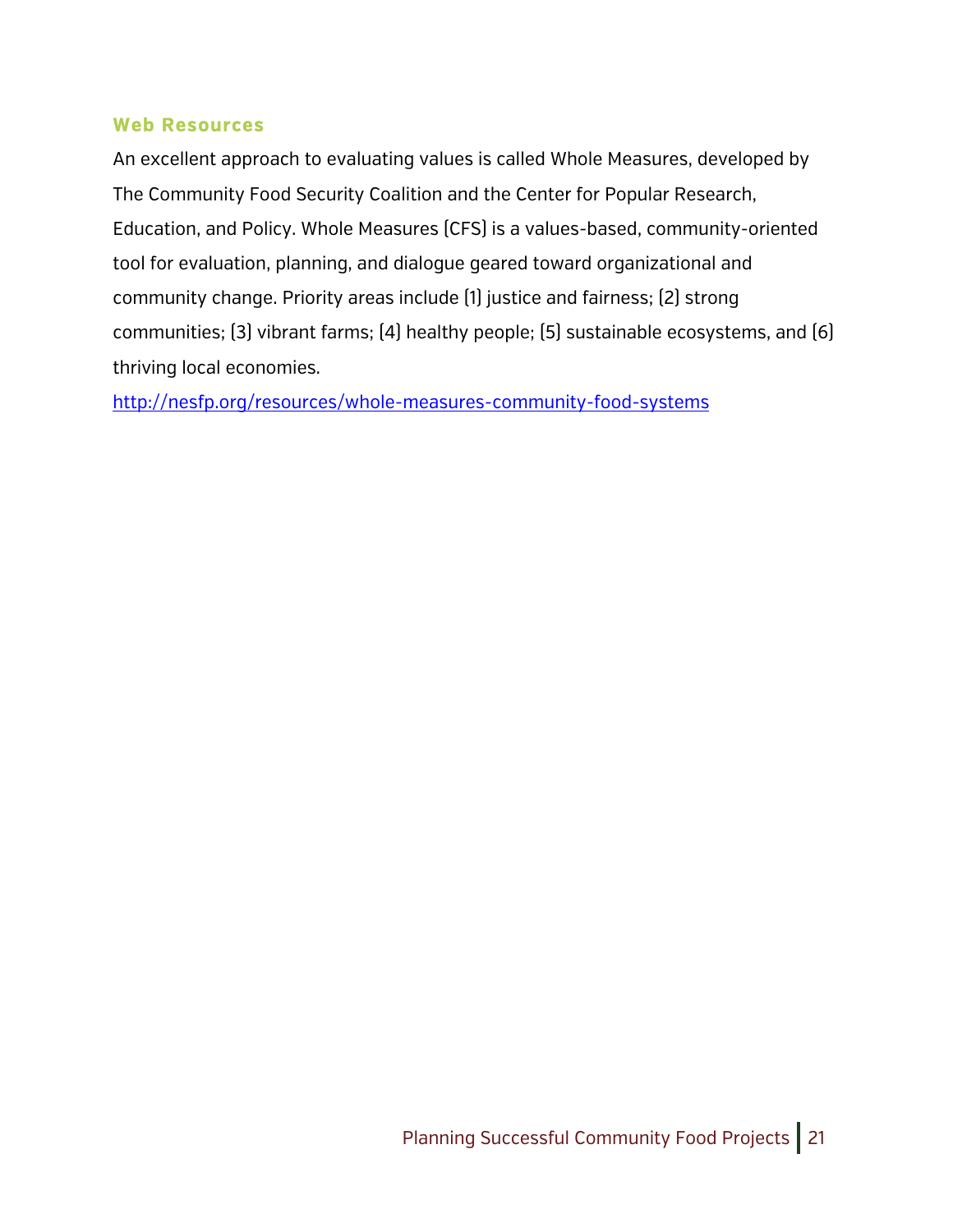### **SECTION 4: ASSESSING NEEDS AND OPPORTUNITIES**

In general, we can expect that every low-income community has multiple food security issues that are not being adequately addressed, or at least in ways that community food advocates and constituents may prefer – e.g., using local food solutions. Every year, many communities confront similar issues and each one chooses a particular set of strategies to respond and create changes to the food system. How does your project decide what to take on? On the surface, all may sound like good ideas. But what is the basis for these choices? What makes some more compelling than others? What suggests one strategy will work better than another? Community food assessments are one approach to grounding your approaches in the geographies and constituencies to be targeted.

Fitting a community assessment into some phase of project planning is an increasingly integral aspect of community food projects. Previous RFAs have stated:

Applications should describe local capabilities, such as those identified in a community food assessment, and involvement of low-income communities in the context of project activities and operations.

Ensure that low-income residents are actively involved in planning project goals, objectives, and outcomes. In particular, describe how the communities being served – particularly the targeted residents and organizations – were involved in planning the project and will be engaged in its implementation. Reference planning activities, assessments, meetings, or other activities that demonstrate community input into key decision-making.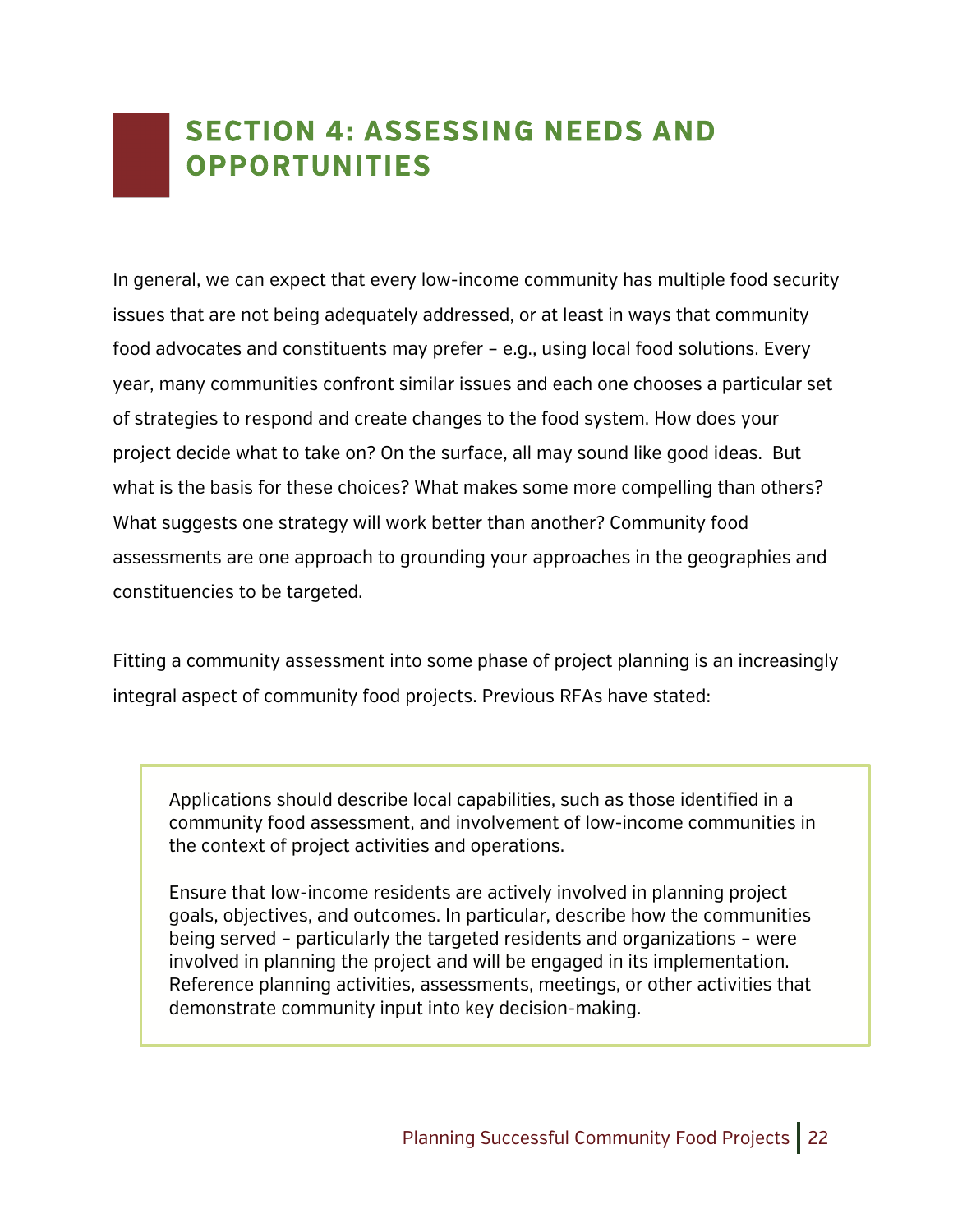### **Community Food Assessments:**

One of the best tools to integrate CFP priorities into project planning is a community food assessment (CFA). A formal CFA is defined here as: "a collaborative and participatory process that systematically examines a broad range of community food issues and assets, so as to inform change actions to make the community more food secure" (from "What's Cooking in your Food System" – see web resources). CFAs can integrate research, planning, community organizing, and action to establish project needs, identify capacities, set priorities, and mobilize resources to address them.

Community food assessments can vary greatly in scope and purpose. Some emphasize research, information-gathering and broad inquiry as important elements. Some are broad and open-ended. Others focus on just one or two priority areas, which is more practical for smaller organizations and limited budgets. These more concise versions can be a vital part of project planning because they can address several major CFP priorities in sync, for example:

- Getting community-based input to the proposed idea / project
- Fostering collaboration in developing the project
- Leveraging resources critical to the matching requirement
- Helping to clarify priorities, including broad objectives and activities
- Planning joint efforts in the context of longer-term planning for project sustainability
- Building linkages between different food system sectors; and developing comprehensive responses to complex issues

Historically, community food assessments have been "stand-alone" initiatives, meant to precede or lead to community-based initiatives, including CFP projects. In other words, the CFA process often creates a foundation for stakeholders - non-profits,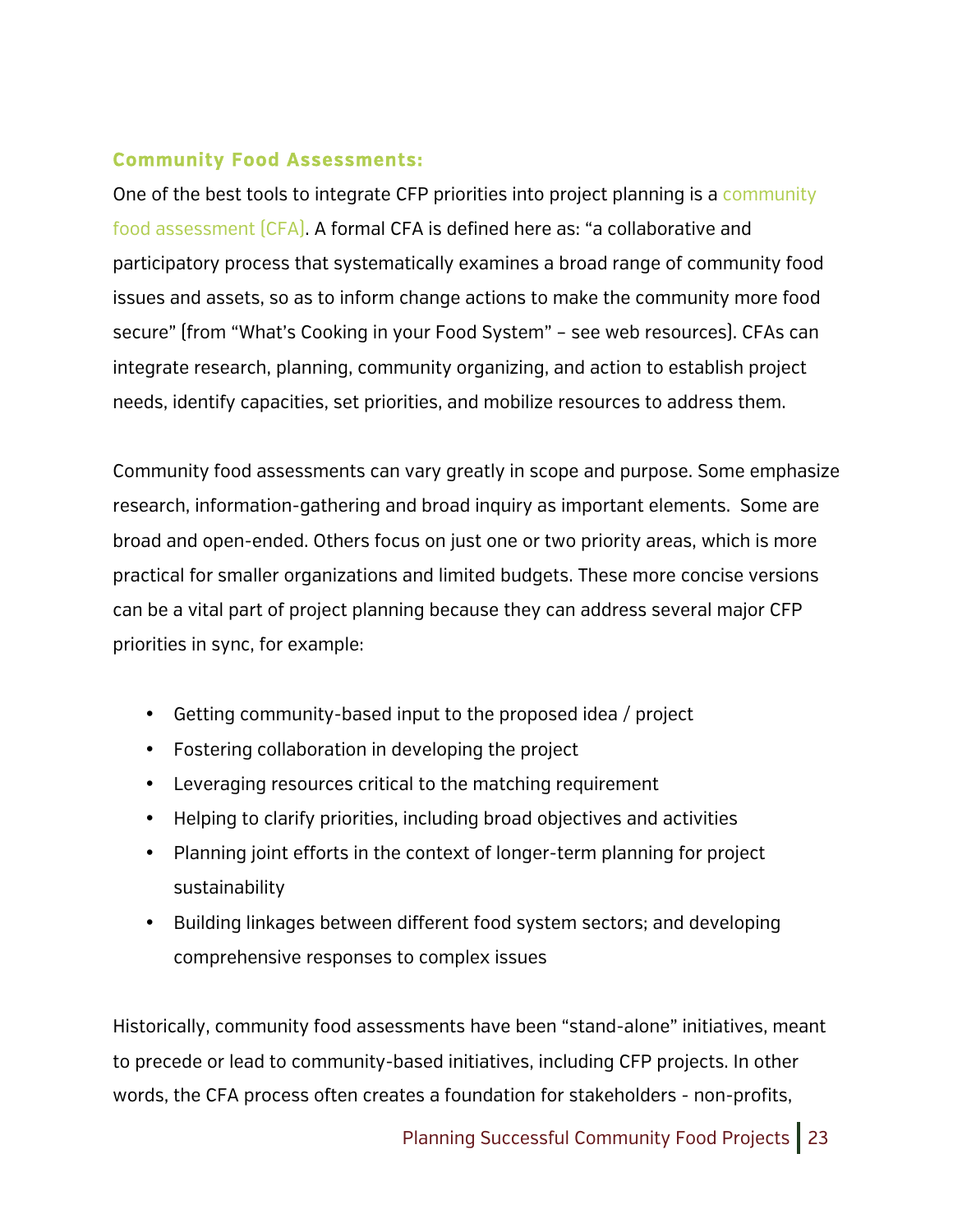institutions, businesses, and residents - to come together to identify needs and priorities and then to plan community-based responses. In another approach, the assessment work is integrated into a full project, as a more focused, or end-stage undertaking. In other words, it can help fill in the final details of a new undertaking, once the basic components and players are identified. For example, end-stage CFAs can be added to first years of a two or three-year project, to identify locations for activities, secure additional partners, and recruit participants.

If you plan to do a community food assessment, either standalone (before an application or as part of a CFP Planning Project) or as part of a regular CFP proposal, there are some useful resources available to familiarize you with the CFA process. Because a CFA can be very resource intensive on one extreme, knowing what you will need or what can be done with a finite level of funding and in kind is a critical step. Many applicants propose CFAs without understanding what is involved or what it takes to engage in and complete the objectives they set out to accomplish with the CFA. Few groups have CFA training or experience or can realistically identify how the assessment process is really going to be integrated into an effective project component.

A CFP-oriented assessment process must be more defined in scope and purpose than a more stand-alone assessment. In a regular application, sponsors need to offer a succinct, well thought out plan of action. An assessment in this context works best if it takes on a specific focus area, and is used to figure out the specifics of a fairly well defined initiative. In this context, opportunities for research and data collection – important aspects of conventional CFAs - are more limited. It is better used to help build collaborations, refine proposed activities, and improve strategic planning. For example, you may have identified marketing locally-produced foods from a group of producers in your community and then proceed to use an assessment approach to identify the locations, sponsors, resources, participants, and other details of the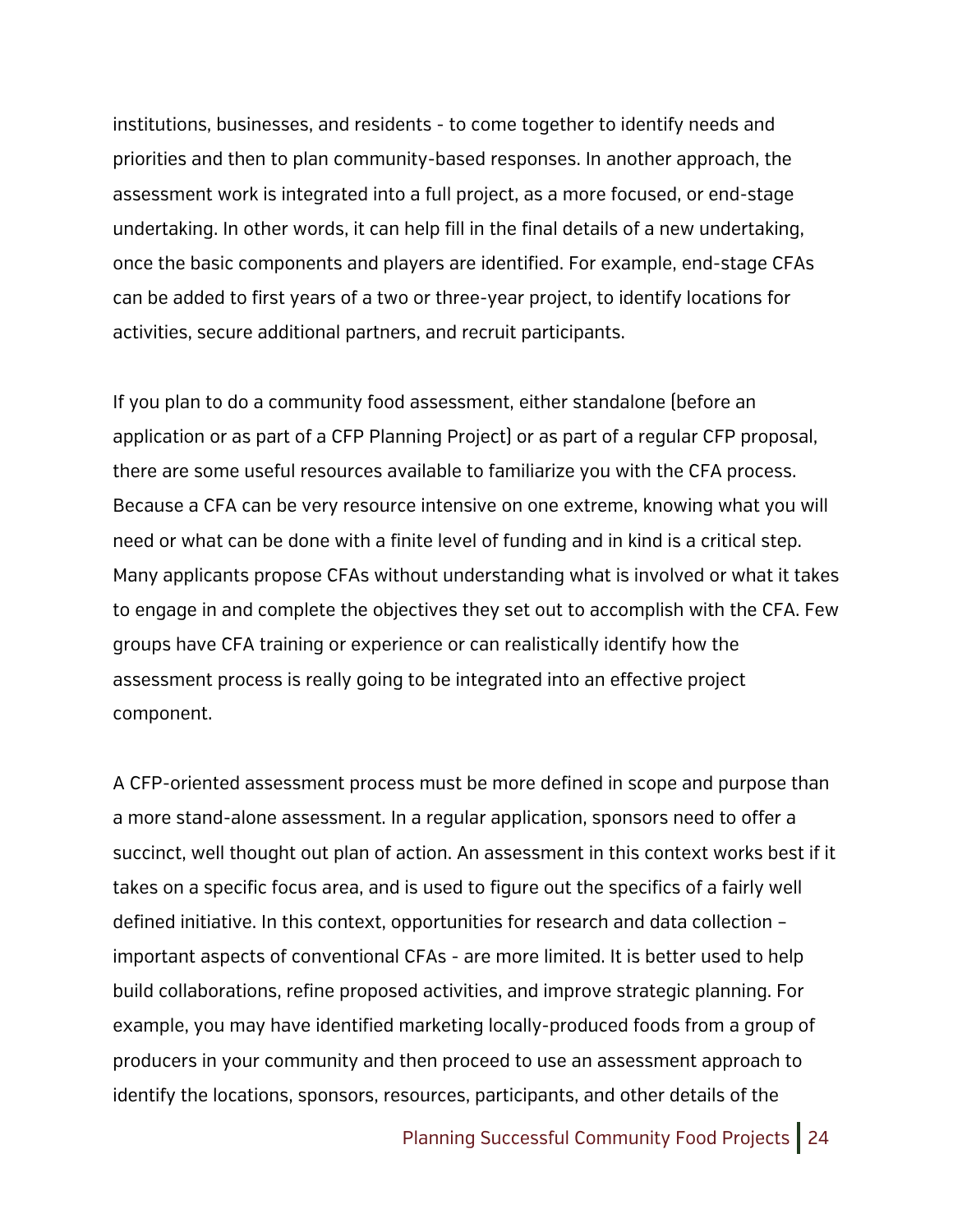program. This has to be carried out over a relatively short time period – usually several months - to allow time for the project activities themselves to be implemented within the grant period.

### **Building In Grassroots Participation:**

Needs and priorities don't just surface; they are driven by some kind of organizing process. CFP project ideas and priorities can be generated from the experience of a small number – even one – advocate, and sometimes the freshest and most inventive endeavors have such origins. In the visioning section, we noted the influence of sponsors and partners in the determination of responses to community food security – how their missions, histories, and priorities often establish the agenda. But whether a particular approach comes from an individual, an organization, or a collaboration of their partners, good ideas may not work if the community did not support them. A vital aspect of this is the role of the community in the determination, design, and implementation of the project.

Building in and reflecting constituent roles and interest is often a challenging element of CFP grant narratives when the applicants have not "done their homework"—i.e., taken time to build in this important element in an earlier planning phase. CFP application language is quite specific to the importance of addressing this priority.

USDA/NIFA expects CFP projects to be to be rooted in community. This suggests "*of* the community" or "*by* the community" rather than "*for* the community" or "*to* the community." In other words, they are looking for more of a bottoms-up versus a topdown planning approach, wherein priorities are driven by residents and stakeholders, and not just by the applicant organization and its professional partners. Again, to this point, previous RFA's have stated: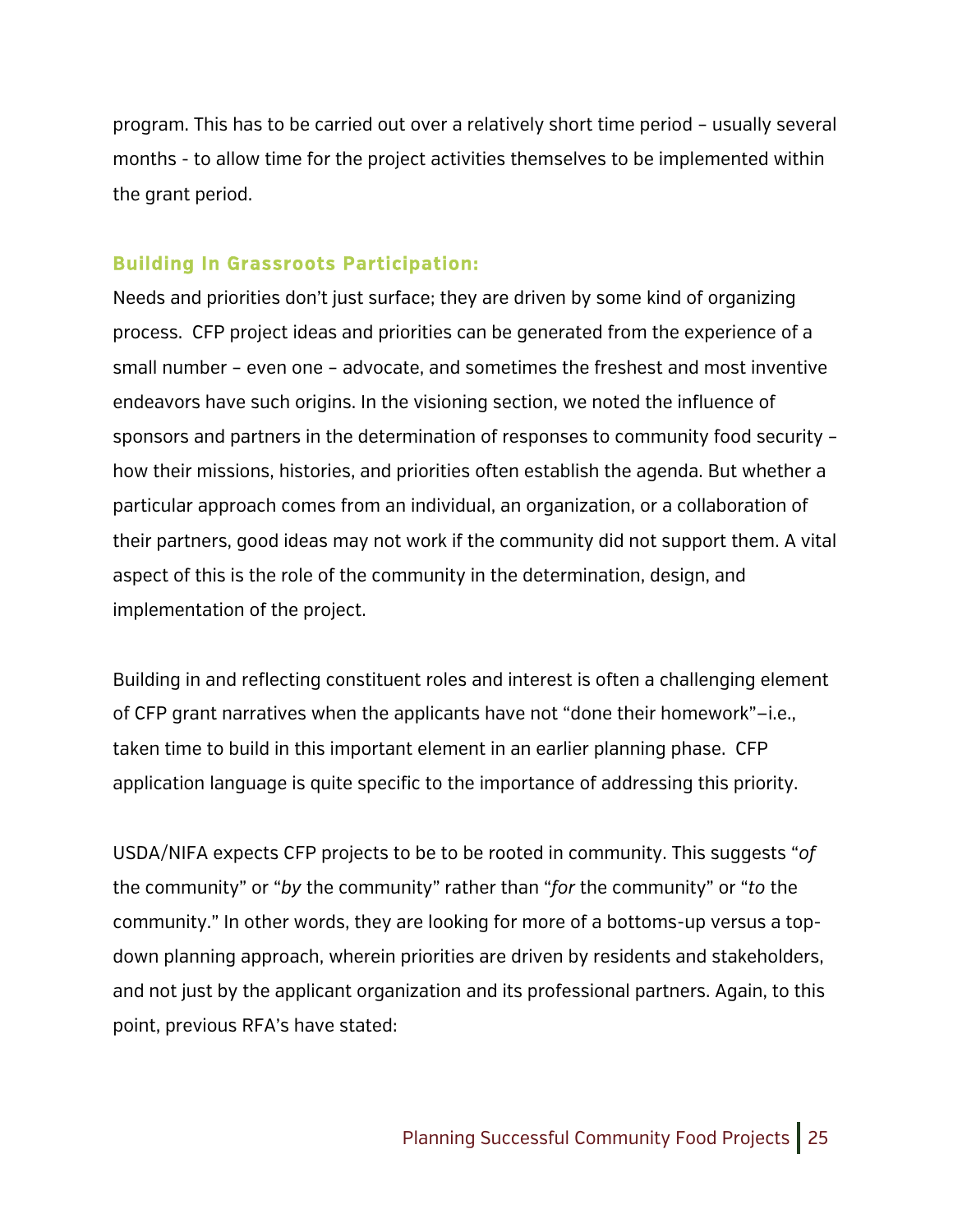In addressing this aspect, there is an expectation that the project reflects needs and priorities that are supported by those intended to benefit from it; that they will support it and will participate as projected. Applicants who can show evidence of how they grounded their project in the community should expect better consideration as this is an increasing emphasis in the RFA and by proposal reviewers. This input can be garnered by bringing broader representation into the initial planning process. It may occur through community food assessments, or through working with community-based collaborations. Interviews, forums, focus groups, and other strategies are also informative to the planning process. This takes some time to build into the planning; it doesn't easily occur once the RFA comes out. In this respect, the planning of a CFP ought to begin well before the planning of the proposal writing itself.

Why is this important? Because projects for the community will work best if it:

- Reflects the needs of the constituents who are intended to benefit from the initiative
- Incorporates their ideas on how best to design and deliver the program
- Increases the likelihood that the project will endure because the residents and key stakeholders are invested in it from the onset, and have a sense of ownership in it
- Brings the right people and organizations to the program
- Leverages resources and ongoing support for the initiative

The critical planning step here is determining *how* the community is invested into the process. As mentioned earlier, low-income communities have a myriad of food security challenges. One can, in fact, surmise a rather common set of food challenges that persist across most of them:

- Lack of high quality retail food outlets
- Limited access to affordable locally-grown foods
- Disappearing farmers and farmland that can supply local fresh foods to communities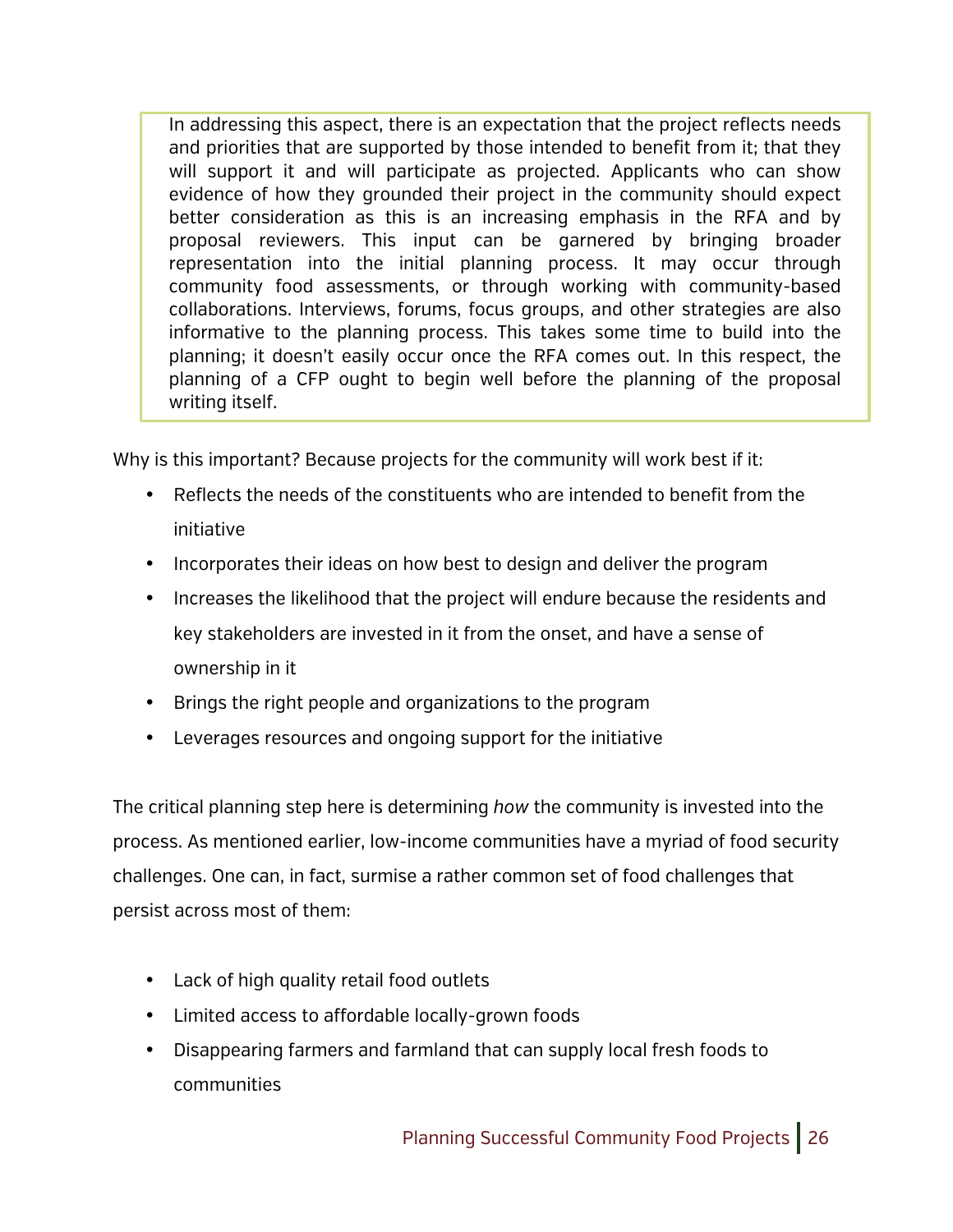• Lack of good food in school meals and in other food programs

What is the community for CFP planning purposes? It is typically the residents, the institutions, the businesses, and the organizations. How can they play a role in the project planning, and should they? Which ones should be involved? Often, applicant organizations are already rooted in the community, and feel they understand many of its needs and concerns through ongoing engagement. That is definitely a good start and is likely why the organization is considering a CFP application. Such input may have already come from board or committee members, through prior strategic planning, and/or from ongoing connections related to other work. But there are a few caveats to consider here.

#### **Caveats**

- Whether new or established, the identification of current food security and food system needs is always evolving and cannot be assumed. Conditions are not static.
- Staff is always changing, as are partners and residents. The parties that may have developed an agenda a few years ago may not be familiar or relevant to current community residents or stakeholders.
- Specific initiatives need their own focus. Farm and food initiatives need to reflect current conditions from the perspective of those who will be involved in them.

Community-based planning should not be taken for granted. The process of community engagement can occur in many ways, including a community food assessment (CFA). If there isn't a comprehensive CFA opportunity, then pieces of that process are still valuable, such as:

- 1. Surveys, focus groups and conversations with stakeholders
- 2. Hearings and community meetings with residents and other stakeholders
- 3. Relationship-building through established networking processes, such as existing boards and committees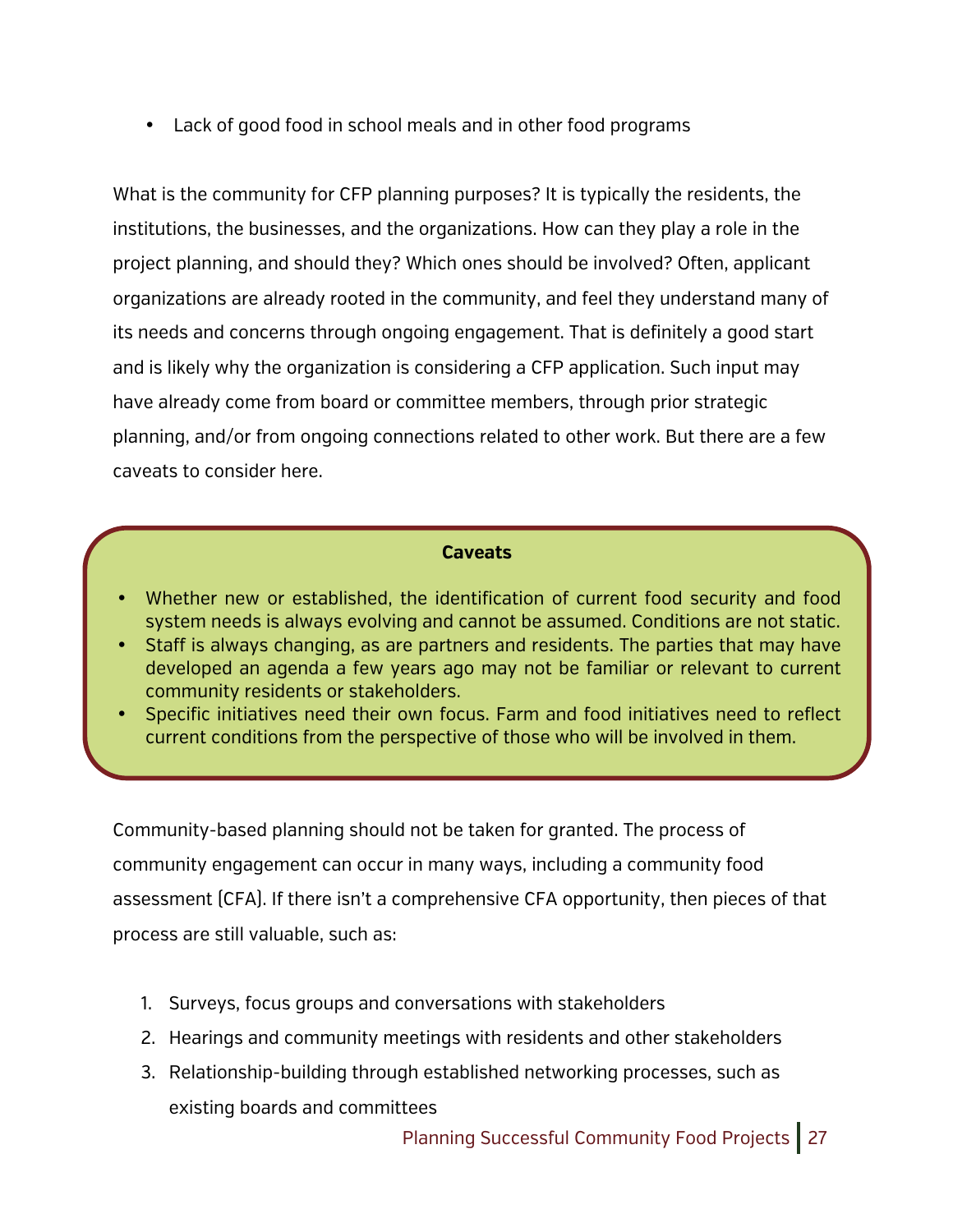However you proceed, time is needed to do this planning phase properly. In some respects, it takes years of involvement to build the strongest relationships and understand community conditions and capacities. In a more deliberative manner, CFAs can easily take a year or more to produce practical information and other communitybuilding results. More basic networking and collaborative planning can take several months. Funders are increasingly looking for good planning that is rooted in community. To that end, CFA-type planning (whether formal or informal) is helpful when it looks for the following:

- What is already going on around community food security programs, groups involved, policies behind initiatives and potential funding. What can one build on, what is working, what could use strengthening?
- Similarly, what is already in the planning stages around community food security efforts – where are potential connections, and also where are possible redundancies?
- What do the targeted residents or participants want and need? Have they focused on these issues before? Is there already an established agenda or framework to work from?
- Do residents and key stakeholders want to be involved in the planning and implementation? Who is to be served? What are the target constituencies? What can work in a practical manner to secure this engagement? Have community leaders been brought into the process?

Sometimes a project idea "hits it on the nose" in terms of local support. For example, immigrant communities are often looking for somewhere to grow food, so proposing a local garden or urban farm responds to an existing desire to produce ethnic foods that may otherwise be unavailable or unaffordable. Dozens of such programs have sprouted up over the past decade. But for a less familiar or more complex initiative, we can't assume residents are inherently lining up to offer their time, energy, and skills to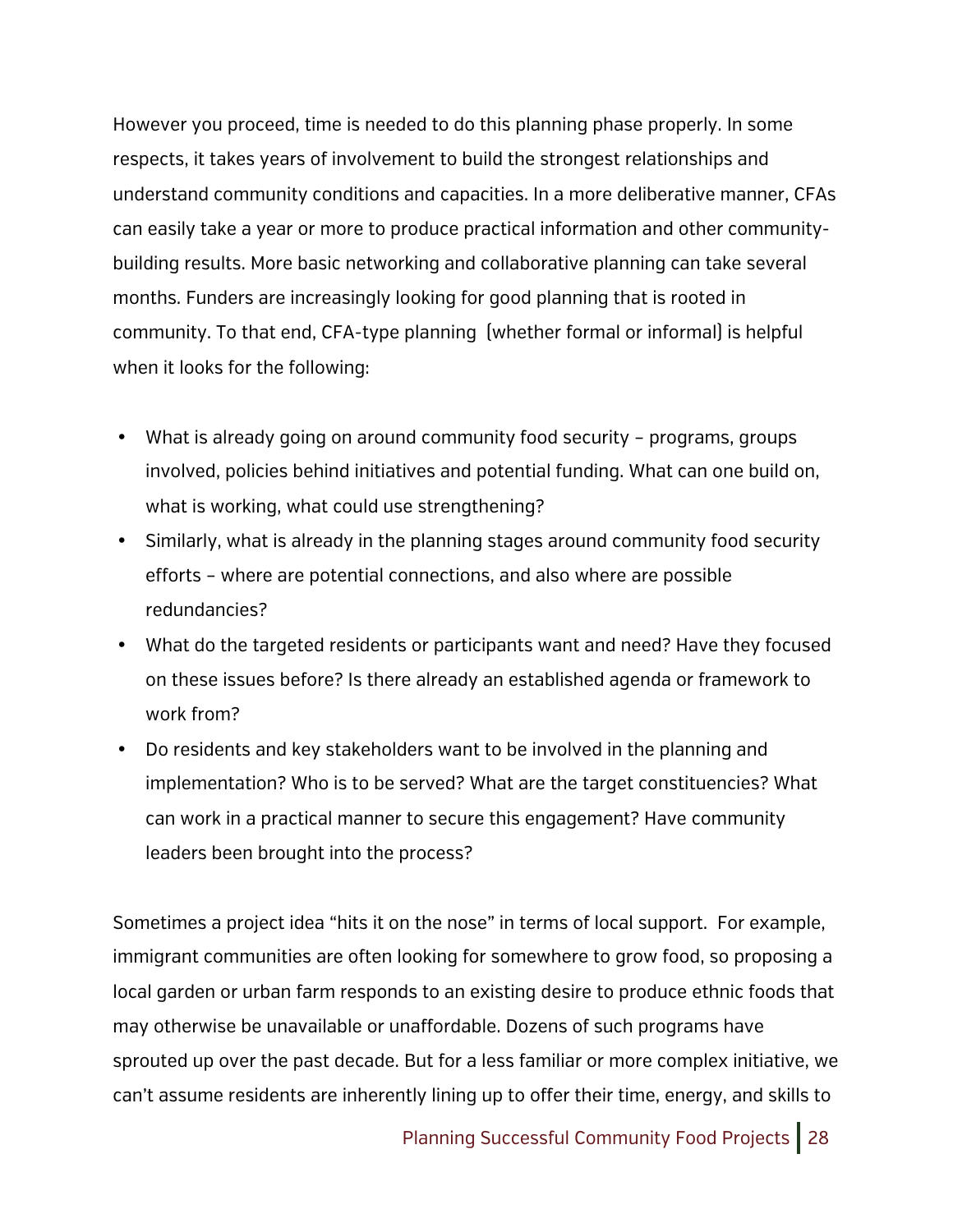participate. If they see a benefit, there will be buy in. If their representatives support it, they are more likely to be on board. To accomplish this, they need information about what is proposed, how it works, and what options are available in terms of design, user base, and overall implementation. For example, farm-to-institution programs don't necessarily involve most residents directly, so they need to understand the relevance to them before getting behind it. This is about communicating with the community. Simply assuming the community wants this is to challenge its role in priority setting around responses to food insecurity, even if the project seems inherently worthwhile. It also risks failure or less-than-optimal results if residents don't participate except as passive recipients of changed services.

### **Collaboration Building Steps:**

The process of building collaboration can be very intentional or it can be more fluid in terms of how it is carried out and who gets involved. There are benefits to both strategies:

 $\rightarrow$  **Open-ended planning process:** This is similar to an open-ended CFA, where there is consideration for diverse types of initiatives, and where more broad-based community representation will bring these options into focus. This approach allows and encourages voices to come to the table that might not otherwise have been expected or initially engaged. In other words, organizers are not relying solely on the established networks, but looking for fresh energy and ideas, participation of new interests and constituencies, and building broader stakeholder alliances. Open meetings or forums, diverse stakeholder interviews, and general surveys can be tools to find new players who want to be more involved.

Seeking diverse food system input can also make it harder to build consensus on what to take on and how to do it. Everyone wants a piece of the action, agendas need to be heard, and multiple interests trying to incorporate succinct projects cannot be all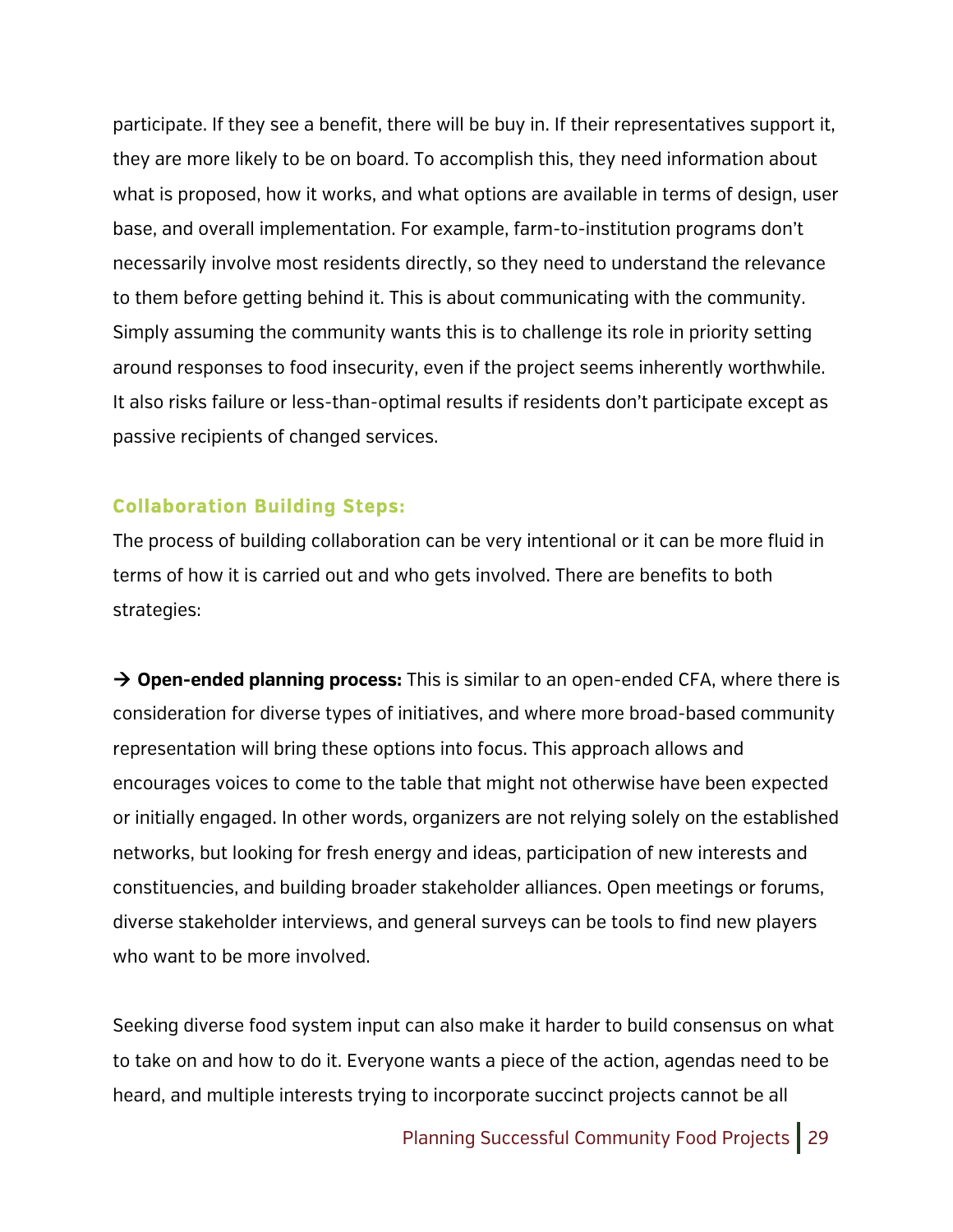things to all people. The task, and it can be a challenging one, is to find the necessary balance between adequate representation and the need to arrive at a succinct agenda that can be accomplished as a "project." This can apply even to broad policy undertakings. For example, food policy councils often invite a broad representation of constituents to the process – from anti-hunger advocates to local farming proponents, nutritionists to gardeners – and then build so big an agenda that it is hard to move forward effectively on a succinct set of policy initiatives.

*It is important to re-emphasize that whoever is at the table sets the agenda.* In other words, if farmers are at the table, farm issues will come to the fore; if they are not, this sector may fall off the radar screen. In particular, if the planning is more of an openended approach, be aware of the food security and food system areas and issues you want to be sure to address, and invite representatives accordingly.

Similarly, if the planning team lacks diverse voices from target communities, the process of inclusion is not as straightforward as simply inviting a few new faces. Communities of color are used to poor treatment from well-meaning groups who seek to bring social change without having them at the table in a formative and inclusive manner. Genuine coalition-building efforts necessitate full participation of affected community representatives, and/or residents, from the onset, and not just as part of an already-formed project. (Keeping in mind that diversity goes beyond inclusion of communities of color or ethnic groups, and may include groups of various identities e.g., class, gender and sexuality, age, ability, or religion).

Similarly, if the planning team lacks diverse voices from target communities, the process of inclusion is not as straightforward as simply inviting a few new faces as token representatives. For example, the "Multicultural Toolkit" explains, "Communities of color understand that great differences separate them from the European American mainstream culture. In contrast, European American communities do not have much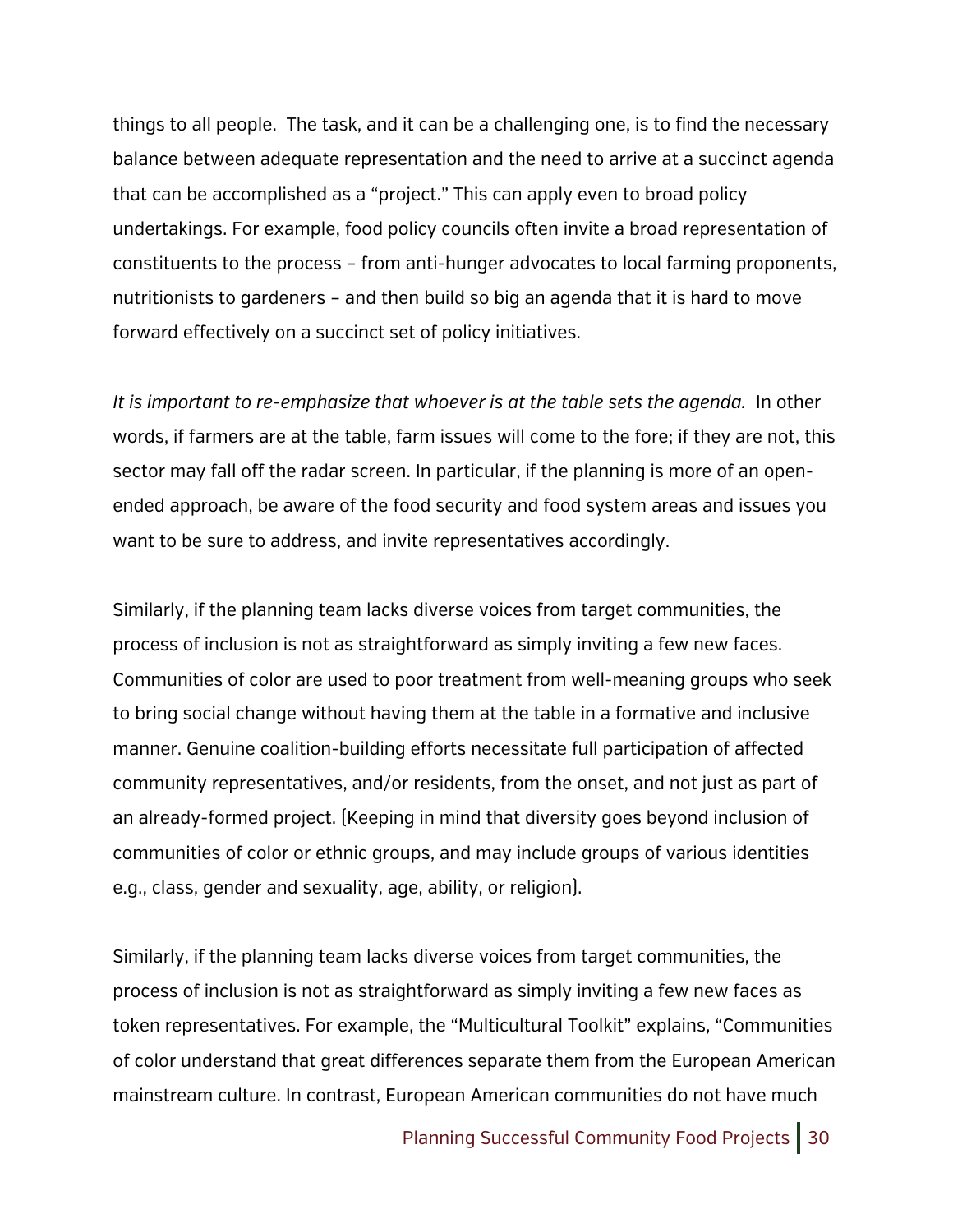awareness of the magnitude of differences. Occasional events or activities may open a small portal to this awareness, but European Americans do not experience cultural differences as a central concern in their lives. For communities of color, the differences are not only central, but vast and inescapable."

Genuine coalition building must include well-informed strategies for engaging full participation of affected community representatives, and/or residents, from the onset, not just as part of an already-formed project. To get a much deeper appreciation and understanding of these factors, project planners are encouraged to explore cultural sensitivity training, diversity and/or dismantling racism training, and similar experiences.

 $\rightarrow$  **Focused project planning:** If sponsors already have a more defined planning effort - e.g., they are already clear about the type of project they want to pursue and mainly want input into it – then they will mainly want to seek input from potential partners who have natural affinities to this type of work, and to direct beneficiaries – those they hope will participate or gain directly from the project. It is also natural to want to start with those you know and have worked best with. This is a place where alliances can come together around a common agenda. Contacting existing members of a network, committees, and known organizations gets to some of the expertise and resource support that projects often need to have sufficient input and overall capacity.

#### **Formalizing Collaborations for Planning Purposes:**

Community meetings, stakeholder interviews, community food assessments, surveys, and other input strategies can help ground your project in the targeted community. Another logical part of the community planning process is the formation of a working group, task force, committee or similar structure to move the process along systematically. Such a body brings in participants who will have a role not only in the design, but also in the subsequent implementation and/or evaluation. Such a group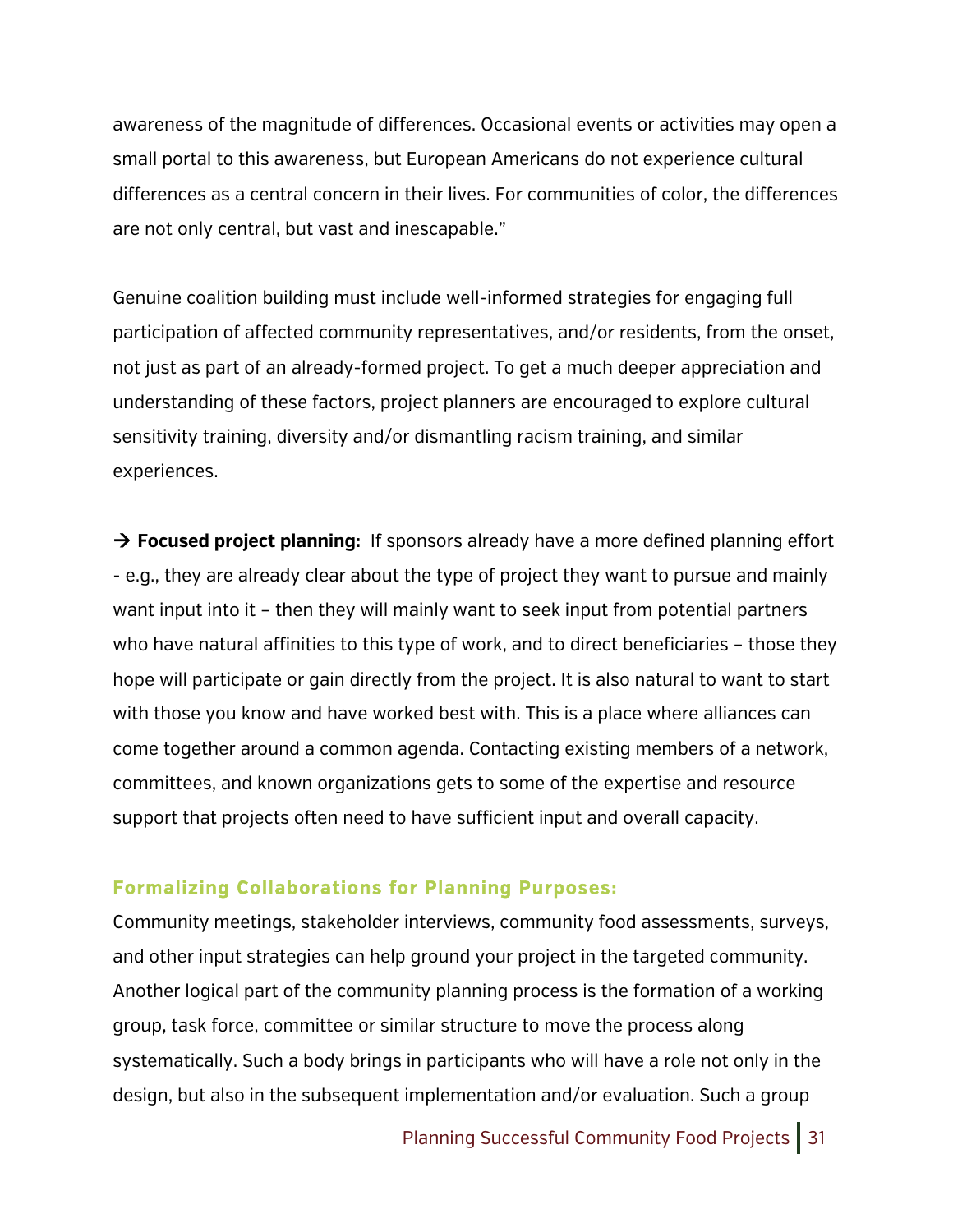can emerge from planning activities such as CFAs. Or they can follow the initial stages where there has been an opportunity to identify persons and organizations that have a real interest in participating around a common agenda.

By design, community food projects are meant to promote collaboration among multiple sector representatives. Partnerships are valuable to share roles and work, to generate resources, including match; to represent the communities where the project takes place; to bring skills and connections. Creating an effective planning body needs to take into account:

- Who will actually be the core partners in the project? Are "key" players at the table?
- What is the interest level and commitment level of each?
- What roles might each play?
- Who is bringing capacity time, energy, funds, connections, other resources?
- Who is looking for funding from the project? Are they providing matching resources?
- What are the politics and relationships? Will the partners work well together?

In many CFP projects, a single organization retains the overall management and use of funds, and carries out the work plan. Sometimes multiple organizations create a network approach and share resources, often to work in different communities. However roles are determined, genuine collaboration itself is challenging and takes a lot of planning and effort to make it happen and maintain.

Complex projects can be more effectively implemented if the capacities of different entities with different assets and capabilities and missions can be brought together. That is a fundamental building block of community-based projects – not starting from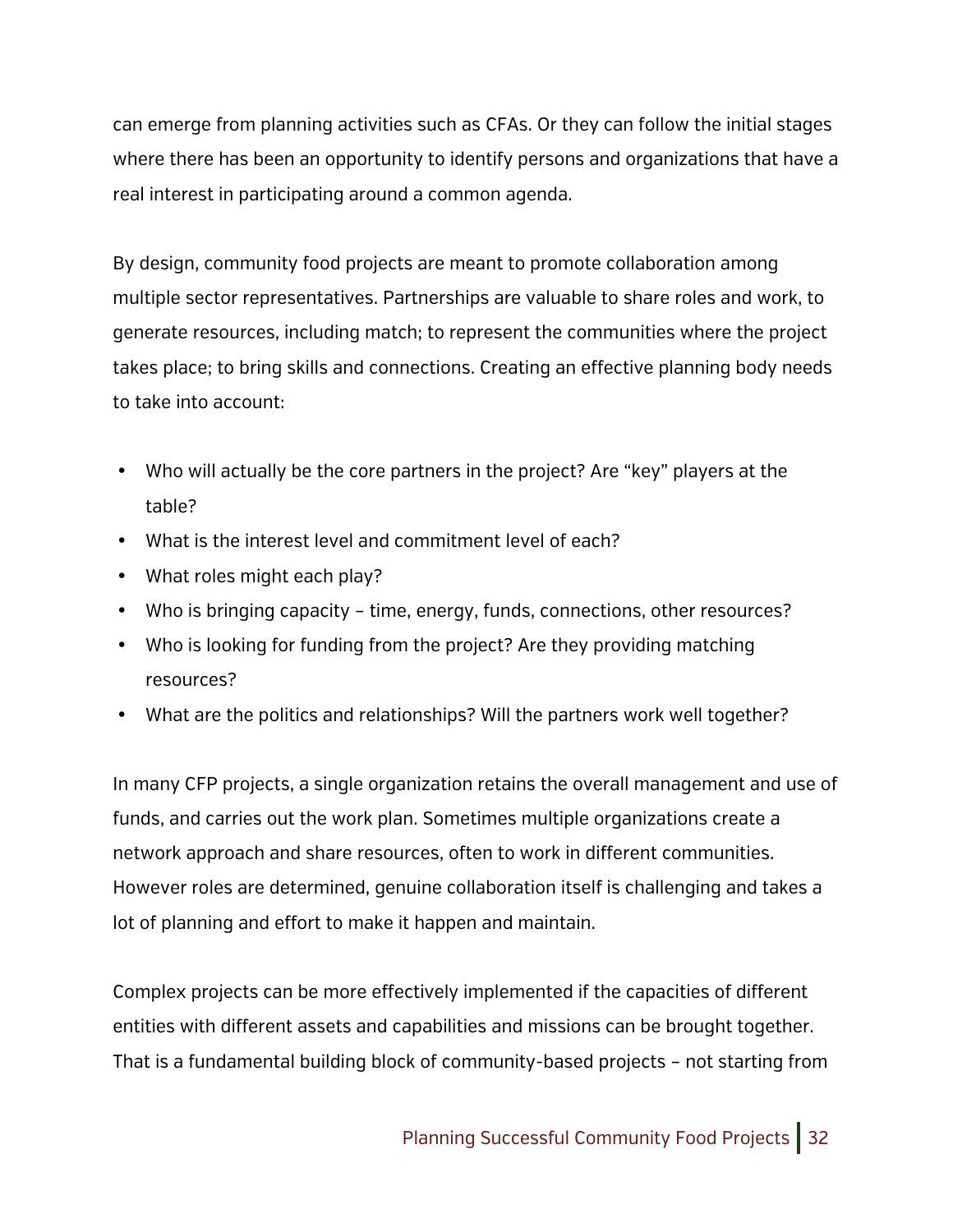scratch or working alone, but working together to create new, innovative multi-faceted endeavors that require multiple players and roles.

Participants should be clear about their (and their organizations') roles, needs, and agendas for participating in a CFP cooperative grant. In addition, this is the point at which to be clear about expectations in the planning process – the time and commitment to come to meetings, do follow-up such as contacting other potential participants, providing letters of support, and finding matching funds.

### **Web Resources:**

"What's Cooking in Your Food System: A Guide to Community Food Assessment" http://www.downtowndevelopment.com/pdf/whats\_cooking.pdf Resources for CFAs at WhyHunger.org http://whyhunger.org/portfolio?topicId=29 For a continued discussion on diversity in community food projects, click on "Food Movement Voices" for food justice resources including one titled "Race and the Food System" at WhyHunger.org http://whyhunger.org/getinfo

"The Multicultural Toolkit" is referenced in the section. It has a wide range of information of multicultural collaboration that is of varying usefulness and relevancy, depending on your community.

http://www.awesomelibrary.org/multiculturaltoolkit.html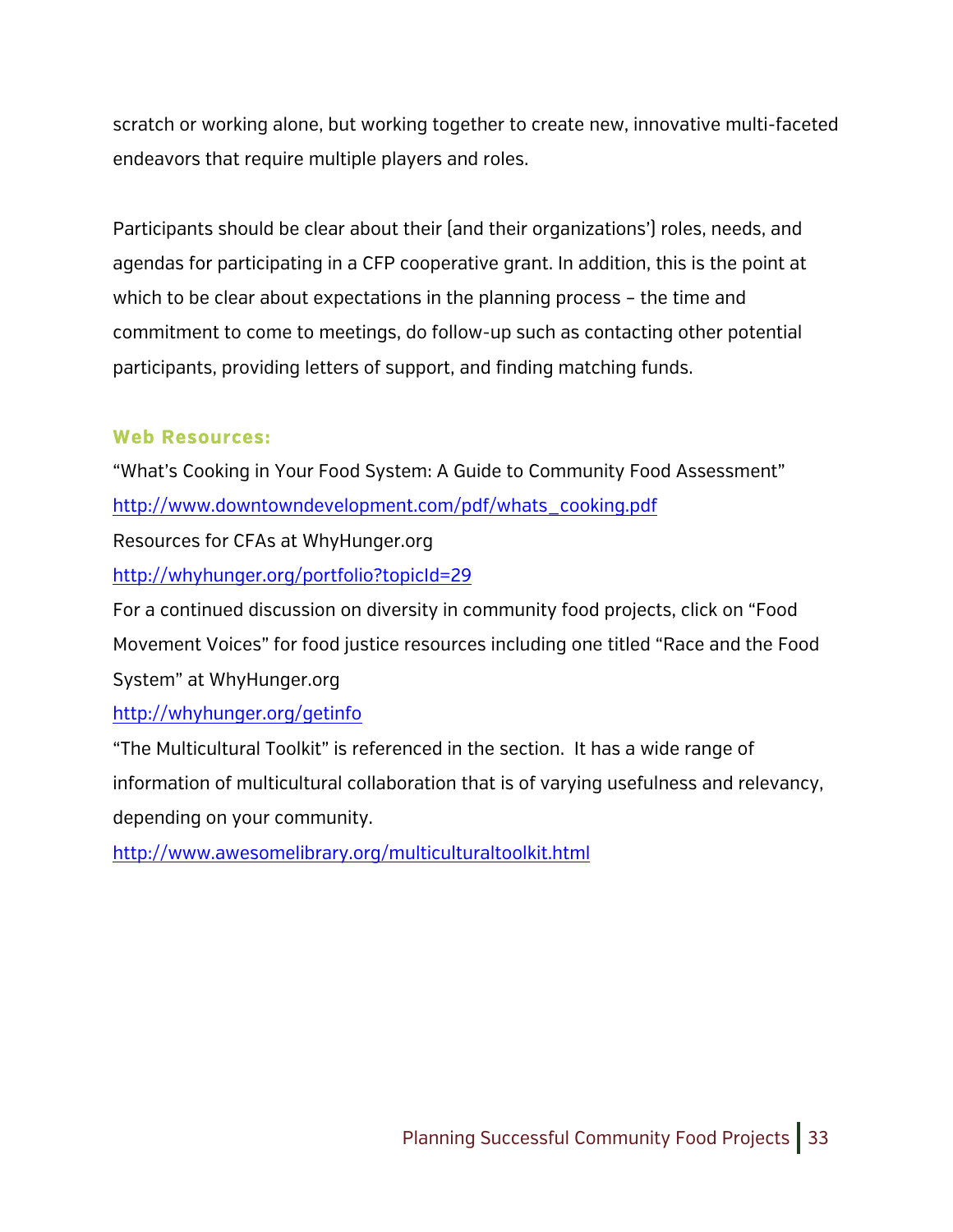### **SECTION 5: GOING AHEAD WITH THE PROJECT**

Now that you've created a vision for a project and identified needs in the target community, it is now time to get down to the specifics of organizing, managing, and implementing the CFP.

### **Project Governing Structures, Roles, and Decision-making:**

What capacity is needed to carry out a community food based project? Grants vary in size, but CFP awards, for example, may be up to \$200,000-\$300,000 over 2-3 years, with a match requirement that doubles overall resources dedicated to this endeavor. Many projects of this scale will involve the work of several persons managing varying components – both programmatic and administrative. Because federal grants can be complex to manage, smaller or emerging organizations and networks need to be concerned with many elements of organizational capacity right up front in the planning phases.

Funders may wonder if groups that submit such proposals are able to fully execute the proposed program. Surprisingly, many applicants state *what* will happen, but do not provide many details as to *how* they will carry it out. They perhaps assume the reviewers understand that they have these specifics figured out. But have they determined the resources and capacity needs to organize, set up, and run a project, or just made up a budget and scale of effort that fits the funding parameters?

The planning phase is, again, the best time to figure out the implementation details. This begins with figuring out all the steps needed to get from start to finish. Let's flesh out this concept with a hypothetical case study: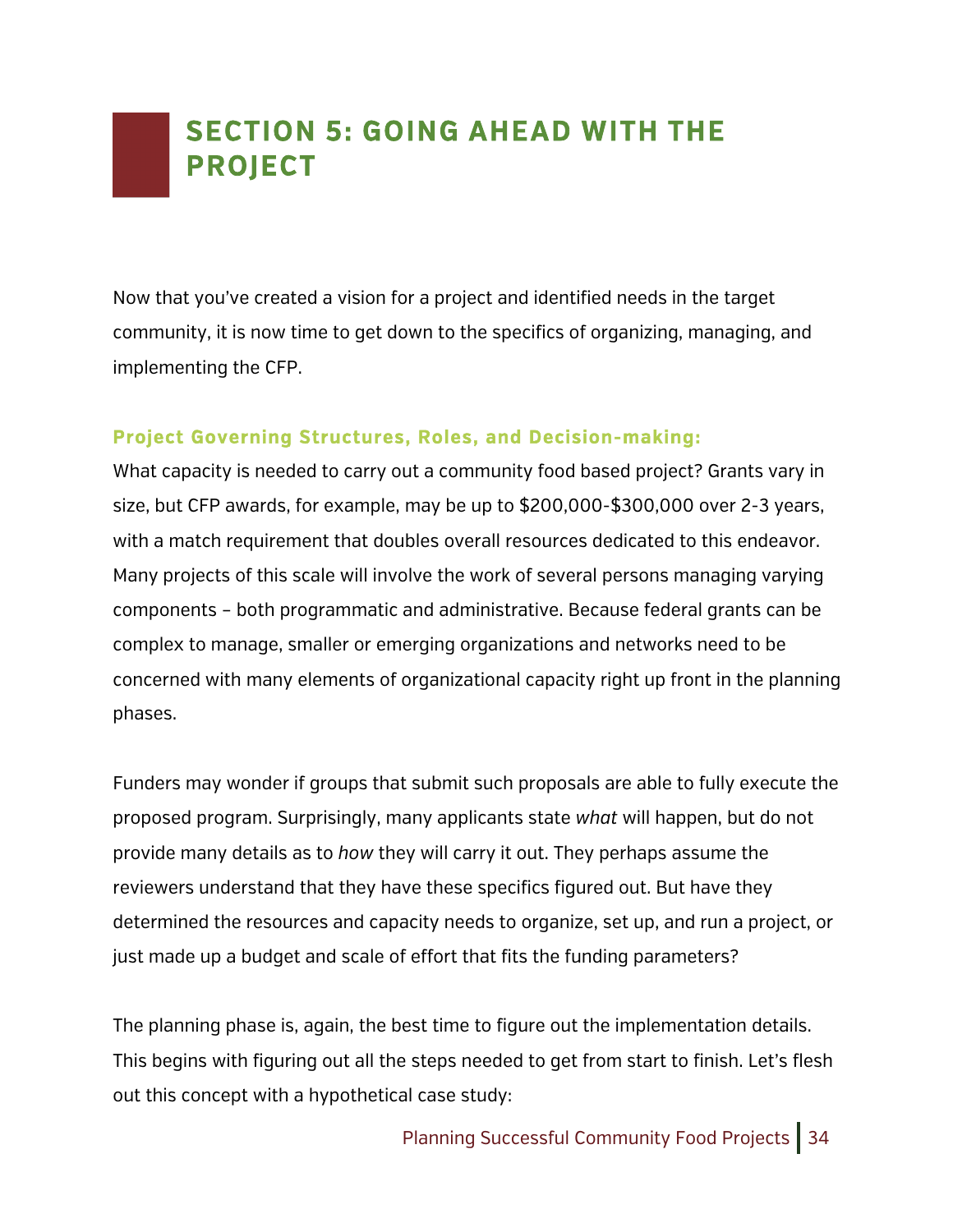### **Case Study: Farmers' Market**

Your team proposes to start a farmers' market. You have determined that a farmers' market is desirable and will be part of your project. Given the 8,000+ farmers' markets across the country now, this undertaking seems straightforward.

Implementation can include:

- Finding a sponsor to host and manage the operation;
- Selecting the location, and getting necessary approvals;
- Deciding the type of market and who will be selling there;
- Determining facility needs and costs supplies and equipment, structures, signage;
- Identifying farmers who will sell there;
- Conducting promotional and outreach activities signs, PSAs, ads, posters, media coverage;
- Finding a market manager and other personnel to manage the operation;
- Establishing schedules, fees, and management details (e.g., set up, take down, trash, etc.)

To address these, the team should ask:

- Who will take the lead and responsibility for the activity?
- What are the roles of various partners, and are these established or just proposed? What is the overall coordination plan with partners?
- Who will do the work in each phase? How much time is involved? What positions need to be hired as part of this? What training or skill development is needed for these persons?
- What resources are needed space, equipment, communications, transportation, and such?
- What are the matching funds types and best sources?
- Is there a framework and process for participatory evaluation?
- What are the documentation needs?

Fortunately, there is plenty guidance on farmers' markets to help eliminate much of the guesswork in figuring out how to proceed. There are now dozens of new and emerging beginning farmer incubators, all looking for guidance on how to proceed and what other programs have done.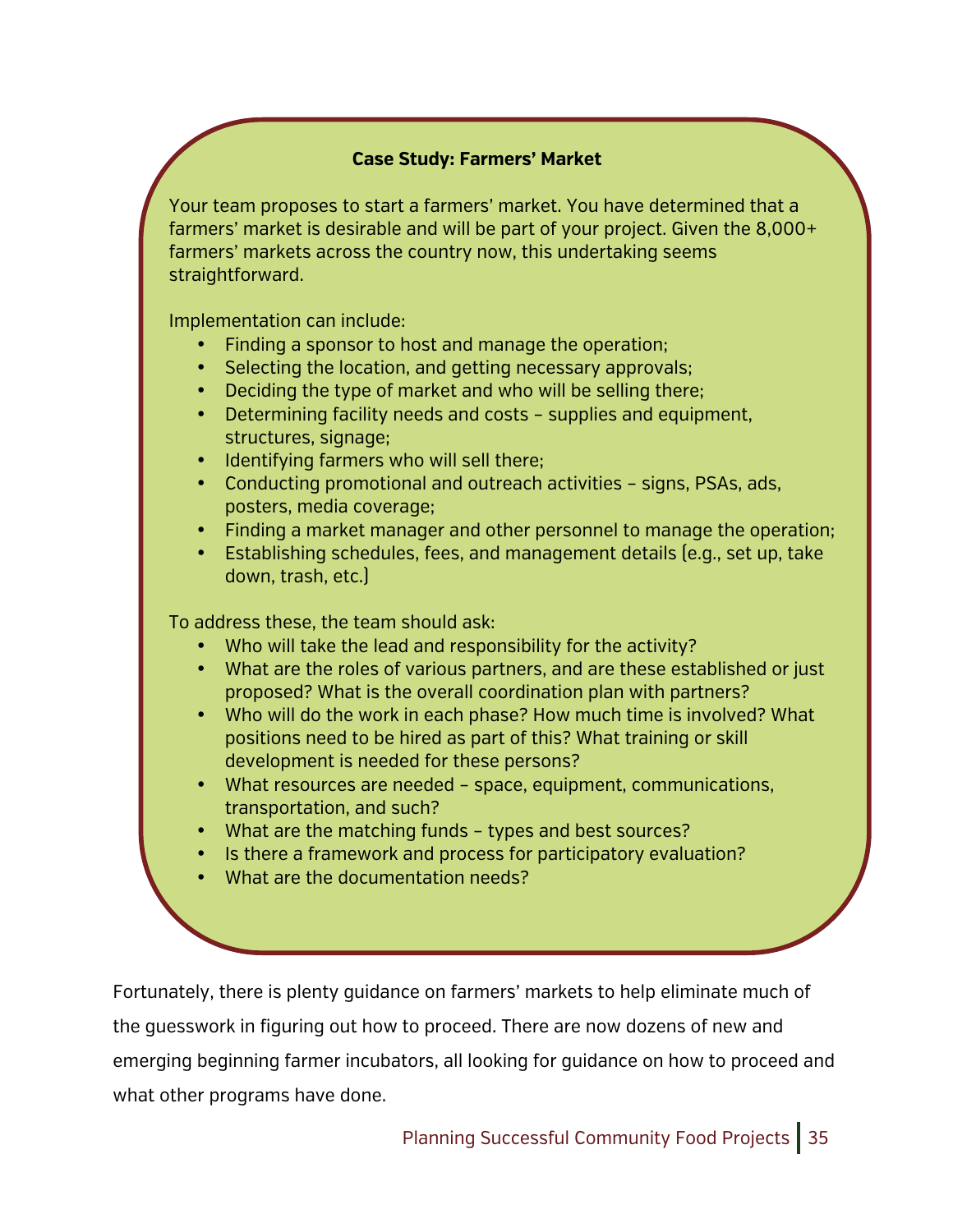Unfortunately, what is lacking and needed are detailed histories of how community food projects evolved. Such project stories could explain how they handled the complexities of working with challenging audiences, such as immigrants and refugees, and how they succeeded or struggled with the nuances of scaling up within the urban agricultural environments – finding land, building infrastructures, recruiting appropriate partners and trainees, and many other facets of a comprehensive training program. Without this, many community-based food project organizers are somewhat on their own, relying on the available expertise within the planning team, and often using guesswork to estimate the time and effort it takes to actually carry out the project. Working on the specific implementation steps at this early stage can help identify some of these unknowns, help to calculate time and effort (and personnel) needs, and result in a budget that fully reflects what is anticipated. It means that the scope of the project can be more easily adjusted to reflect the real efforts that it takes to accomplish each phase of the program.

Planners should feel encouraged to contact similar projects to gain as much information as possible. New projects are also encouraged to build in a stronger documentation component to their work – so others can learn the steps that were taken, what worked or didn't, with some "lessons learned" and "best practices" to disseminate. See web sources at the end of this section for a link to a comprehensive list of CFPs. Identify the one's with similar components and find out what you can learn from them to help guide your implementation process.

#### **Creating a Project Operational Work Plan:**

It's important not only to determine what will be done in the broad sense, but also not how the larger objectives will be implemented in detail. That, in essence, is the work plan. Too often, work plans are handled as an afterthought – they are developed as part of a proposal rather than thought out during the initial planning phases. Welldeveloped work plans help justify the funds being requested, and also help reviewers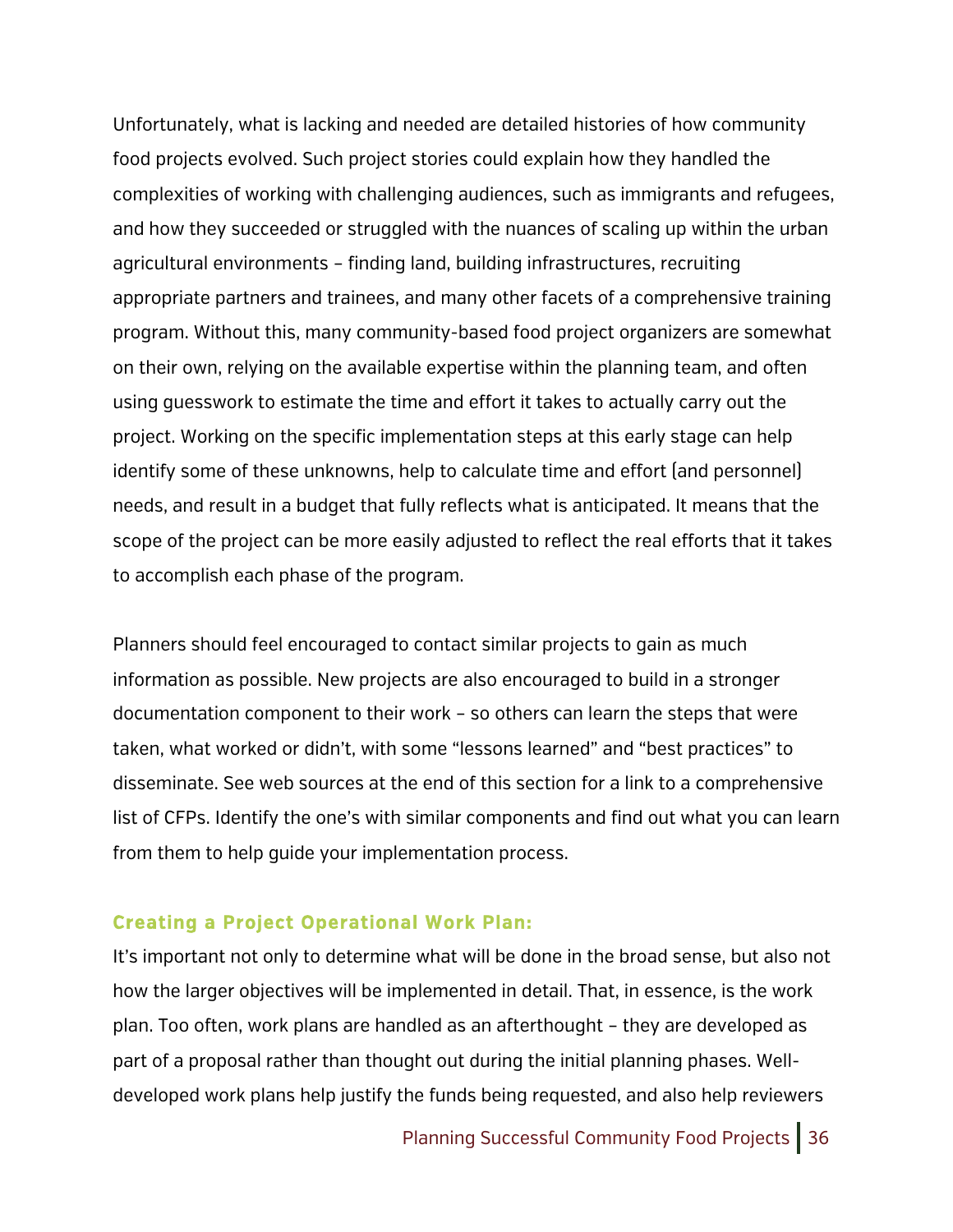see that applicants know what they are getting into for the funding level proposed. Many proposals seem overly ambitious relative to the resources offered. They may not have considered the overall effort it takes to achieve a set of outcomes, may not have anticipated obstacles, and may not have taken into account all the organizational and collaborative effort it takes to do community-based planning and implementation.

### **Contingency Planning:**

Beyond these factors, it is vital to plan for contingencies – for what can change, for what can go wrong with original plans and expectations and how you will deal with these. If we know anything about community food projects, it's that they are replete with ongoing challenges, and at the initial planning stages, one usually cannot anticipate all the specifics that will be faced in moving ahead.

### **Contingency Plan Case Study: Culinary Training Program**

Maryville, USA, has proposed a training and small-scale food processing/preparation business incubator. Their goal is to produce 20 new small start-up businesses for local residents.

The program needs a minimum number of dedicated participants, but fortunately the project organizers determined some "worst-case scenarios" and developed a contingency plan. Some the questions they asked themselves were:

- 1. What if not enough residents sign up, or those who do sign up fail to attend and complete classes needed to prepare for starting such operations?
- 2. What follow up or back up scenarios are needed to make up for this lack of response, and do we have the reserve capacity to take this on?
- 3. Is it acceptable to then have a smaller group of start up incubator projects, or will we need to do more and different types of outreach to recruit participants?
- 4. Or do we need to change our instructional timetable or other logistics to retain higher attendance?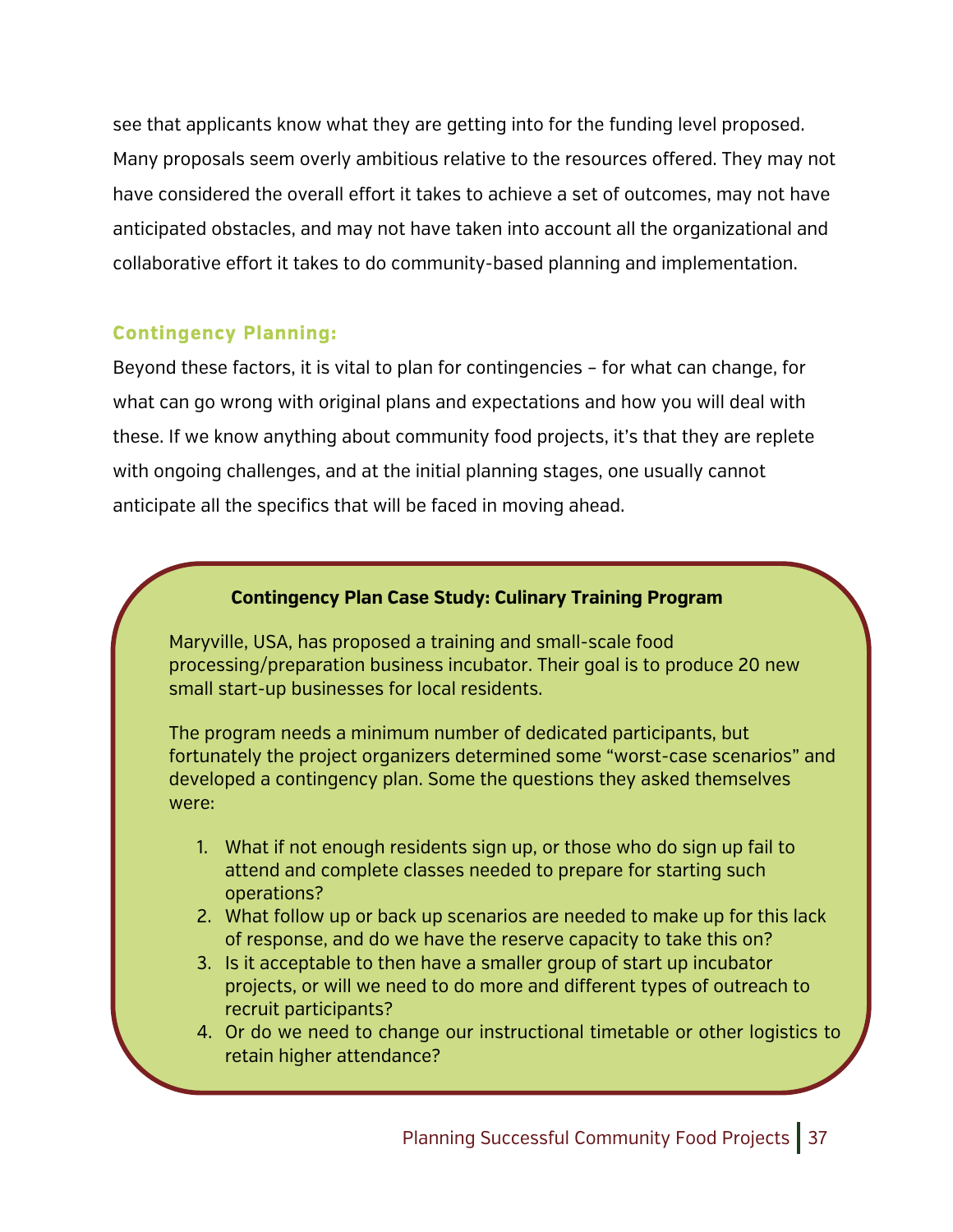How do the Maryville questions apply to your community food based project? What other questions must your organization ask? What additional plans must be made to account for "worst-case scenarios" or other contingencies?

Project sponsors will be much better prepared if they have contingency plans already in place, rather than being forced to make crisis types of decisions because the project is well underway and needs to move ahead without delay.

### **Project Administration and Management:**

Funders give money to support projects with defined activities and expected results. They want to know what you will accomplish and how – and who will be responsible for doing what. That is the work plan they want to see described. But hidden in all of this is the overall administration of the project. The overall organization typically covers personnel hiring and supervision, payroll and HR management, grants management – start-up, drawdowns, budget updates, office management, and sometimes board activities. Large organizations are set up to handle the basics of core administration, while smaller or start-up entities are challenged to address these essential elements. But all sponsors will have specific project management requirements that are above and beyond these overhead components. These may include:

- Writing grants and other fundraising activities
- Hiring project-related personnel, training and ongoing development
- Making purchases and doing expense reimbursements
- Managing technology (computers, etc.), equipment and maintenance
- Trainings and other administrative meetings
- Managing communications emails, websites, etc.
- Finding and managing volunteers
- Conducting media, public relations and membership communication
- Conducting evaluation, reporting and other documentation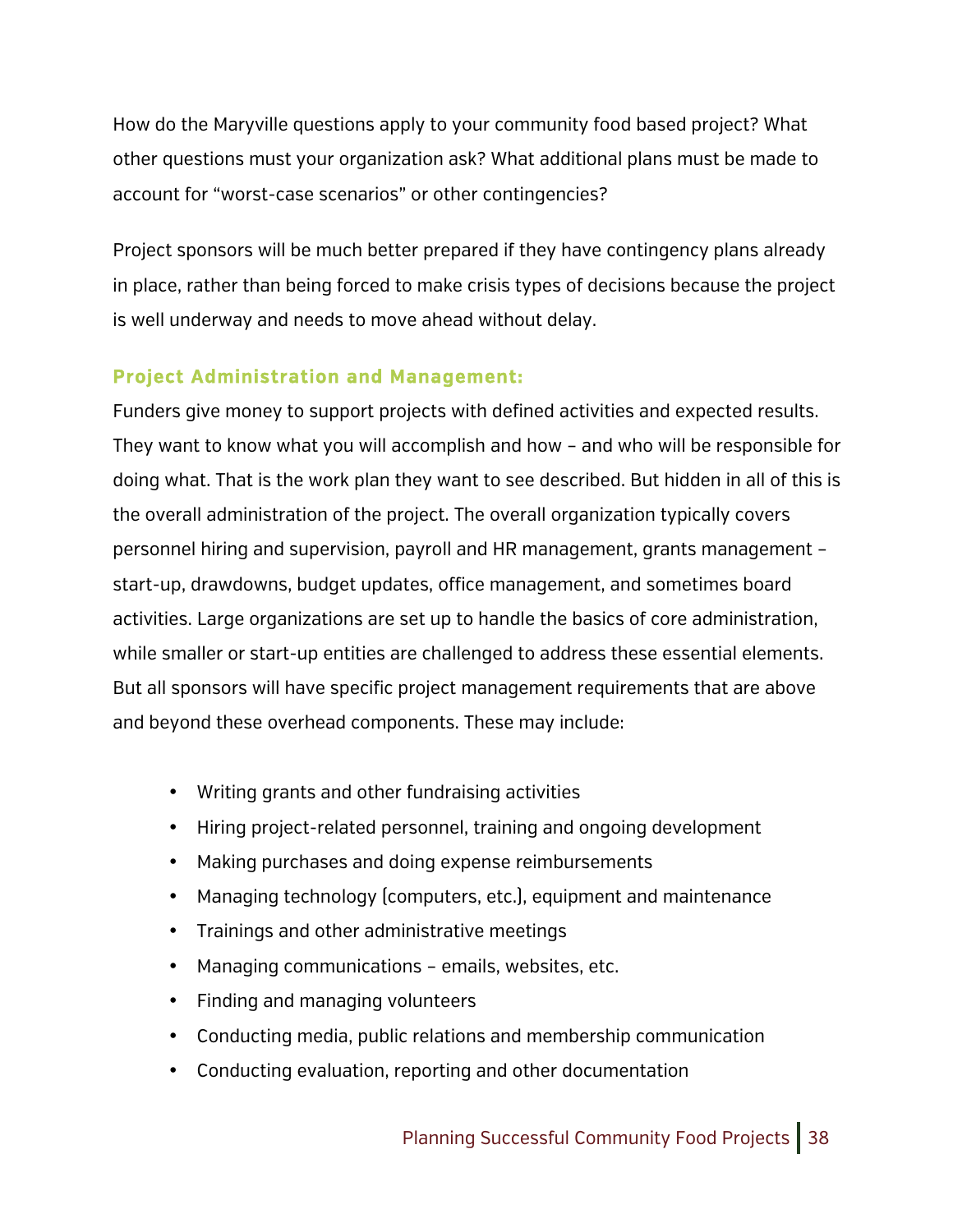- Strategic planning and follow-up project support and development
- Hosting Board meetings and other relations
- Managing the day-to-day office work

Organizations at every size should consider these requirements at the planning stage so as not to underestimate these managerial demands. It is not unusual for the combined organizational and project-specific administrative work to consume up to half the total time and effort. This often cannot be totally reflected in the budget. The overhead and indirect costs, for example, don't always cover such activities. Take development (fundraising) as an example. Many funders specifically disallow their resources to be used for this purpose, and it is not generally incorporated into a CFP or similar budget narrative. The irony is that the funding source like CFP wants 100% match, yet like most funders, does not expect to see a line item for funding development.

The lesson here is that the planning stage is the time to be on top of all these administrative needs, to include them in the internal work plan, and to be sure there will be resources for them in the budget. A further consideration is the efficiency factor. It can be more challenging for smaller organizations to make complex projects work efficiently, as they tend to have fewer resources and the requisite personnel to address the complexities of non-profit management. Large organizations have efficient HR departments, for example, whereas small organizations often rely on parttime accounting help or contracting out for payroll and similar necessities of project administration. Financial administration responsibilities include having accounting systems to manage payroll and other expenditures, other HR capacities, and the ability to cover costs if drawdowns or payments are delayed. So it is important to identify and cost out all these non-programmatic components, especially those not covered by a negotiated indirect rate with the federal government. If done at the planning stage, it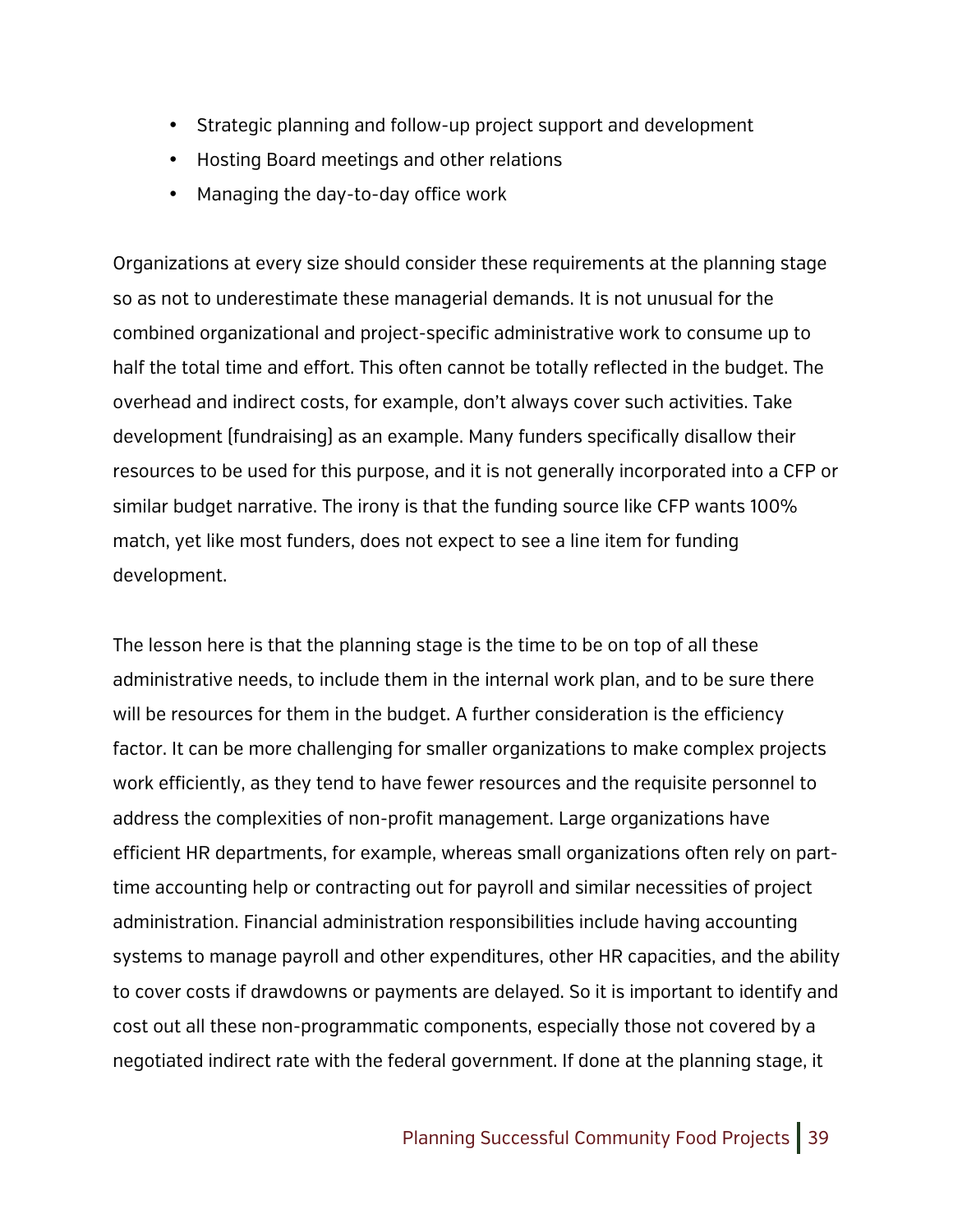results in a more realistic budget for determining how ambitious a program can be developed within a given budget.

#### **Planning the S.M.A.R.T. Way:**

**Goals** and **outcomes** are two constructs used to describe the intended directions and expected results of a project. Are these similar or different, particularly insofar as CFP narratives ask for goals and/or outcomes? The ideal place to formulate these is during the initial project planning – not waiting until you write the proposal. Establishing goals and outcomes is a great way for your program planning team to agree on what it wants to achieve.

In many proposals, the **goals** are often written in very general terms that reflect the overall vision or long-term impacts sought. In this sense, they outline more of the hopes and dreams for the project and less of the practical and specific end results that might be achievable. For example, the goal is "to improve the community food security for low-income residents in Jonesville," or "to improve access to locally produced foods by low-income residents of Jonesville."

Because goals are often written in vague language, CFP and other grant-making entities are now encouraging the substitution of **outcomes** to help identify what will actually result from the project. There is a real difference between reformulating the overall vision and characterizing the achievable outcomes for a time-delineated effort. Goals are often reflective of the longer-term impacts the project looks to achieve. For example, planners may want to have Jonesville residents obtaining 10% more of their food from local sources. That may be an overarching end-result toward which the community is striving to realize, and it might well be achievable, but not necessarily through a two or three year grant. There must be a specific project-related significance to the expression of intended results, and they should, in turn, express the intent of the specific project being proposed. That is where using outcomes can be more helpful.

Planning Successful Community Food Projects | 40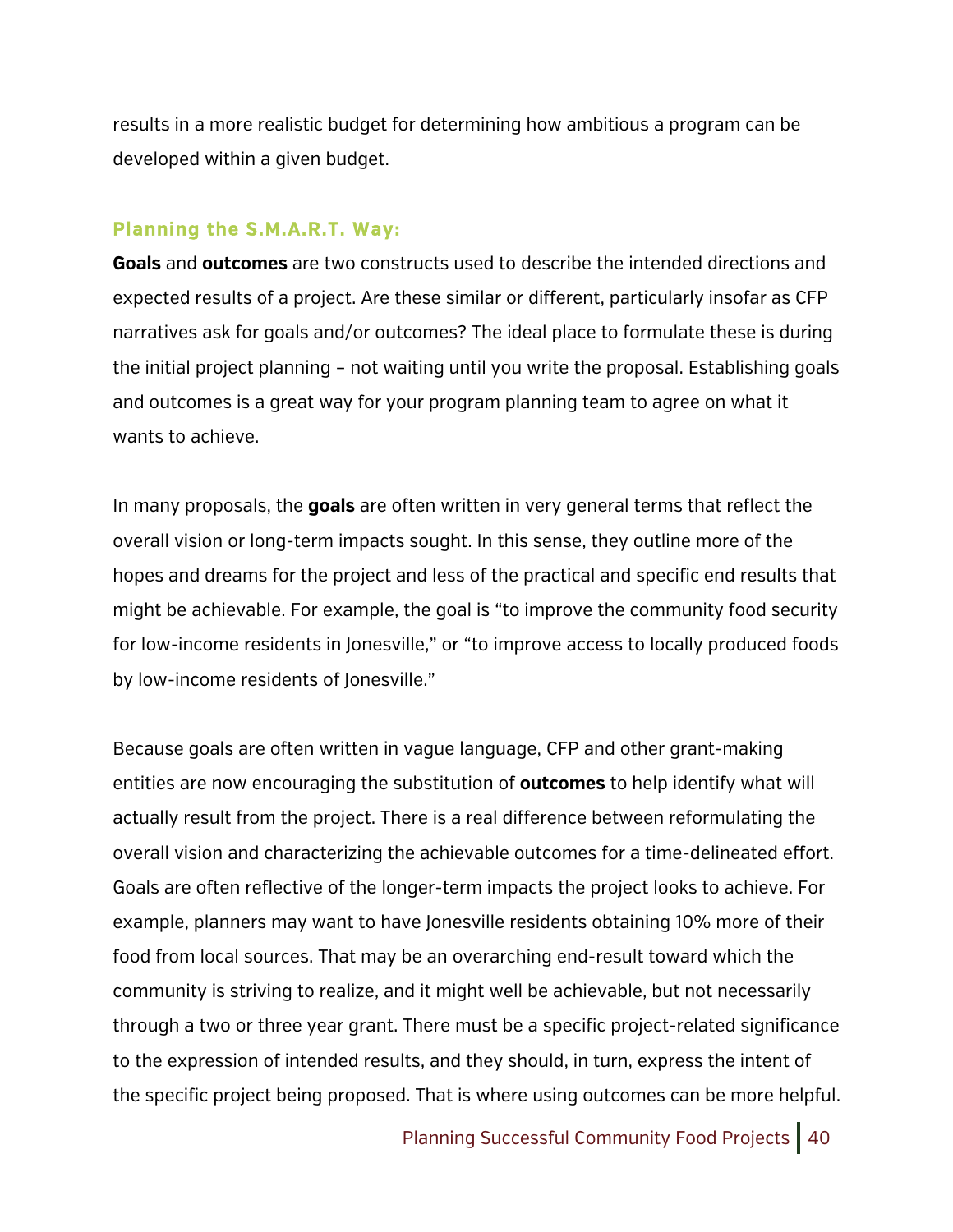**Outcomes defined:** Your project may be easier to plan if the expected results are framed in specific calculated language. This can help to focus your efforts and to more clearly define what you are going to do. Specifics can include:

- Who is involved and/or who is the target audience or participants?
- Where the activities will take place?
- When over what period it will happen?
- What is expected to happen?
- Why this is going to happen i.e., what problem is addressed, what results are expected?

Outcomes describe what will happen to the intended beneficiaries, be it the participants and/or their community as a result of the project taking place and being completed successfully. Outcomes should not focus on the project, the sponsors, and the partners. Rather it should focus on who directly benefits and in what ways. More succinctly, outcomes look to track *changes* that should result from the project – in what people do, in conditions in the community, or as precursors such as attitudes, perceptions, or even policies that can lead to behavioral changes among targeted recipients of services or as improved conditions in the community.

### **S.M.A.R.T. Language:**

A previous CFP Request for Proposal stated: "Outcomes should be specific, measurable, achievable, realistic, timely, describe what will be accomplished and who and how many people, e.g., residents, participants, will benefit." This is known as S.M.A.R.T. language, wherein measurable targets can be planned and progress toward achieving them can be tracked — in other words, *so one can see the change occur.* Putting measurable parameters allows you to make such a pre-determination that everyone can understand.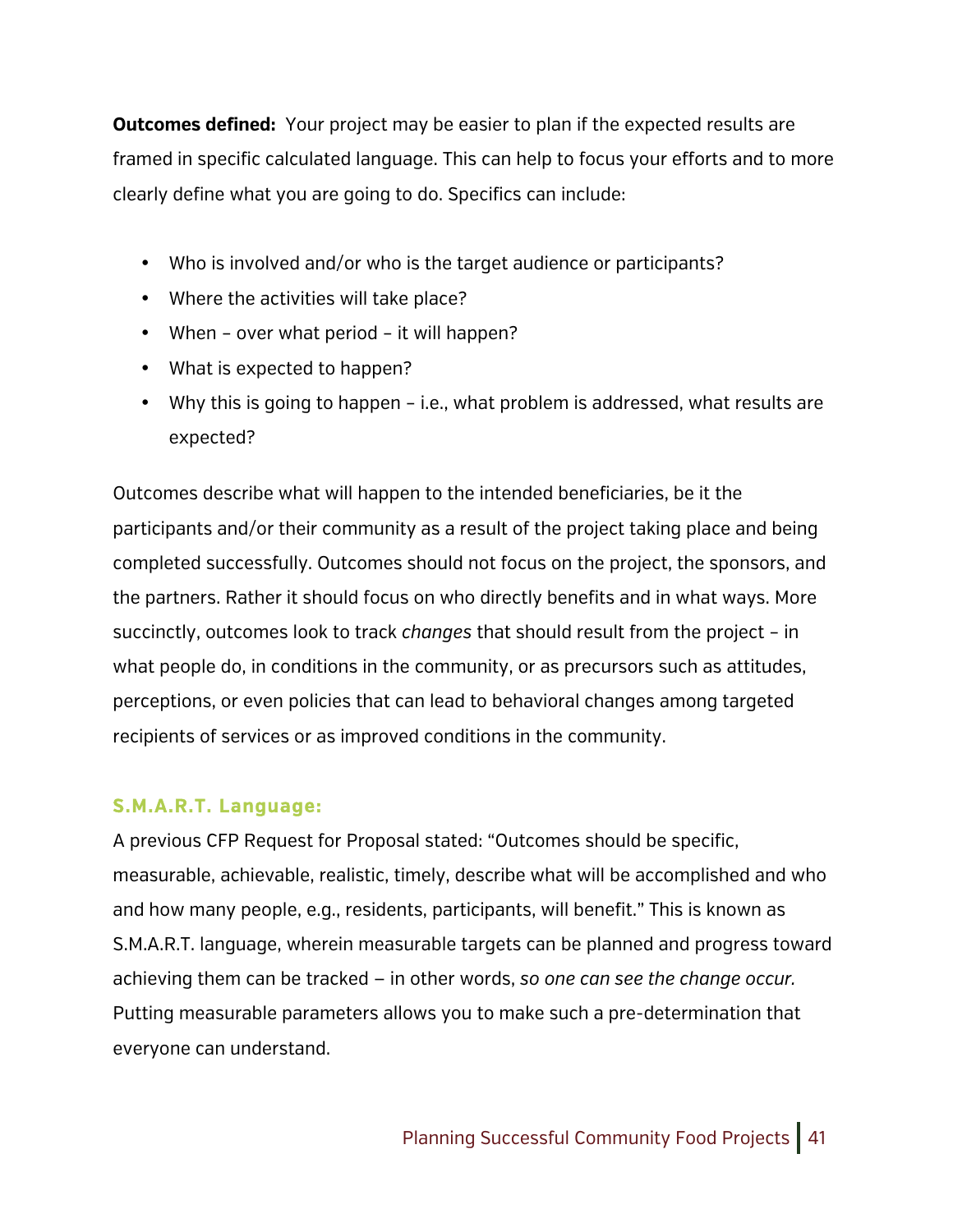Following is a description of S.M.A.R.T. components. There is no clear consensus about precisely what all 5 S.M.A.R.T. keywords mean, or even what they are. Typically, however, they include (1) specific and (2) measurable as key elements:

- **Specific:** Be clear about exactly what action is going to be taken and by whom. Outcomes are as precise as possible – not general or vague.
- **Measurable:** Quantify or otherwise show the change that will occur using numbers, time periods, etc. as to when these will occur. How will you and others know when you have achieved your outcomes using common standards of measurement?

**Specific** and **measurable** suggests that achievements are linked to a rate, number, percentage or frequency. For example: "To promote public health nutrition for residents of Jonesville through better access to locally produced foods" becomes more concrete if written as, "To change the diets of 500 low-income Jonesville residents by the equivalent of one F&V serving per day between May 2008 and September 2009." Measurable does not mean simply placing numbers to a goal or outcome. It also means these numbers can actually be tracked. So this approach will help to frame the evaluation objectives and procedures as well.

If one is looking to change people's diets, think about what that means in terms of specific and measurable outcomes:

- Is this a short term or long term change?
- How is nutrition changing? Diets are very complex to track and assess.
- How will the change(s) be measured? Dietary assessment can be expensive, perhaps needing baseline measures using specialized tools and skilled practitioners. Is there a proxy measure that is more realistic to apply here?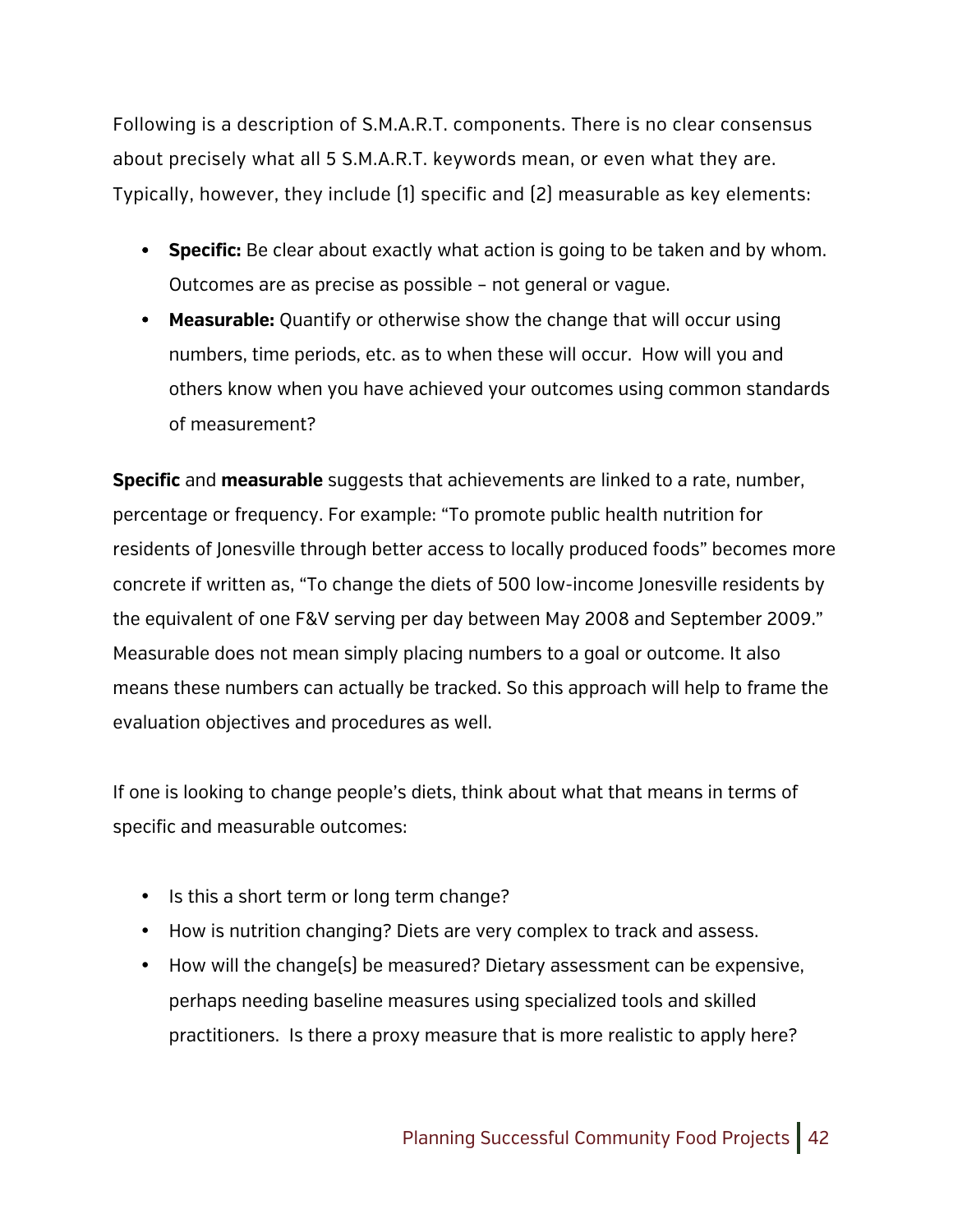It might be more practical to target a particular component of diet – for example, increasing fresh produce consumption among a target group. But that is still a challenge to measure accurately. So "changes in purchases of fresh local produce" might be as far as you can get on a small grant in terms of a measurable outcome. With produce purchasing data, some assumptions can be made with regards to its consumption, since one assumes most or all of the food will be consumed.

**The A.R.T. in S.M.A.R.T.:** Many terms have been used to define the A., the R. and the T. in S.M.A.R.T.:

**A**: Achievable, Attainable, Appropriate, Actionable **R**: Realistic, Relevant, Results-oriented, Resourced **T**: Time framed, Time-based, Timely, Time-Specific, Trackable

Some of these are explained as follows. Which to emphasize depends on each variable.

- **Achievable:** This refers to objectives that can reached, or put most basically, there is a likelihood of success with the actions proposed.
- **Attainable / achievable and realistic**: This is the "practical" vs. the "ideal" making sure that what you set out to do can be attained.
- **Realistic**: This suggests that setting impossible goals will lead to failure. Realistic takes into account the overall capacity of your organization and partners – the funding, the personnel, other resources, the time available, the obstacles that will need to be addressed.
- **Relevant:** This is in relation to the overall conditions, needs, and opportunities you have outlined (optimally through a community food assessment).
- **Relevant**: This can also refer to the issue being addressed. Will the project actually have a real impact? Is it a priority for the organization? Does it relate to CFP priorities, and does it have the support of the community?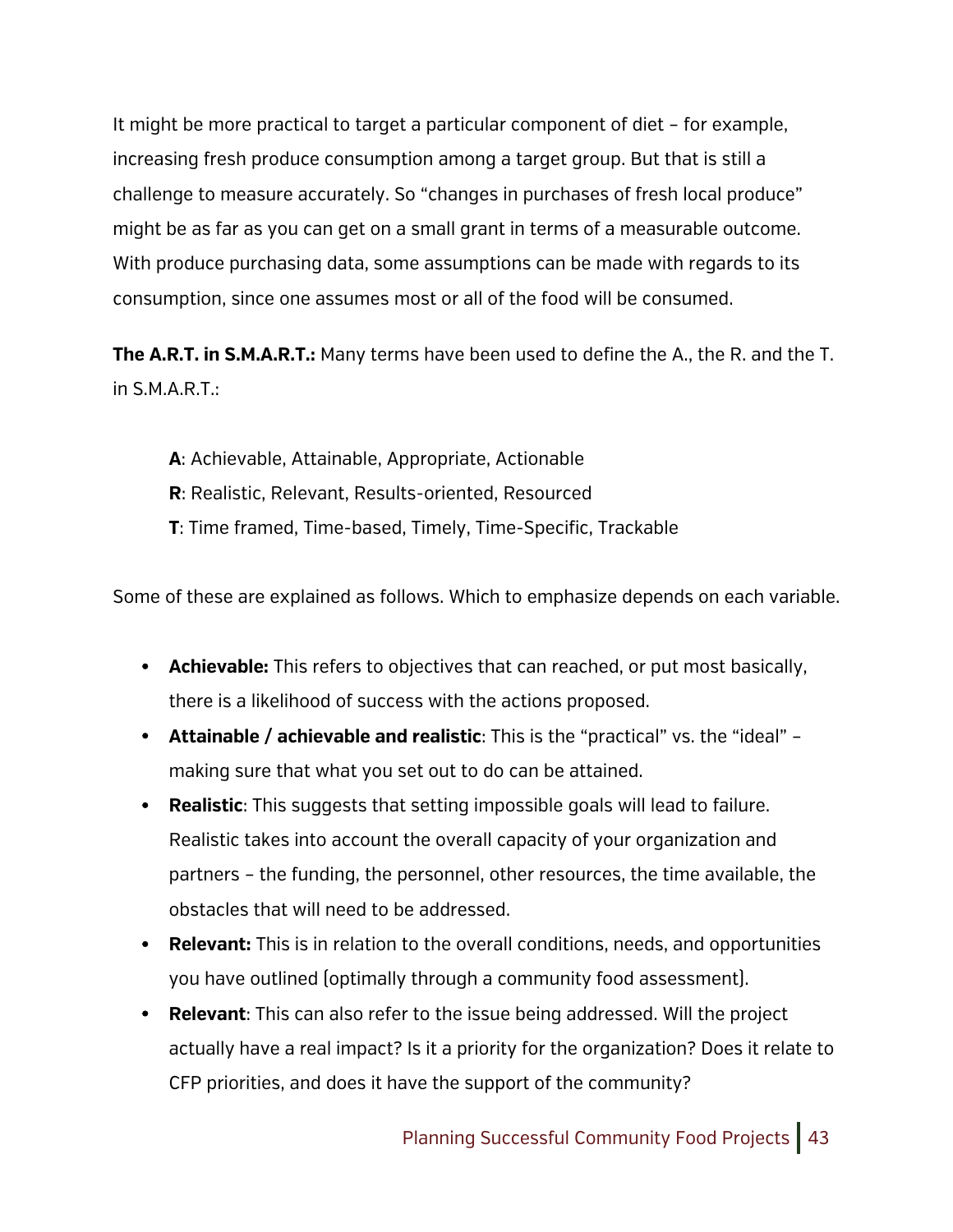- **Resources:** Being sure that you are able to accomplish your project with a known and attainable amount of resources.
- **Time-bound:** Establishing timetables from the onset sets the framework for all activities. Since CFP grants have specific timeframes, so should goals and outcomes, especially in terms of the "one-time" funding parameters you are asked to address.
- **Time-scale:** The scheduled time allotted for completion of each milestone or activity. Even if you have to adjust this as you progress, it will help to keep you moving forward on schedule. A well-devised work-plan is a first step to setting a logical timetable.
- **Timely:** Suggests that if you don't set a time, the commitment is too vague. Time must be measurable, attainable and realistic. Are the finish and/or a start dates clearly stated or defined? If you are not sure how much time and effort is involved in a new initiative, take the time to contact others who have done this work.

**Performance Targets**: The overall project outcome expressed with S.M.A.R.T. language can be termed the *Performance Target.* For the example above, an example of a performance target is: "Of 1000 low-income residents who enroll in the farmers' market coupon program, 500 will purchase a total of 5000 lbs. +/- of fresh locallygrown produce between June and September, and increase their produce consumption by the equivalent of one F&V serving per day during this time period." Here you are summarizing and quantifying the key result by which your project can be tracked and assessed. Next, you can similarly describe the programmatic steps or stages that will get you to this result.

**Milestones:** Once your outcomes are determined and defined, it is much easier to figure out how to make them happen. *Milestones* represent a description of the planned steps - a way of getting there which makes the outcomes realistic. Milestones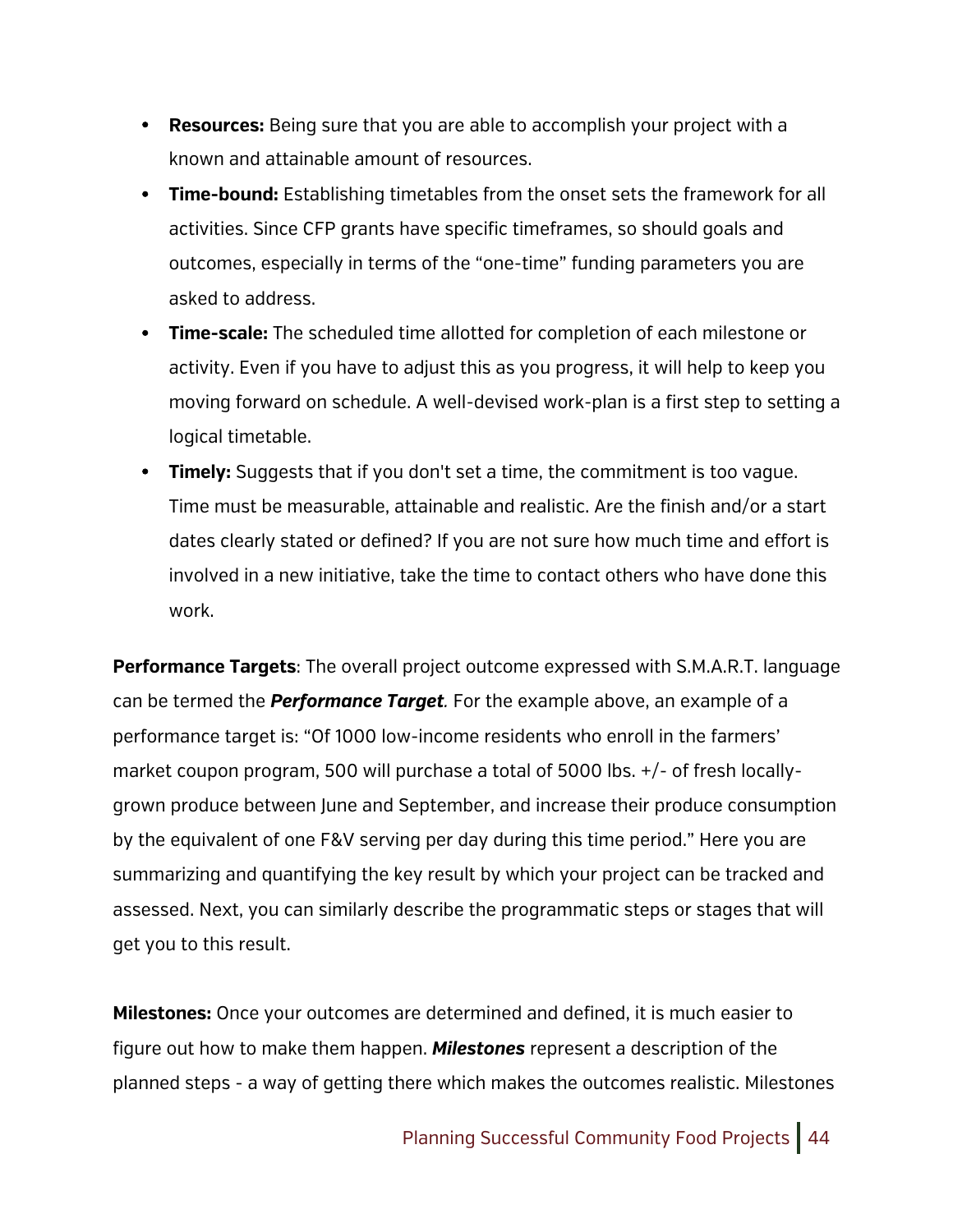should include all significant activities needed to get your project to its targeted outcomes. Like outcomes, milestone should incorporate the specific S.M.A.R.T. types of language - the who, what, where, and when types of information.

**Milestones versus Objectives:** Objectives state the steps to achieve a goal. Milestones are stages of getting to an outcome or, more specifically, to a performance target. In the conventional proposal format, objectives generally describe major programmatic elements and like goals, objectives are often not specific or outcome-oriented. While they do state what you seek to accomplish, they are not necessarily sequential or tied to the goal the way a milestone is to an outcome. Milestones, by comparison, should represent the sequencing of activities that lead to the final result or outcome – as a continuum, if possible. They transform what are usually more vaguely described objectives and activities and incorporate a chronological progression of steps critical to the eventual achievement of the overall outcome or performance target. In other words, each milestone is a transitional outcome that in combination or succession should result in achieving the overall intended result. In this respect:

- Milestones are also helpful as an evaluation tool, both for tracking progress and for changing directions if the project does not go quite as planned (which is often the case).
- Milestones should also incorporate the numbers of beneficiaries who reach certain critical interim stages, and help you to evaluate their roles and activities during the course of the project. In that respect, the exercise of developing milestones will help refine your estimates of the numbers of people who will be reached and will ultimately benefit.

For example, let's consider target participants. You may have already identified a constituency - lower-income households. In this CFP project, the major outcome is to engage a specified number of residents in incubator food processing value-added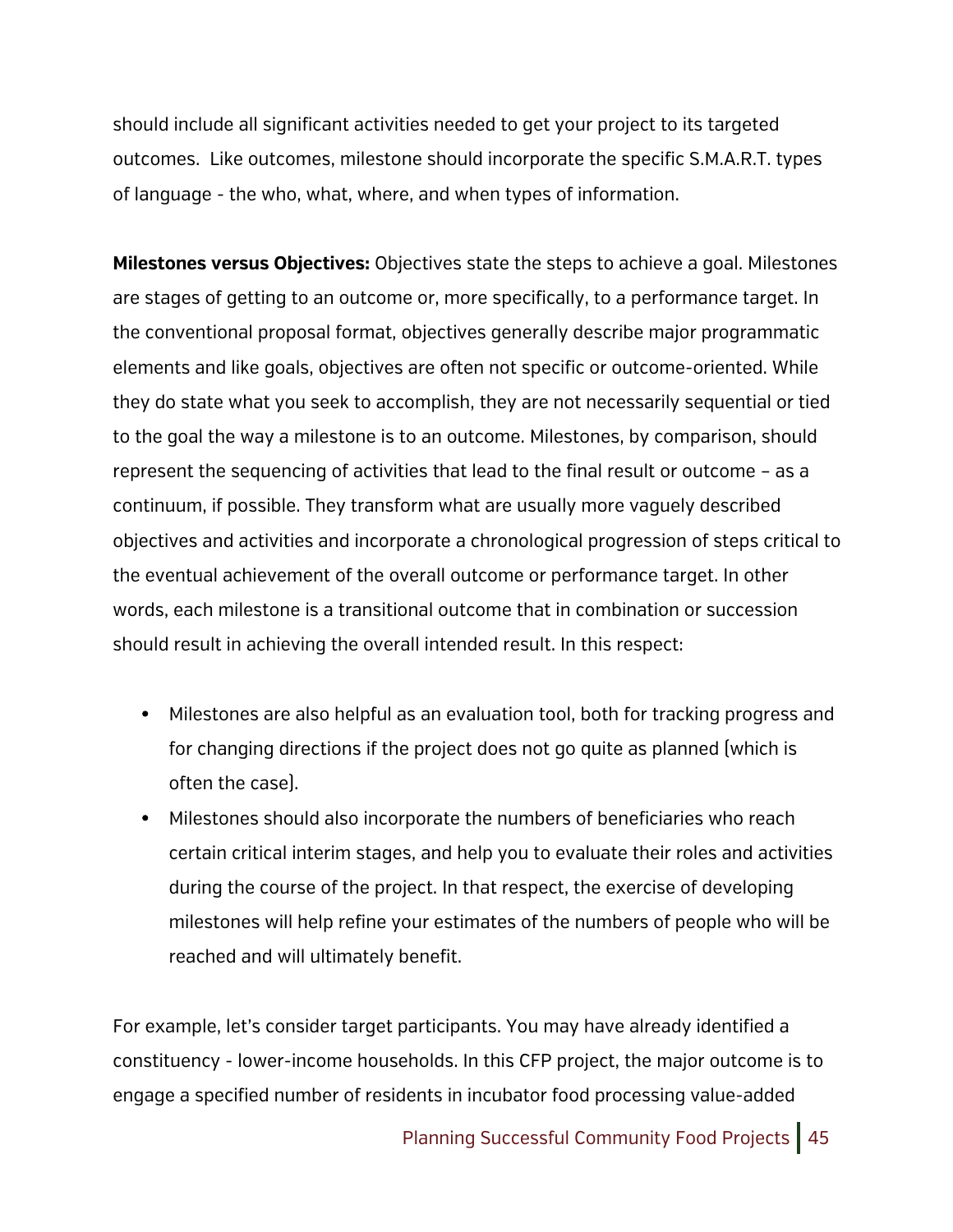enterprises using a new community kitchen. You have decided that 10 participants would be an achievable and desirable end number to actually start up such microbusinesses. Milestones help you figure out how to get to that result, by having you figuring out (1) what stages you need to get to the end result, and (2) how many participants are needed for each stage of development. To achieve this, you have identified four development stages, and an important intermediary step is skill-building classes on food processing. Consider how building a participation continuum helps you get to your target numbers:

- How many initially sign up?
- How many of those sign-ups start the classes?
- How many of those who started actually complete the classes?
- How many save money through an IDA or Individual Development Account; i.e., an incentivized matching savings account or other mechanism to fund the business?
- How many of those go on to start a micro food processing enterprise?

In initially planning this project, you might not intuitively know how many recruits you need to get to the final 10, so consider working backwards. Perhaps research or experience suggests that: (a) of 60 who are recruited, (b) 30 will start the classes; (c) 20 will complete the classes; and, (d) 10 will save money and start a food processing business. The advantage of working backwards is that you can use some reasonable assumptions to derive what initial response you need for your program outreach and then decide what time, and resources it will take to do it.

### **Some simple milestones to this outcome might be:**

- 60 residents will sign up to learn about and consider participating in the project.
- Of these, 30 residents enroll in a course on value added food processing enterprise development.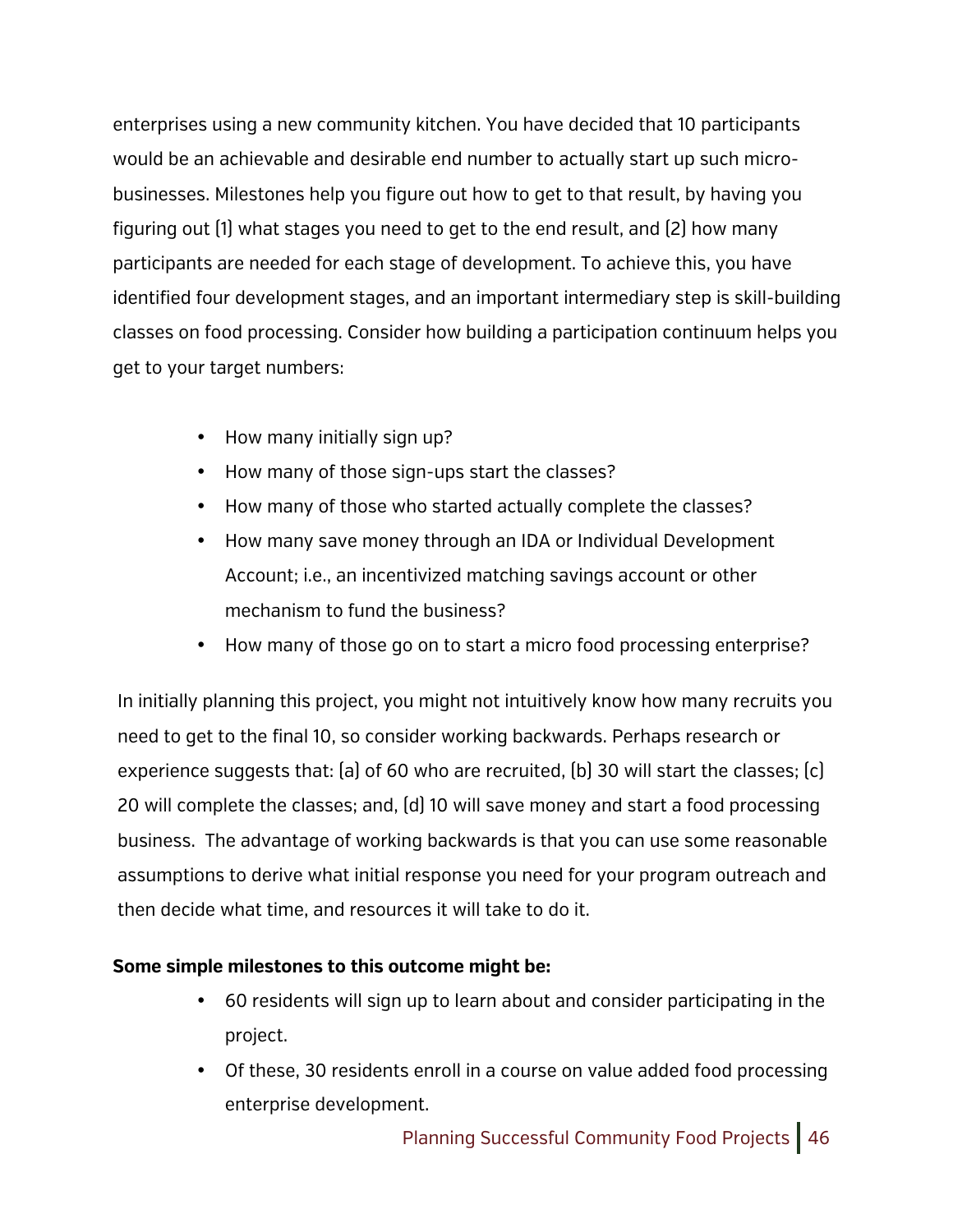- Twenty residents will satisfactorily complete these classes and save money.
- Ten residents will set up and engage in value-added food processing businesses.

As these examples demonstrate, the overall value of S.M.A.R.T. planning is to help you determine your overall strategy, timetable, resource needs, and budget at the onset. Surprisingly, few projects engage in such projections. More typically, projects project their initial recruitment goals and then try to rationalize why so few "succeeded" at the end. In the above example, the planning team estimated they would need six times as many initial recruits to get the ten they need at the end. They were realistic about the dropout rates. As such, they not only put in the time and effort to engage a large pool of prospects, but they also achieved a realistic result that is a measurable success rather than a disappointment.

### **Using Project Planning Software:**

There are software tools available that can help you plan the activities and implementation of projects – project management software programs to assist in developing plans, assigning resources to tasks, tracking progress, managing budgets and analyzing workloads. These include the popular Microsoft Project (or MSP), but there are dozens available. Many of these programs include mathematical algorithms for scheduling and costing out a set of project activities. They allow you to construct models of the project that include (a) a list of activities required to complete the project (b) the time each activity will take to completion, and (c) the dependencies between the activities. Similarly, they can create budgets based on assignment work durations and resource rates. As resources are assigned to tasks and assignment work estimated, the program calculates the cost based on time allotted at a specified pay rate. The time and the pay scales can be adjusted to produce varying scenarios across different budget levels.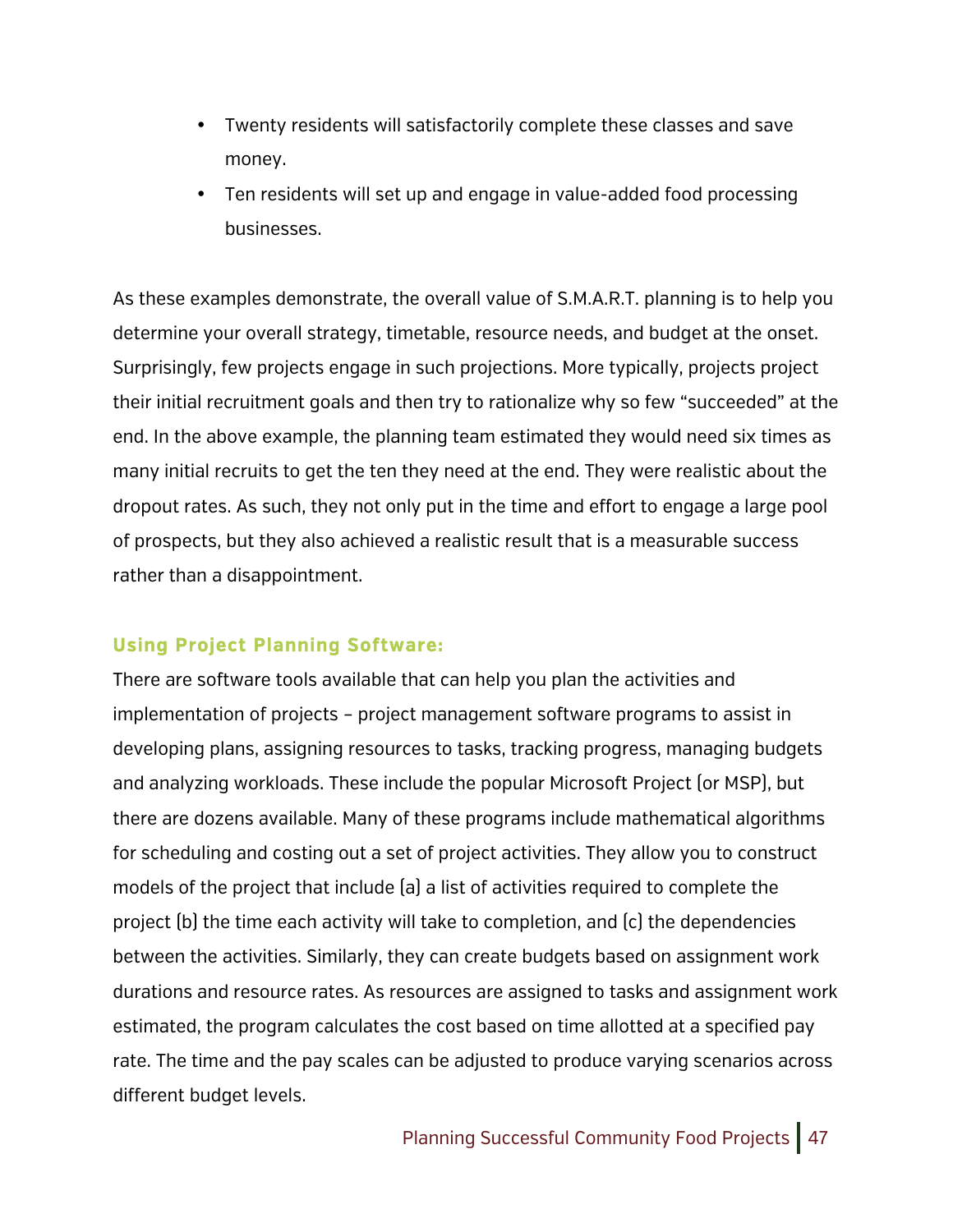In essence, planning software can help you to manipulate schedules and activities with tree-like options, make varying assumptions about the time each person involved will take to accomplish the task, and cost these accordingly. In reverse, this allows you to figure out how much time you can allot to specific personnel or activities for a given level of resources. However, the planners, not the software, need to determine how long various tasks can take to complete during each time period. This is at best a "guestimate" effort, since the time required for even well defined tasks varies with the experience and skills of those doing the work, and with extenuating circumstances that frame the working environment. But whether or not you use software, the more accurately you can allocate time and effort, the more you can make your budgets and scale of deliverables reflect realistic conditions.

**Here is a useful exercise to illustrate this point:** Make a list of all the tasks you do (or are supposed to include) in your current job. Create a simple one-week table with 35 hours (or your official work week), and allocate the time for all tasks you need or should address in that template. Include ongoing activities, new priorities, administrative tasks (per above), and allow time for emails, phone calls, routine meetings, and other tasks that eat away at the clock. Most likely, you will quickly see your time reach a deficit relative to all that is on your plate. How much of your "official" work week is really focused on core tasks?

The lessons here apply to project planning. If you allocate the entire 35-40 hours of someone's official work week to core activities, that does not leave room for all of the other details that make up a job. As a result, you may either underestimate personnel needs, or overwork the employee(s) assigned to the project. Sound familiar?

### **Logic Models and Evaluation:**

Most grants require you to include logic models, program evaluations, or both. These follow more easily from the process of developing outcomes and milestones. You can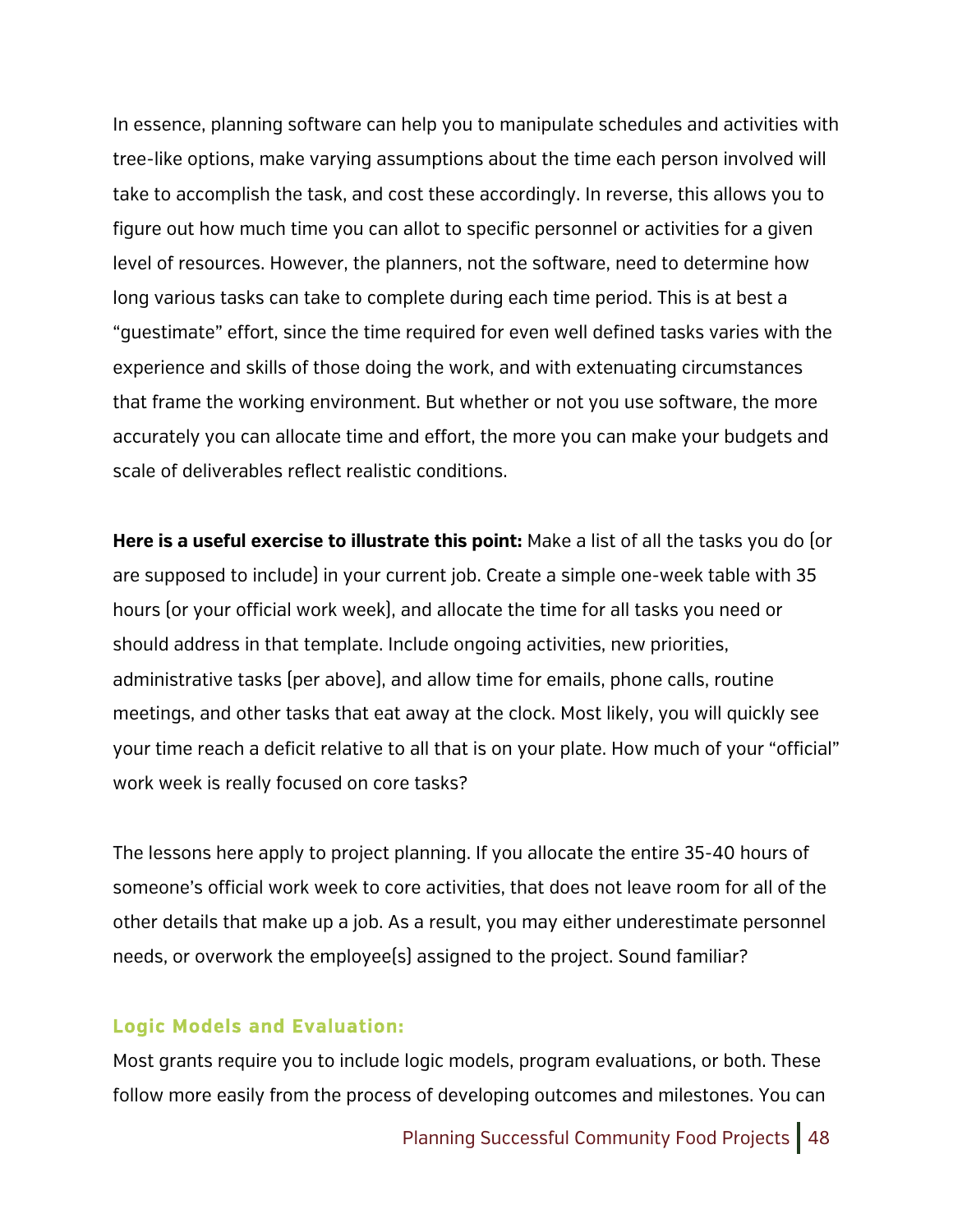often cut and paste outcome language into a logic model template. Similarly, the quantitative outcome tracking is already set up for many indicators when already embedded in your performance target and milestones. The planning stage is also the best for structuring evaluation, because it allows you to establish baselines for reference, and determine when and how to track progress along a set of clear-defined milestones.

#### **Planning Budgets and Getting the Match:**

Only once these steps are completed can you develop a reasonable budget that reflects the overall time, effort and other real costs. Such budgets have to be fixed in size for a proposal. However, it can help to use a range internally, allowing adjustments within and across line items to account for changes and uncertainties as to time, cost of resources, and other expense areas. Within a real budget, this will occur anyhow. Many projects feel they need to stick to line item caps as funded. This is rarely the case. Budgets are best treated as estimates and allowed to change within reason. Funders are more concerned that you stick to your plans than to your specific budgets. So in preparing a budget, be aware that you will have reasonable flexibility to adjust it from initial projections as circumstances change over the course of implementation.

CFP requires 100% match. Finding enough of a match is one of the biggest challenges for most applicants, not just smaller ones. The match must be demonstrated right up front with submission of the grant. The match is one the key constraints to community organizations that want to apply to the program, and often limits the amount they request. Planning well in advance to identify a match is often a key to meeting this requirement.

Absent foundation or other non-federal funds, much of the match for CFP is through in kind, particularly time and effort by partners. Therefore, establishing early partnerships

Planning Successful Community Food Projects | 49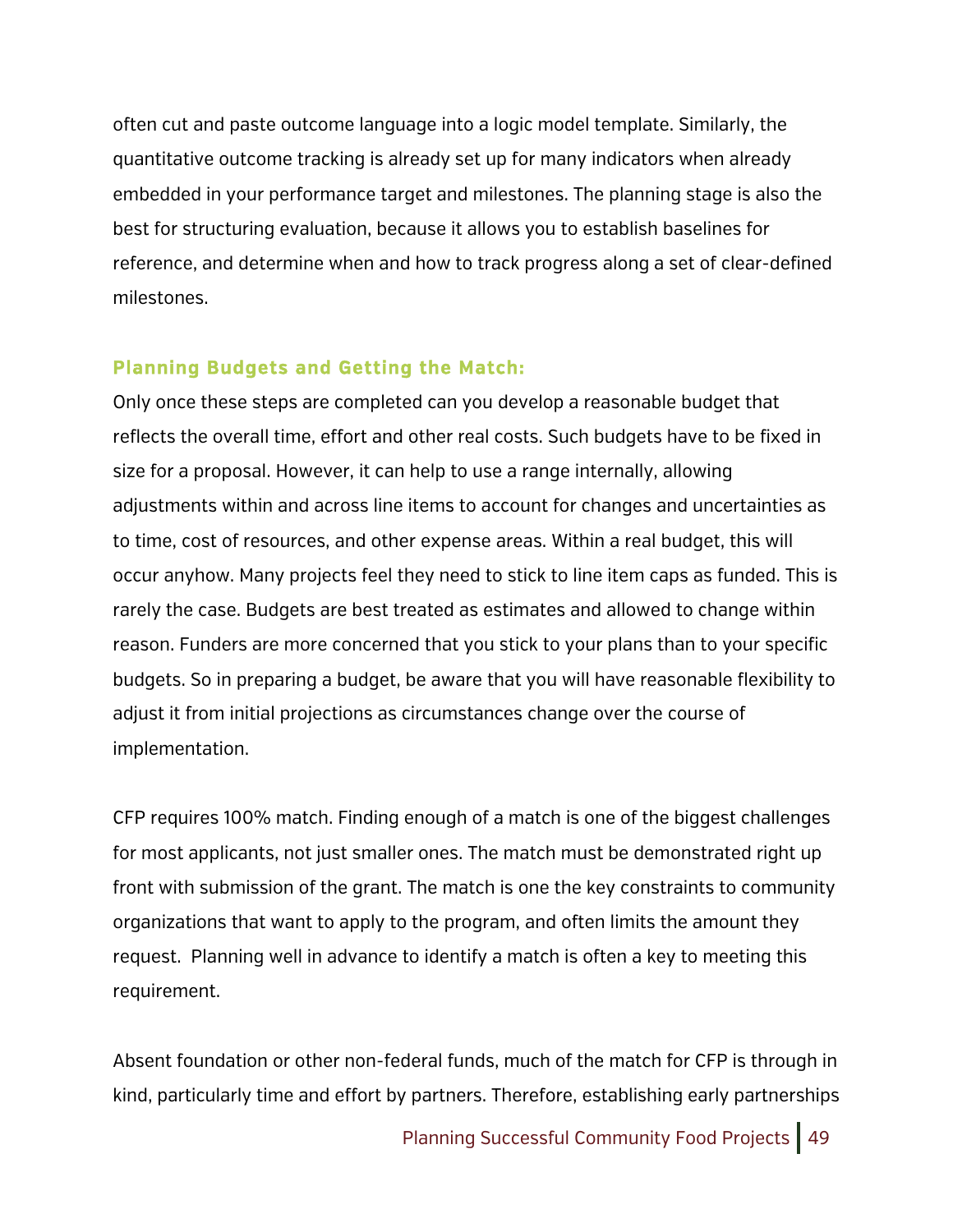can form the basis for accruing a large share of the match needed. For small grants, in kind time can add up, which is why partners can be invaluable. But to get a large grant, most applicants will need to have other non-federal funding to make up a decent share of the ask. Foundation grants, local contracts, and similar resources not only help make the match, but provide additional real funding that projects need in addition to CFP money. The project-planning phase is the critical period when consideration and pursuit of matching resources should take place.

### **Web Resources:**

The Community Food Projects Database with all CFPCGP funded projects since 2000 http://www.whyhunger.org/cfp

A useful comparison chart of project management software is maintained at Wikipeida.org, but also check with technology blogs and websites for up-to-date information on the latest developments.

http://en.wikipedia.org/wiki/Comparison\_of\_project-management\_software W.K. Kellogg Foundation Logic Model Development Guide https://www.wkkf.org/resource-directory/resource/2006/02/wk-kellogg-foundationlogic-model-development-guide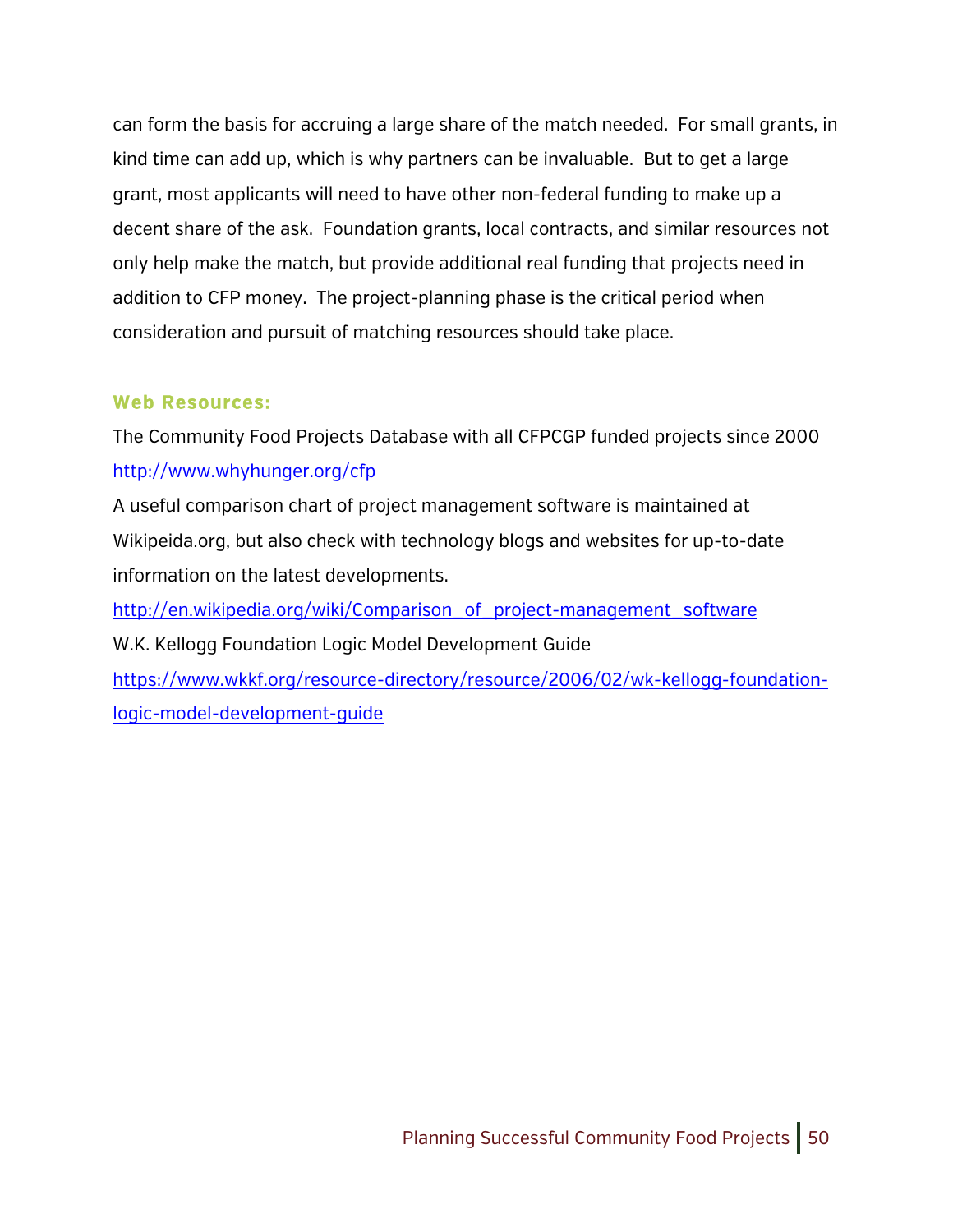### **SECTION 6: ARE YOU READY TO APPLY?**

Part of developing a project plan is assessing and developing the capacity to carry it out. There is a certain amount of simultaneous decision-making needed to figure out what the project needs, and to then decide what capacity is needed to realize it. The time to make this decision should be well before a funding RFA is issued. In deciding this, the planning team can address the following criteria:

### **CFP Readiness Checklist**

- $\checkmark$  The specific need for and support for the project is clear to everyone involved.
- $\checkmark$  The project scope is well defined and work plans are developed.
- $\checkmark$  The project has sufficient input from the target community and constituencies.
- $\checkmark$  Partners and their roles and resources are worked out.
- $\checkmark$  Amounts requested can cover the scope of work proposed, including administration.
- $\checkmark$  Matching resources line up to equal the amount requested.
- $\checkmark$  The applicant has the capacity to administer a federal grant.
- $\checkmark$  Plans for facilities and other infrastructure are in place to carry out program activities.
- $\checkmark$  The applicant is able to do electronic grant filing.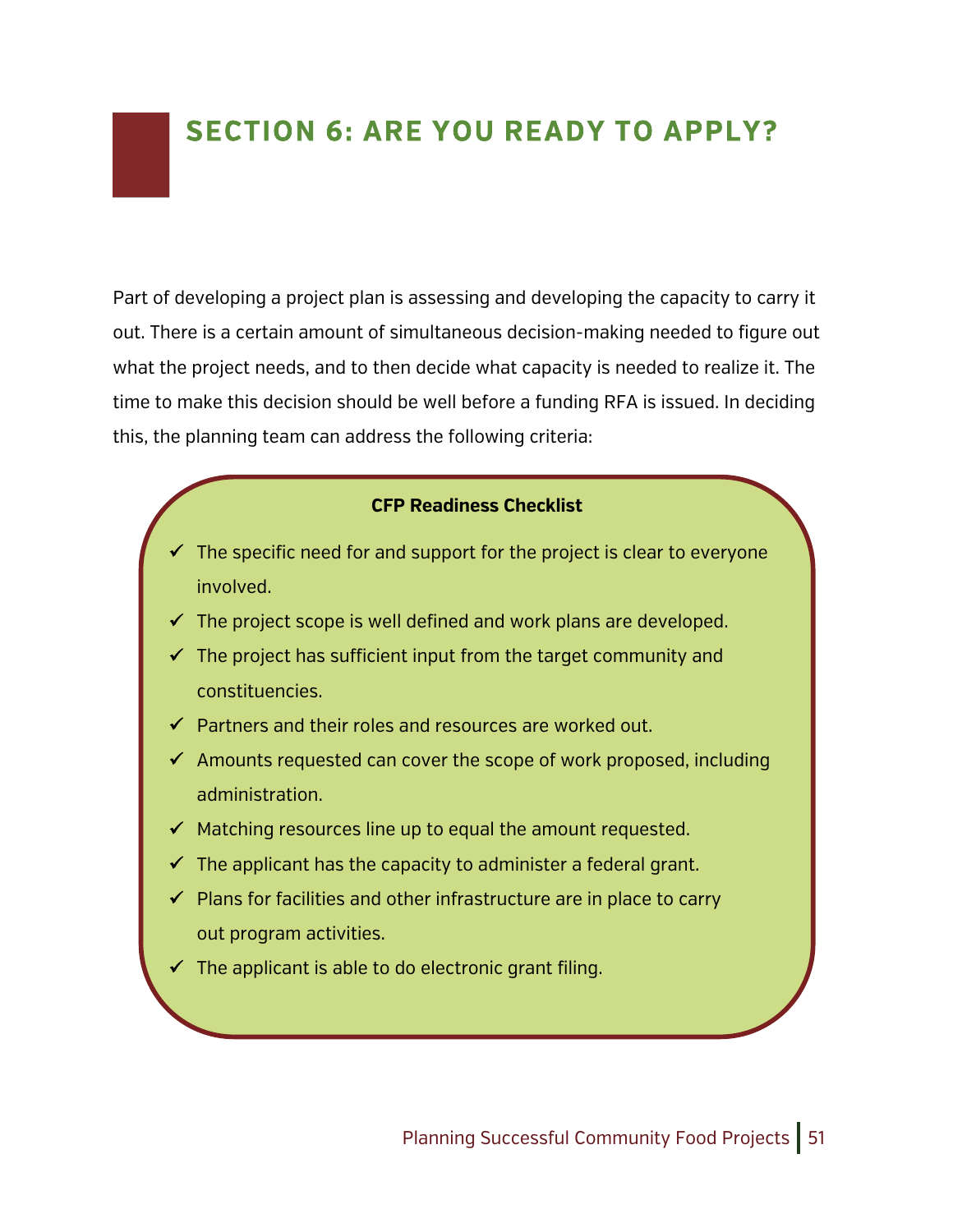Finally, it is important to have assessed the potential viability and success of the proposed project beyond the capacity to implement it. This is the step of making the decision to go forward with the grant request now that you've assessed the risks, benefits and costs of doing it. Factors in this decision may include:

- Assessing organizational size and capacity (resources, infrastructure, personnel, etc.)
- Assessing the level of community support and participation
- Having the needed stakeholders aboard with their influence and interest, and capacities to leverage community resources

### **Final Thoughts:**

The purpose of the guide is not just to describe specific planning steps for new or expanding projects. We also hope that many organizations that have reviewed this document will gain a new appreciation for project planning and allocate time and energy well in advance of grant announcements to design effective project templates. This not only facilitates the grant application process, and is advantageous with respect to describing the actual project elements and demonstrating communitybased input, but it helps to assure long-term viability once the initiative is underway.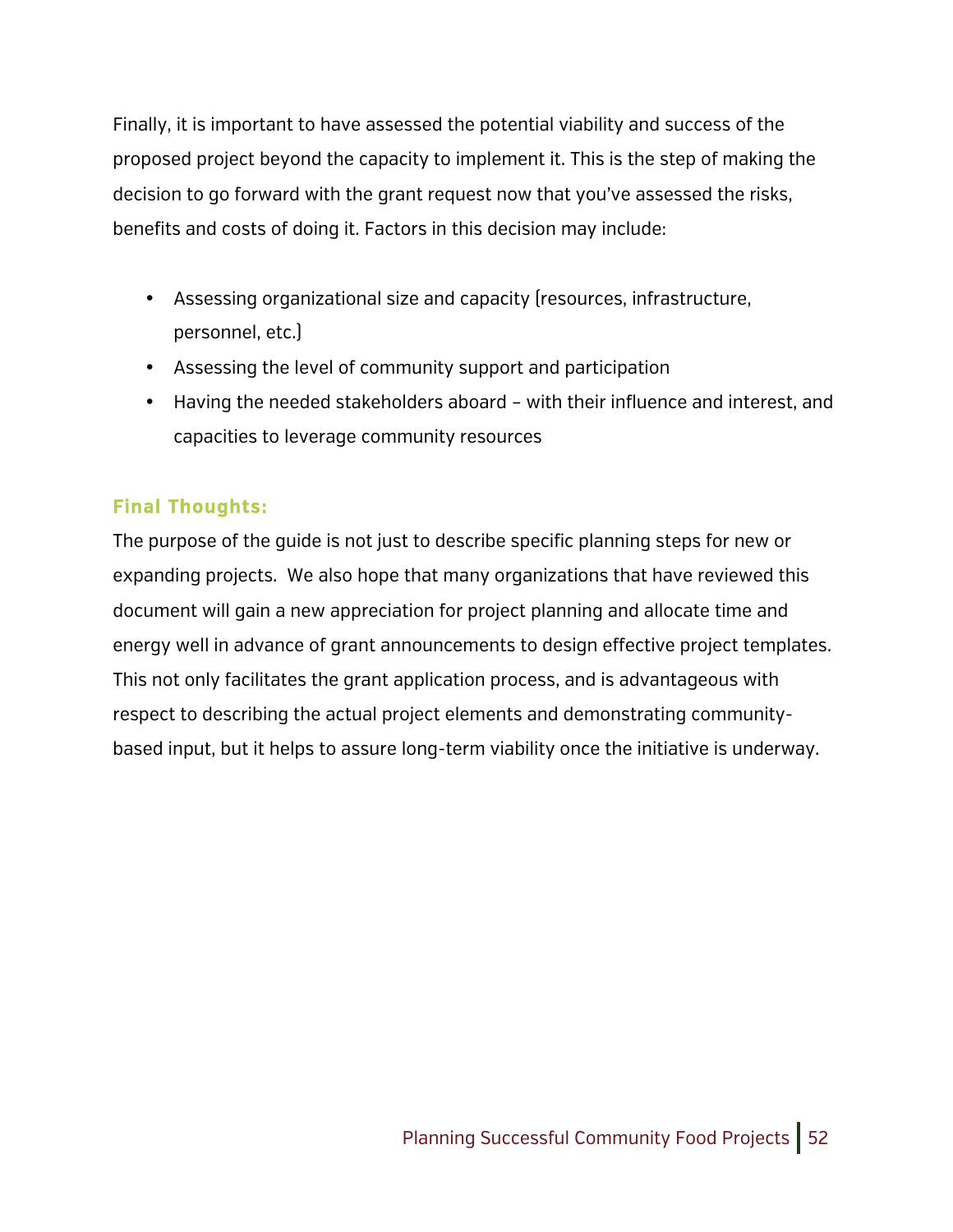

The following exercises are supplied by Barbara Rusmore as examples of useful tools to strengthen the group planning process:

- 1. Exercise: Clarify Your Organization's Reasons for Cooperating
- 2. Identify Your Personal Reasons, Needs and Motivations
- 3. Choose a Structure That Fits the Work
- 4. How Sound is Your Footing?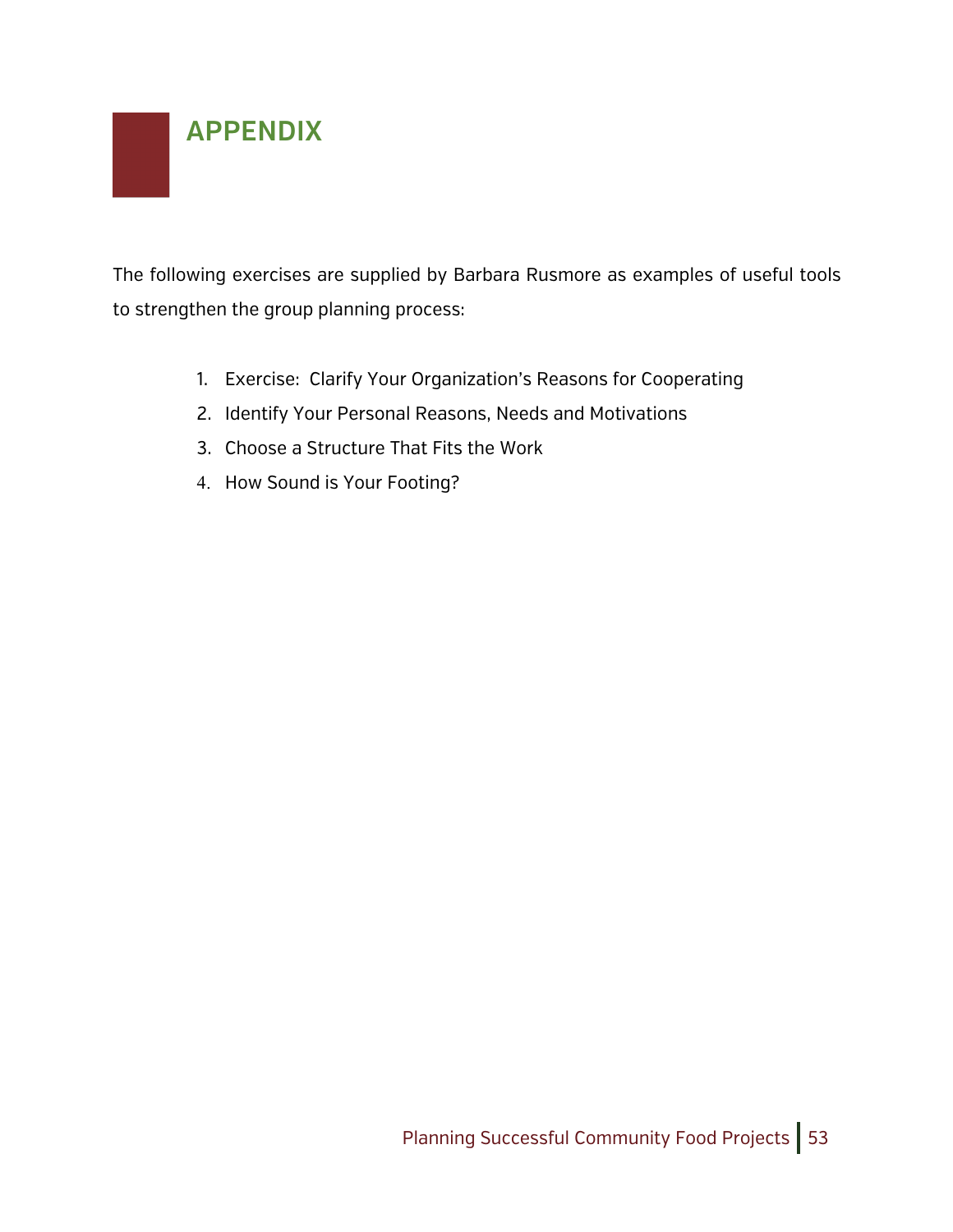### **CLARIFY YOUR ORGANIZATION'S REASONS FOR COOPERATING**

The following are key questions to discuss within your organization. In cooperative efforts, full understanding and involvement throughout all levels of the organization (board, executive, and program staff) makes for a good start. Some of these questions can be answered at the onset; others may need to wait until you have had some experience in the cooperative effort.

- 1. How important is this cooperative effort in helping to achieve our mission? Why is it important now?
- 2. What are the risks in doing it? What are the risks in not doing it?
- 3. What are the three most important results that we hope to accomplish? By when?
- 4. What assets, resources, and time are we able and willing to bring to the cooperative effort?
- 5. What are the main reasons for NOT joining forces now?
- 6. Will the organization's major stakeholders and members support this effort?
- 7. What would partnering organizations need to know and understand about your group? (E.g., How we make decisions? What are your organization's other key commitments and where does this fall in your list of priorities? What are your organization's resource limitations?)
- 8. What are the breakpoints what do we need partnering organizations NOT to do? What could other groups do that would break our trust and ability to work together?
- 9. What does our organization need (bottom line) to get out of this cooperative effort? Should we do it?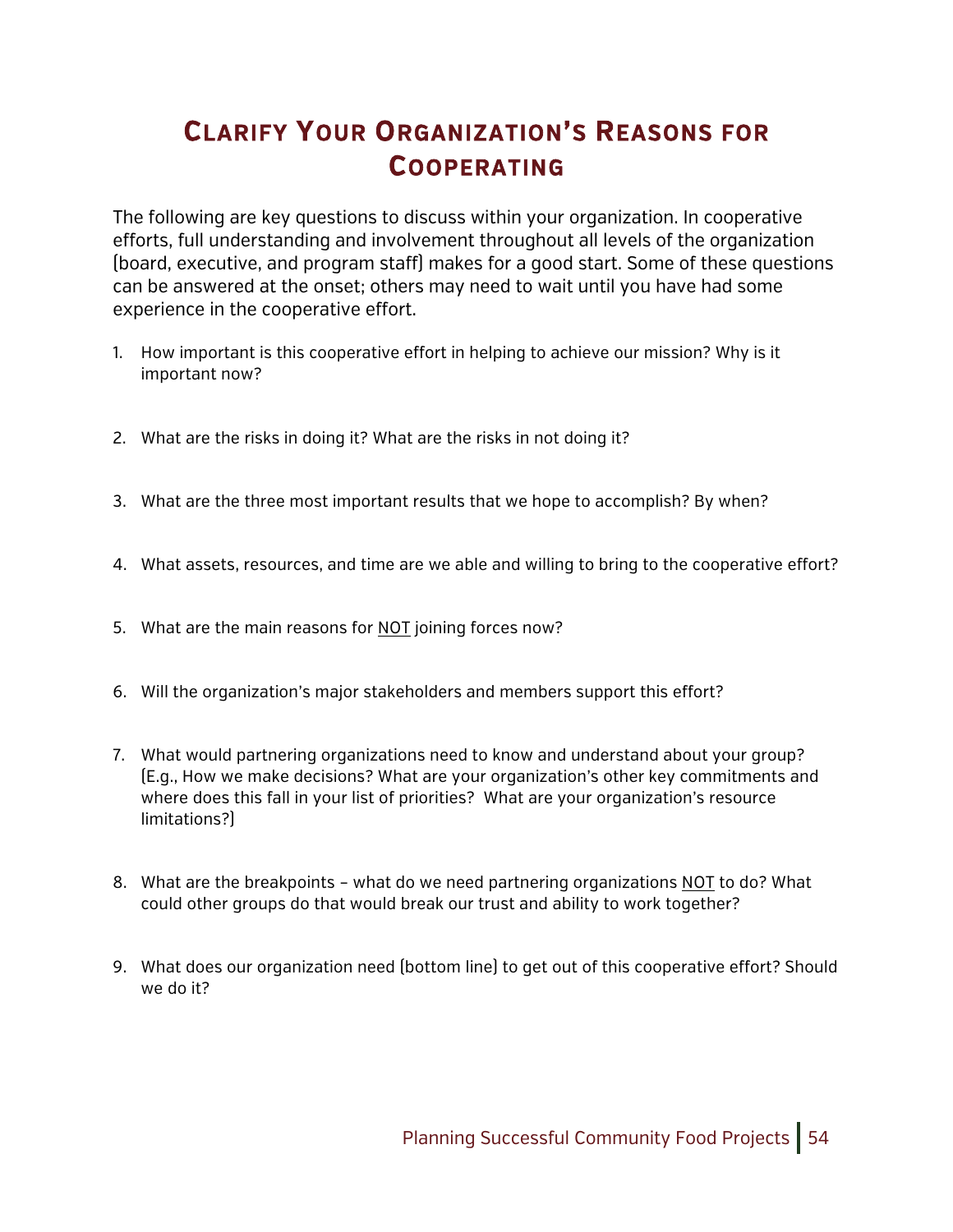### **IDENTIFY YOUR PERSONAL REASONS, NEEDS AND MOTIVATIONS**

Leaders in cooperative efforts wear a number of hats and must track activities and relationships at multiple levels — your personal reasons, your organization's agenda and managing the relationships inside your organization around this cooperative effort. Awareness of these levels will help you think well about this cooperative effort and allow you to be a clear and positive force. Here are a few questions to help you, as a leader, get better grounded for the work ahead.

- 1. What are my personal reasons for participating? (What do I hope to gain or learn?)
- 2. What personal concerns do I have entering this cooperative effort?
- 3. What is my existing relationship with the players at the table?
- 4. What is my role in representing my organization in this cooperative effort?
- 5. Who must I communicate with and how can I involve others in my group as I participate in this cooperative effort?
- 6. What leadership responsibility am I willing (or is my organization allowing me) to assume? What level of decisions can I make without my organization's approval?
- 7. What leadership strengths and skills do I bring to this effort?

As you continue to reflect on your reasons and roles in this cooperative effort identify what is working well for you – where are you able to be effective? How might you clarify areas that are confusing or problematic? Who can assist you in doing this?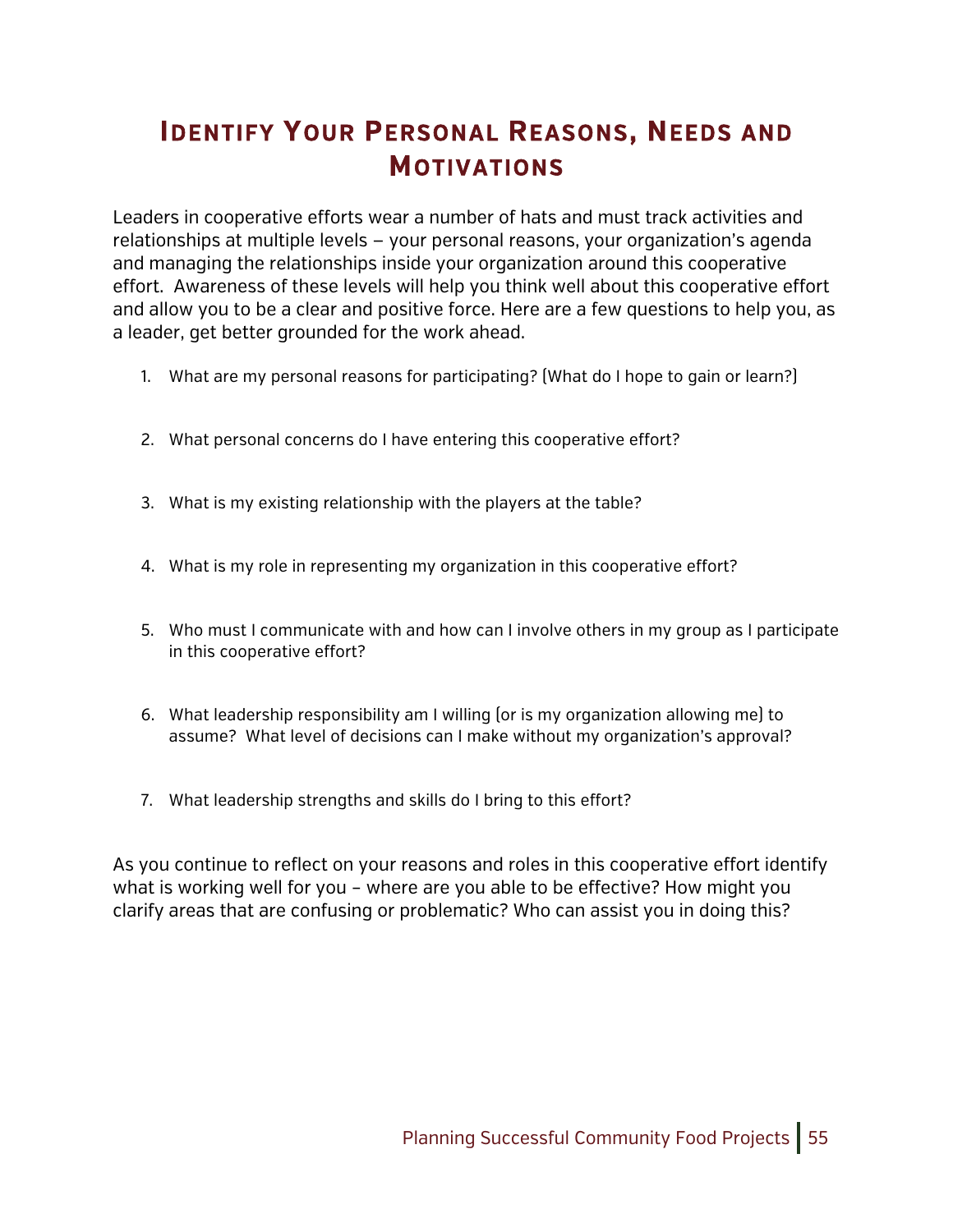### **CHOOSE A STRUCTURE THAT FITS THE WORK**

"Especially when working with volunteers, it's important to create just enough structure that people can see what needs to be done and can feel empowered to go and do it. I can't do it all. So being able to create the structure and not get bogged down in reinventing the wheel or always revisiting decisions is essential."

Barb Cestero, Greater Yellowstone Coalition

### KEY POINTS:

Form follows function. Get really clear on the purpose of your cooperative effort, then choose your structure.

- Keep it simple. Choose a structure that is as simple and efficient as possible for your purpose.
- Be intentional about terms you use to define your cooperative structure. Use the archetypal models in this publication as a starting point in your discussions.
- Trust is the essential glue that holds it all together. Invest, on the front end, in building relationships, trust and respect.
- Cooperative efforts can change to fit new situations. Notice when your effort needs a change in structure and fully explore the ramifications before acting.
- Write a Cooperative Agreement and sign a Memorandum of Understanding to clarify your commitments and structure.

### EXPLORE COOPERATIVE STRUCTURES

THE LANGUAGE OF COOPERATION

"It was such a relief once I understood that I don't always have to form a coalition in order to work with other groups. There are a number of structures and configurations to choose from – ones that may fit our needs better and that require less energy to create and maintain."

Bob Ekey, The Wilderness Society

We have noticed that the language of cooperation is often full of miscommunication and confusion. "Coalition" is probably the most widely misused term, applied freely to a wide range of ways groups actually work together. Leaders creating a cooperative effort often attribute different meanings and expectations while using the same term and/or don't realize the variety of formal and informal options they can choose from. In our workshops, we've heard a number of remarks and insights: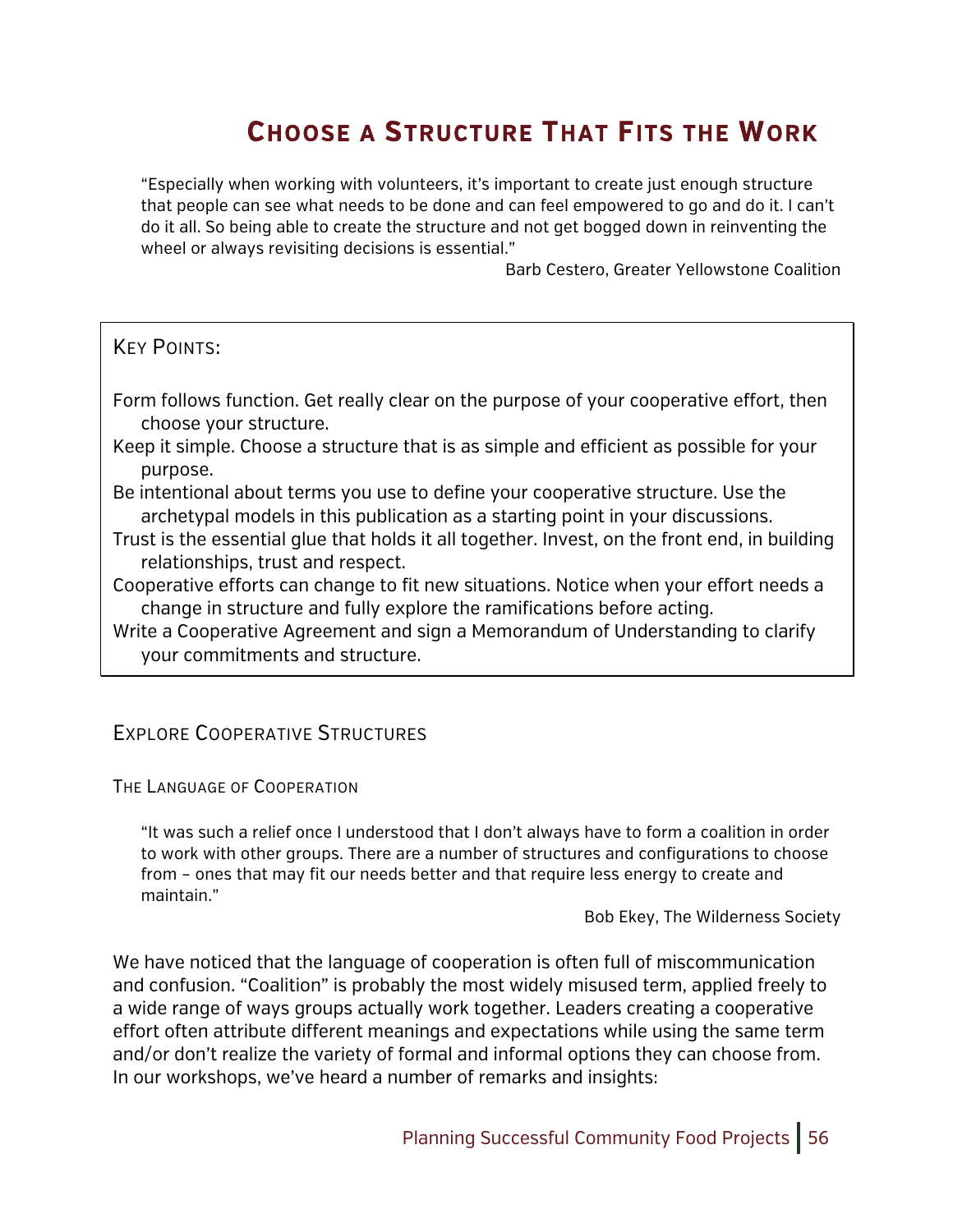"You mean all activist multi-group efforts are not coalitions?"

"There are big differences between a network and an alliance. I always thought they were different words for the same thing and it didn't matter which we called ourselves."

"It's good to know that a partnership is an actual structure, not just a feel-good process of working together."

In this publication, we use the term "cooperative effort" as an umbrella to include a variety of approaches and structures for multi-organizational work. This exercise help you see the differences between structures and define the language to use as your groups consider joining forces.

As a starting point, consider these differences as a continuum between three commonly used terms that actually refer to three very different forms of structuring cooperative efforts:

| Terms:           | <b>Network</b>                      | <b>Project Partners</b> | <b>Coalition</b>                                                         |
|------------------|-------------------------------------|-------------------------|--------------------------------------------------------------------------|
| Purpose          | Education and<br><b>information</b> | short term              | Joint work, projects, Mobilize partners on<br>common goals, long<br>term |
| Structure        | Simple                              | Connected               | Complex, multi-<br>layered                                               |
| <b>Processes</b> | Informal, loose                     | Coordination of<br>work | Formal agreements,<br>strong systems                                     |

WHAT IS THE PURPOSE OF YOUR COOPERATIVE EFFORT? Before you continue reading this, write down: The most important central purpose of a cooperative effort you are involved in.

Are there a few other purposes? Probably. Note these too.

What's your hunch about which of the above terms best describes your effort?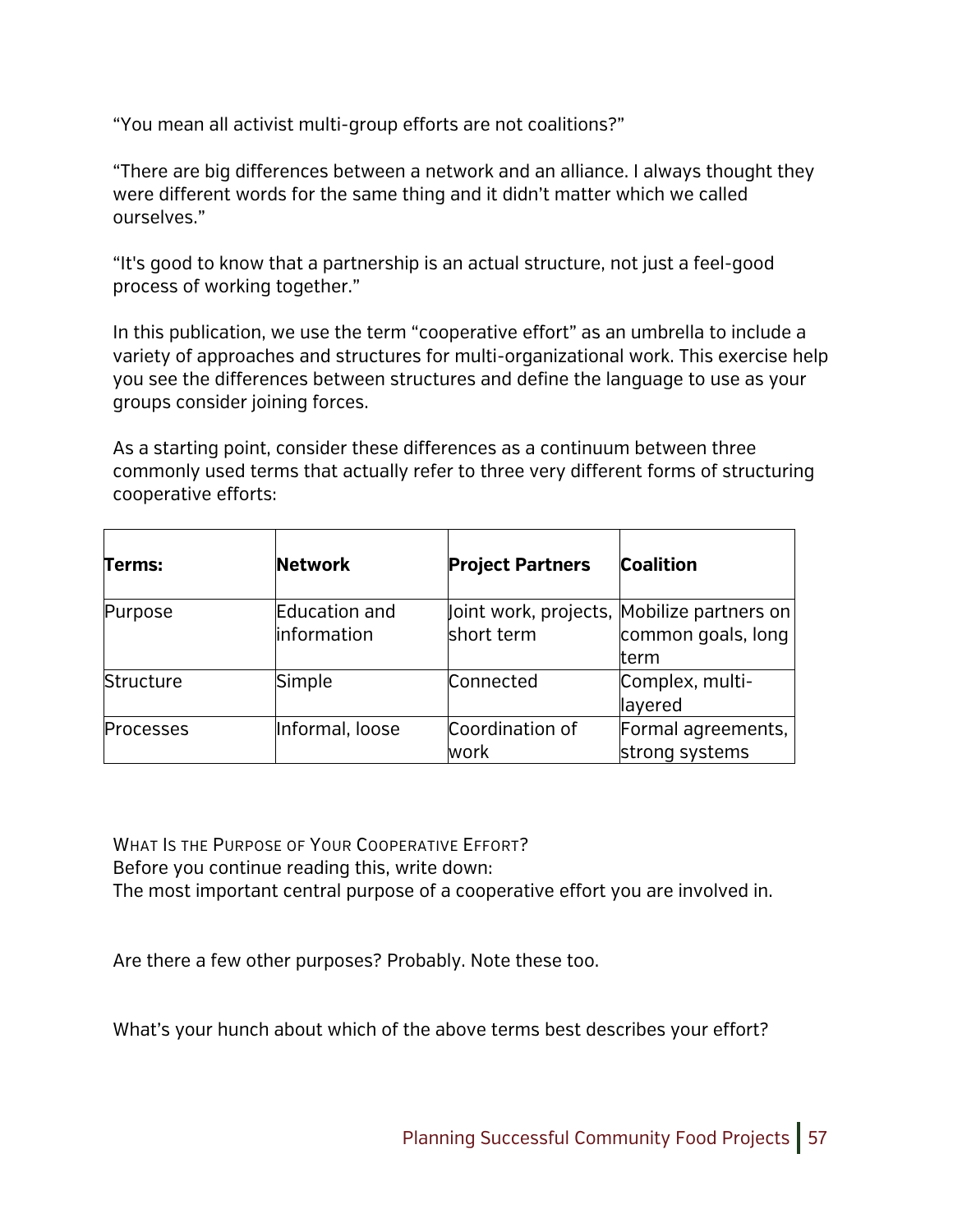**Note**: Tom Wolff and Associates offer a number of free and for purchase publications that explore the nuances of cooperative structures and the language of coalitionbuilding. See:

http://www.tomwolff.com/healthy-communities-tools-and-resources.html. In particular: http://www.tomwolff.com/collaborative-solutions-newsletter-summer-05.htm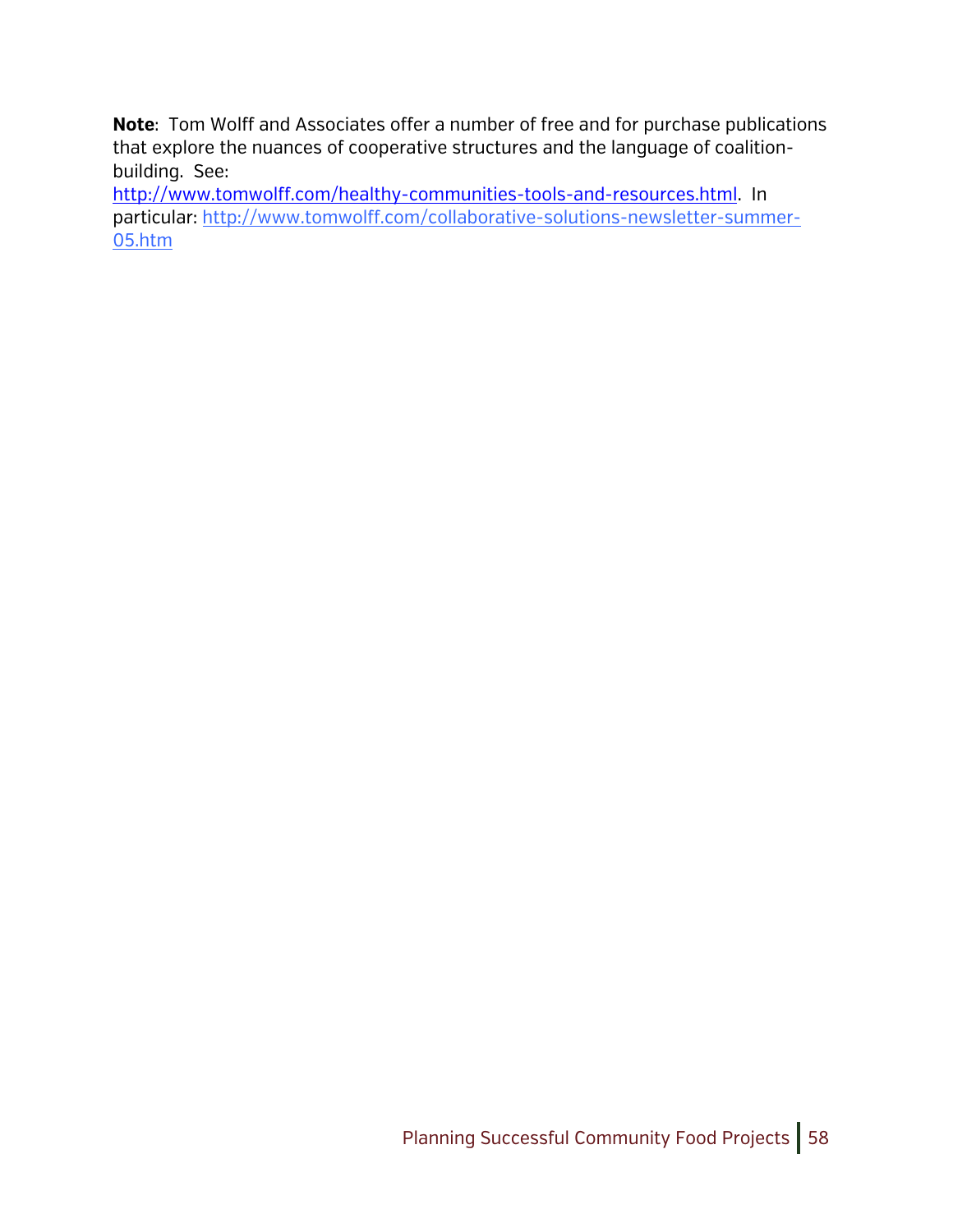### **HOW SOUND IS YOUR FOOTING?**

Here's an assessment tool to help an emerging cooperative effort determine if all are on-board and ready to move forward together.

### **1. Common ground on understanding of the problem and solutions.**

| Little common | Some common | All agree |
|---------------|-------------|-----------|
| around        | around      |           |

### **2. Now is a good time to tackle this issue at a larger scale of involvement, and a cooperative effort is the best strategy.**

| Little common | Some      | All agree |
|---------------|-----------|-----------|
| picture       | agreement |           |

### **3. What's your collaboration's history of working together?**

| Negative | No history | Positive |
|----------|------------|----------|
| history  |            | history  |

### **4. How successful have you been to date in working well with the differences in the group?**

| Wide           | Some      | Good progress |
|----------------|-----------|---------------|
| divergence and | agreement |               |
| conflicts      |           |               |

#### **5. Agreement on core strategies that will be used to effect change.**

| <b>Strategies</b> | Possible to | Compatible |
|-------------------|-------------|------------|
| potentially in    | coordinate  | strategies |
| conflict with     |             |            |
| each other        |             |            |